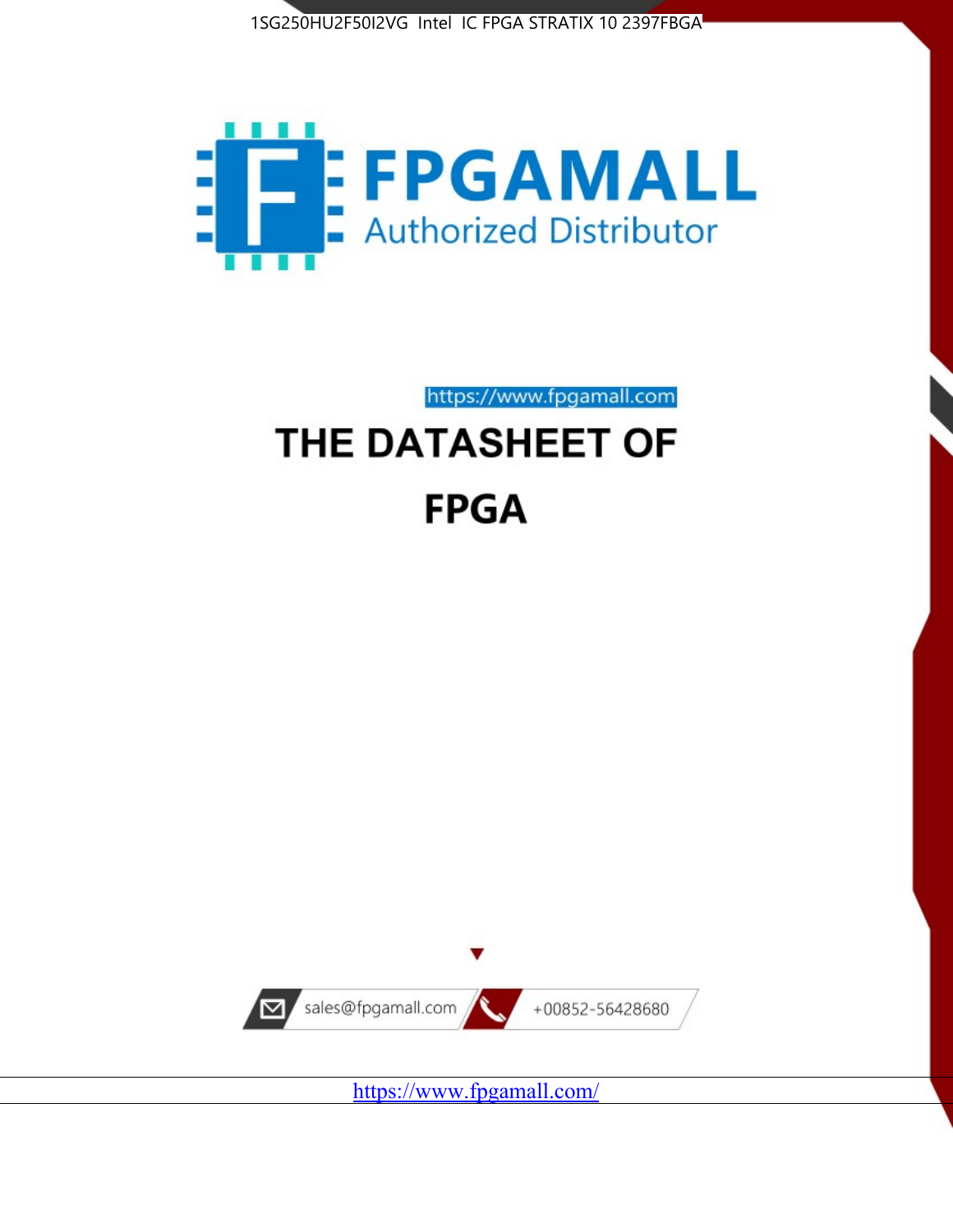1SG250HU2F50I2VG Intel IC FPGA STRATIX 10 2397FBGA



# **Intel® Stratix® 10 GX/SX Device Overview**



**S10-OVERVIEW | 2020.04.30** Latest document on the web: **[PDF](https://www.intel.com/content/dam/www/programmable/us/en/pdfs/literature/hb/stratix-10/s10-overview.pdf)** | **[HTML](https://www.intel.com/content/www/us/en/programmable/documentation/joc1442261161666.html)**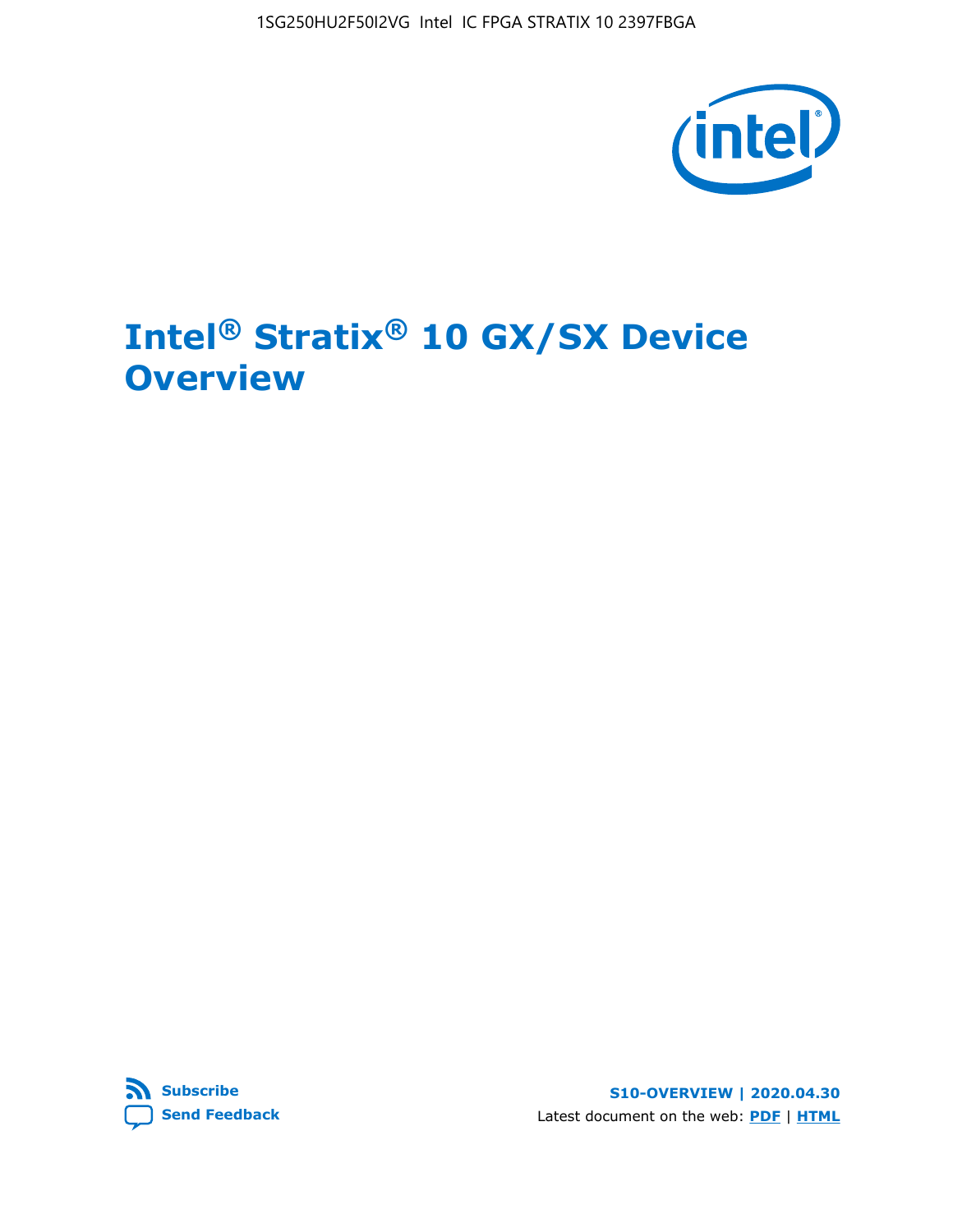

*Contents*

# **Contents**

| 1.26. Document Revision History for the Intel Stratix 10 GX/SX Device Overview36 |  |
|----------------------------------------------------------------------------------|--|

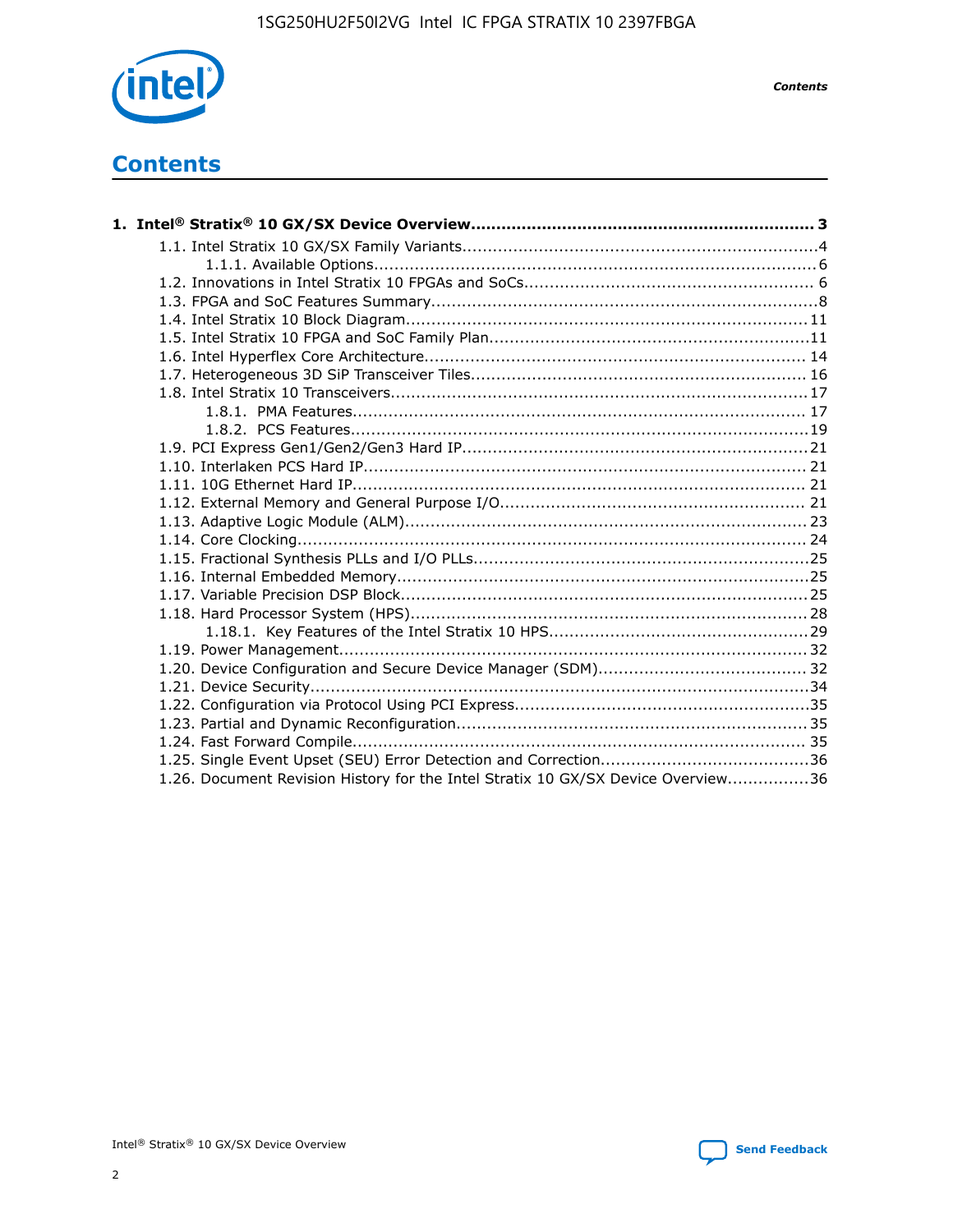**S10-OVERVIEW | 2020.04.30**

**[Send Feedback](mailto:FPGAtechdocfeedback@intel.com?subject=Feedback%20on%20Intel%20Stratix%2010%20GX/SX%20Device%20Overview%20(S10-OVERVIEW%202020.04.30)&body=We%20appreciate%20your%20feedback.%20In%20your%20comments,%20also%20specify%20the%20page%20number%20or%20paragraph.%20Thank%20you.)**



# **1. Intel® Stratix® 10 GX/SX Device Overview**

Intel's 14 nm Intel® Stratix® 10 GX FPGAs and SX SoCs deliver 2X the core performance and up to 70% lower power over previous generation high-performance FPGAs.

Featuring several groundbreaking innovations, including the all new Intel Hyperflex™ core architecture, this device family enables you to meet the demand for everincreasing bandwidth and processing performance in your most advanced applications, while meeting your power budget.

With an embedded hard processor system (HPS) based on a quad-core 64 bit Arm\* Cortex\*-A53, the Intel Stratix 10 SoC devices deliver power efficient, application-class processing and allow designers to extend hardware virtualization into the FPGA fabric. Intel Stratix 10 SoC devices demonstrate Intel's commitment to high-performance SoCs and extend Intel's leadership in programmable devices featuring an Arm-based processor system.

Important innovations in Intel Stratix 10 FPGAs and SoCs include:

- All new Intel Hyperflex core architecture delivering 2X the core performance compared to previous generation high-performance FPGAs
- Intel 14 nm tri-gate (FinFET) technology
- Heterogeneous 3D System-in-Package (SiP) technology
- Core fabric with up to 10.2 million logic elements (LEs)
- Up to 96 full duplex transceiver channels on heterogeneous 3D SiP transceiver tiles
- Transceiver data rates up to 28.3 Gbps chip-to-chip/module and backplane performance
- M20K (20 Kb) internal SRAM memory blocks
- Fractional synthesis and ultra-low jitter LC tank based transmit phase locked loops (PLLs)
- Hard PCI Express<sup>®</sup> Gen3 x16 intellectual property (IP) blocks
- Hard 10GBASE-KR/40GBASE-KR4 Forward Error Correction (FEC) in every transceiver channel
- Hard memory controllers and PHY supporting DDR4 rates up to 2666 Mbps per pin
- Hard fixed-point and IEEE 754 compliant hard floating-point variable precision digital signal processing (DSP) blocks with up to 10 TFLOP compute performance with a power efficiency of 80 GFLOP per Watt
- Quad-core 64 bit Arm Cortex-A53 embedded processor running up to 1.5 GHz in SoC family variants
- Programmable clock tree synthesis for flexible, low power, low skew clock trees

Intel Corporation. All rights reserved. Agilex, Altera, Arria, Cyclone, Enpirion, Intel, the Intel logo, MAX, Nios, Quartus and Stratix words and logos are trademarks of Intel Corporation or its subsidiaries in the U.S. and/or other countries. Intel warrants performance of its FPGA and semiconductor products to current specifications in accordance with Intel's standard warranty, but reserves the right to make changes to any products and services at any time without notice. Intel assumes no responsibility or liability arising out of the application or use of any information, product, or service described herein except as expressly agreed to in writing by Intel. Intel customers are advised to obtain the latest version of device specifications before relying on any published information and before placing orders for products or services. \*Other names and brands may be claimed as the property of others.

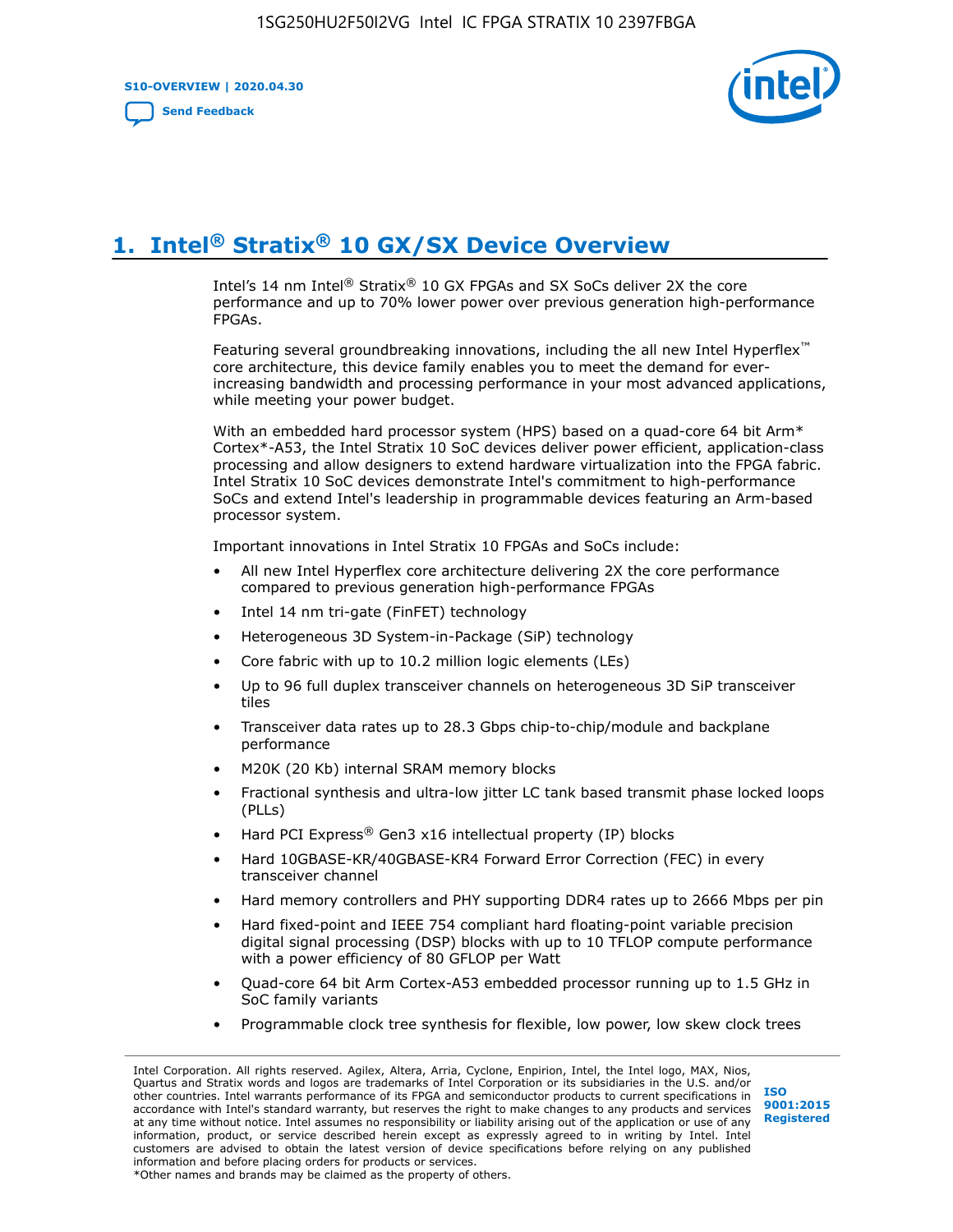

- Dedicated secure device manager (SDM) for:
	- Enhanced device configuration and security
	- AES-256, SHA-256/384 and ECDSA-256/384 encrypt/decrypt accelerators and authentication
	- Multi-factor authentication
	- Physically Unclonable Function (PUF) service and software programmable device configuration capability
- Comprehensive set of advanced power saving features delivering up to 70% lower power compared to previous generation high-performance FPGAs
- Non-destructive register state readback and writeback, to support ASIC prototyping and other applications

With these capabilities, Intel Stratix 10 FPGAs and SoCs are ideally suited for the most demanding applications in diverse markets such as:

- **Compute and Storage**—for custom servers, cloud computing and datacenter acceleration
- **Networking**—for Terabit, 400G and multi-100G bridging, aggregation, packet processing and traffic management
- **Optical Transport Networks**—for OTU4, 2xOTU4, 4xOTU4
- **Broadcast**—for high-end studio distribution, head end encoding/decoding, edge quadrature amplitude modulation (QAM)
- **Military**—for radar, electronic warfare, and secure communications
- **Medical**—for diagnostic scanners and diagnostic imaging
- **Test and Measurement**—for protocol and application testers
- **Wireless**—for next-generation 5G networks
- **ASIC Prototyping**—for designs that require the largest FPGA fabric with the highest I/O count

## **1.1. Intel Stratix 10 GX/SX Family Variants**

Intel Stratix 10 devices are available in FPGA (GX) and SoC (SX) variants.

- **Intel Stratix 10 GX** devices deliver up to 1 GHz core fabric performance and contain up to 10.2 million LEs in the fabric. They also feature up to 96 general purpose transceivers on separate transceiver tiles, and 2666 Mbps DDR4 external memory interface performance. The transceivers are capable of up to 28.3 Gbps short reach and across the backplane. These devices are optimized for FPGA applications that require the highest transceiver bandwidth and core fabric performance, with the power efficiency of Intel's 14 nm tri-gate process technology.
- **Intel Stratix 10 SX** devices have a feature set that is identical to Intel Stratix 10 GX devices, with the addition of an embedded quad-core 64 bit Arm Cortex A53 hard processor system.

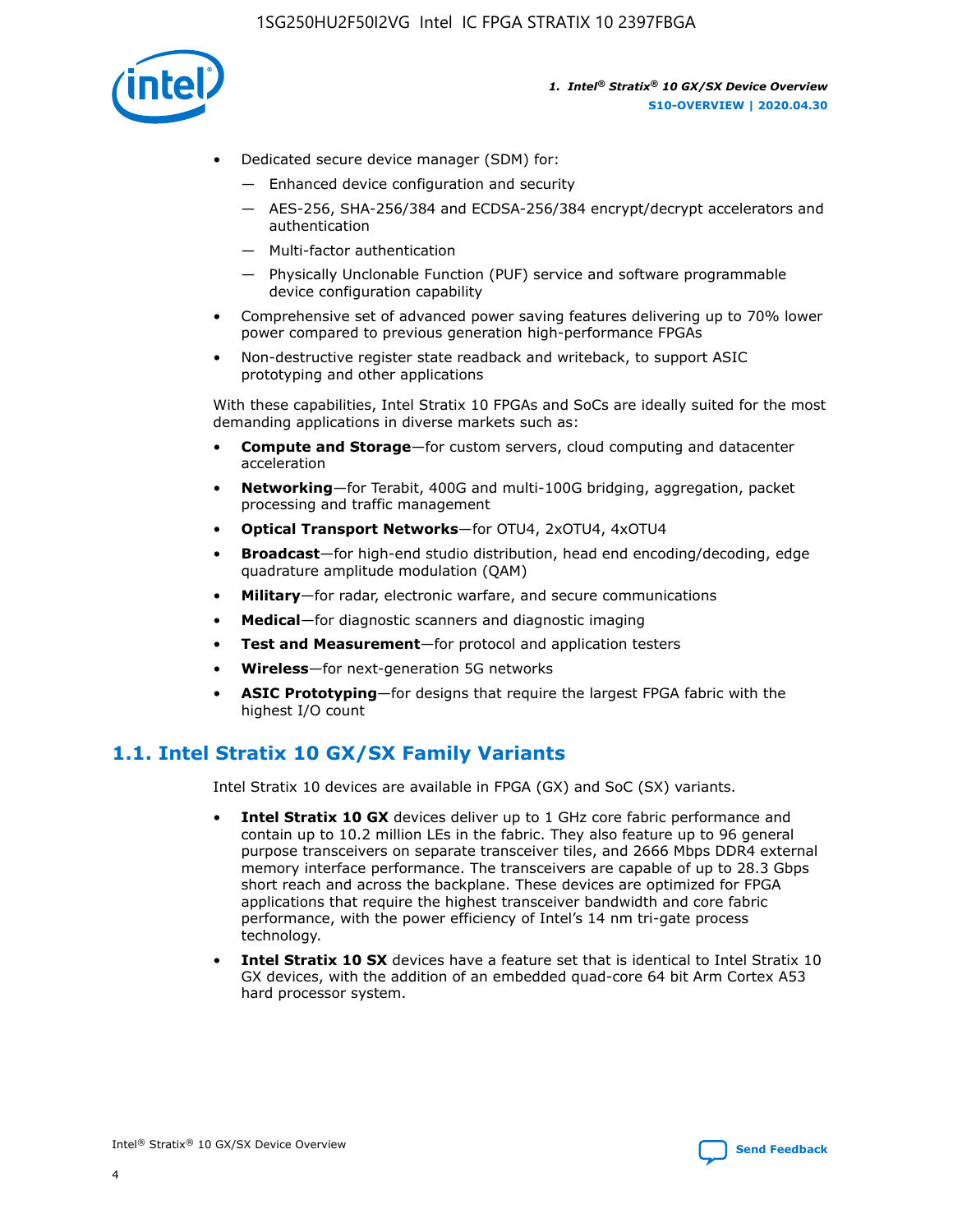

Common to all Intel Stratix 10 family variants is a high-performance fabric based on the new Intel Hyperflex core architecture that includes additional Hyper-Registers throughout the interconnect routing and at the inputs of all functional blocks. The core fabric also contains an enhanced logic array utilizing Intel's adaptive logic module (ALM) and a rich set of high performance building blocks including:

- M20K (20 Kb) embedded memory blocks
- Variable precision DSP blocks with hard IEEE 754 compliant floating-point units
- Fractional synthesis and integer PLLs
- Hard memory controllers and PHY for external memory interfaces
- General purpose IO cells

To clock these building blocks, Intel Stratix 10 devices use programmable clock tree synthesis, which uses dedicated clock tree routing to synthesize only those branches of the clock trees required for the application. All devices support in-system, finegrained partial reconfiguration of the logic array, allowing logic to be added and subtracted from the system while it is operating.

All family variants also contain high speed serial transceivers, containing both the physical medium attachment (PMA) and the physical coding sublayer (PCS), which can be used to implement a variety of industry standard and proprietary protocols. In addition to the hard PCS, Intel Stratix 10 devices contain multiple instantiations of PCI Express hard IP that supports Gen1/Gen2/Gen3 rates in x1/x2/x4/x8/x16 lane configurations, and hard 10GBASE-KR/40GBASE-KR4 FEC for every transceiver. The hard PCS, FEC, and PCI Express IP free up valuable core logic resources, save power, and increase your productivity.

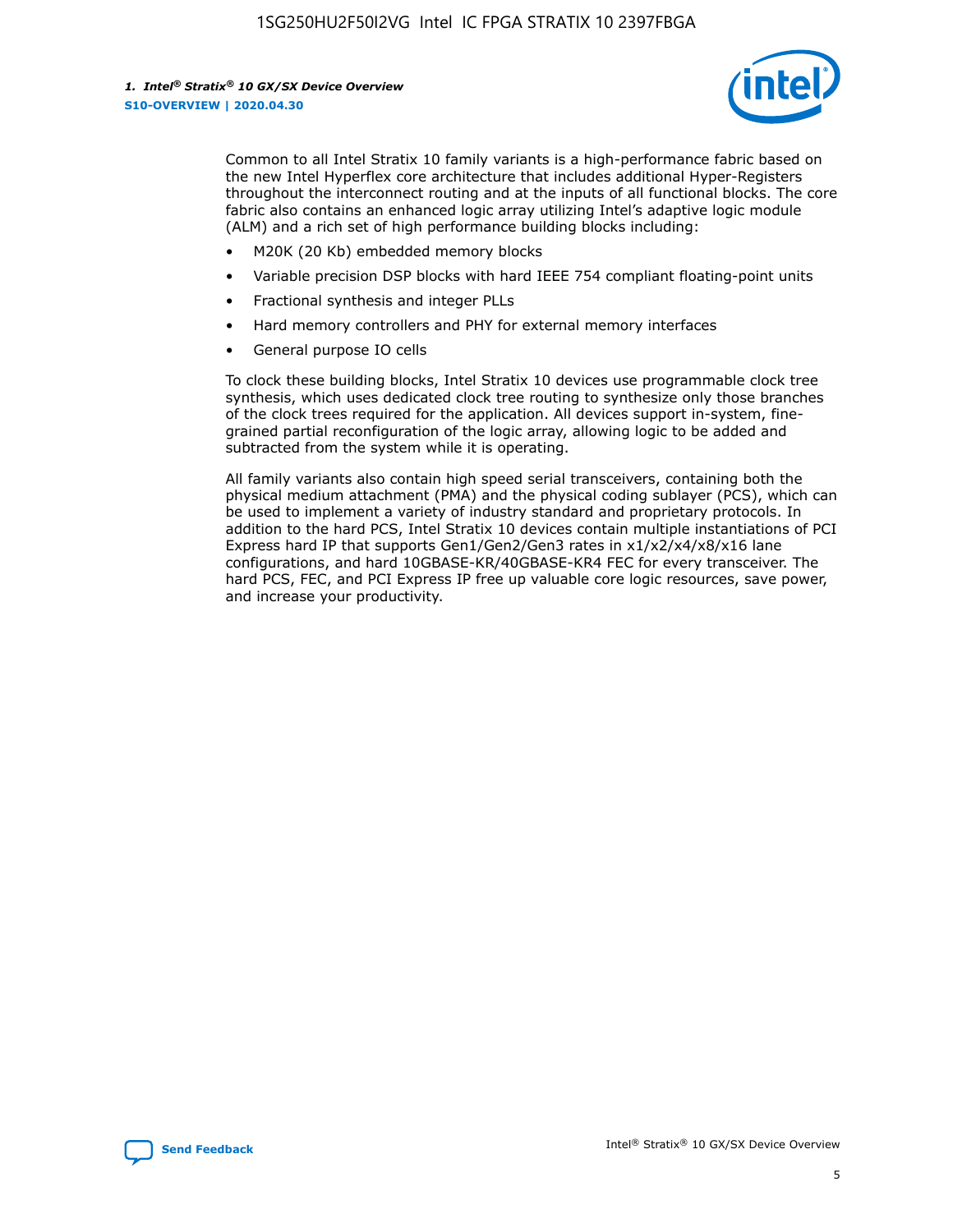

## **1.1.1. Available Options**

#### **Figure 1. Sample Ordering Code and Available Options for Intel Stratix 10 Devices**



## **Related Information**

[My Intel Support](https://www.intel.com/content/www/us/en/programmable/my-intel/mal-home.html)

## **1.2. Innovations in Intel Stratix 10 FPGAs and SoCs**

Intel Stratix 10 FPGAs and SoCs deliver many significant improvements over the previous generation high-performance Stratix V FPGAs.

#### **Table 1. Key Features of Intel Stratix 10 Devices Compared to Stratix V Devices**

| <b>Feature</b>            | <b>Stratix V FPGAs</b>                                           | <b>Intel Stratix 10 FPGAs and SoCs</b>                                        |
|---------------------------|------------------------------------------------------------------|-------------------------------------------------------------------------------|
| <b>Process technology</b> | 28 nm TSMC (planar<br>transistor)                                | 14 nm Intel tri-gate (FinFET)                                                 |
| Hard processor core       | None                                                             | Quad-core 64 bit Arm Cortex-A53<br>(SoC only)                                 |
| Core architecture         | Conventional core architecture<br>with conventional interconnect | Intel Hyperflex core architecture with<br>Hyper-Registers in the interconnect |
|                           |                                                                  | continued                                                                     |

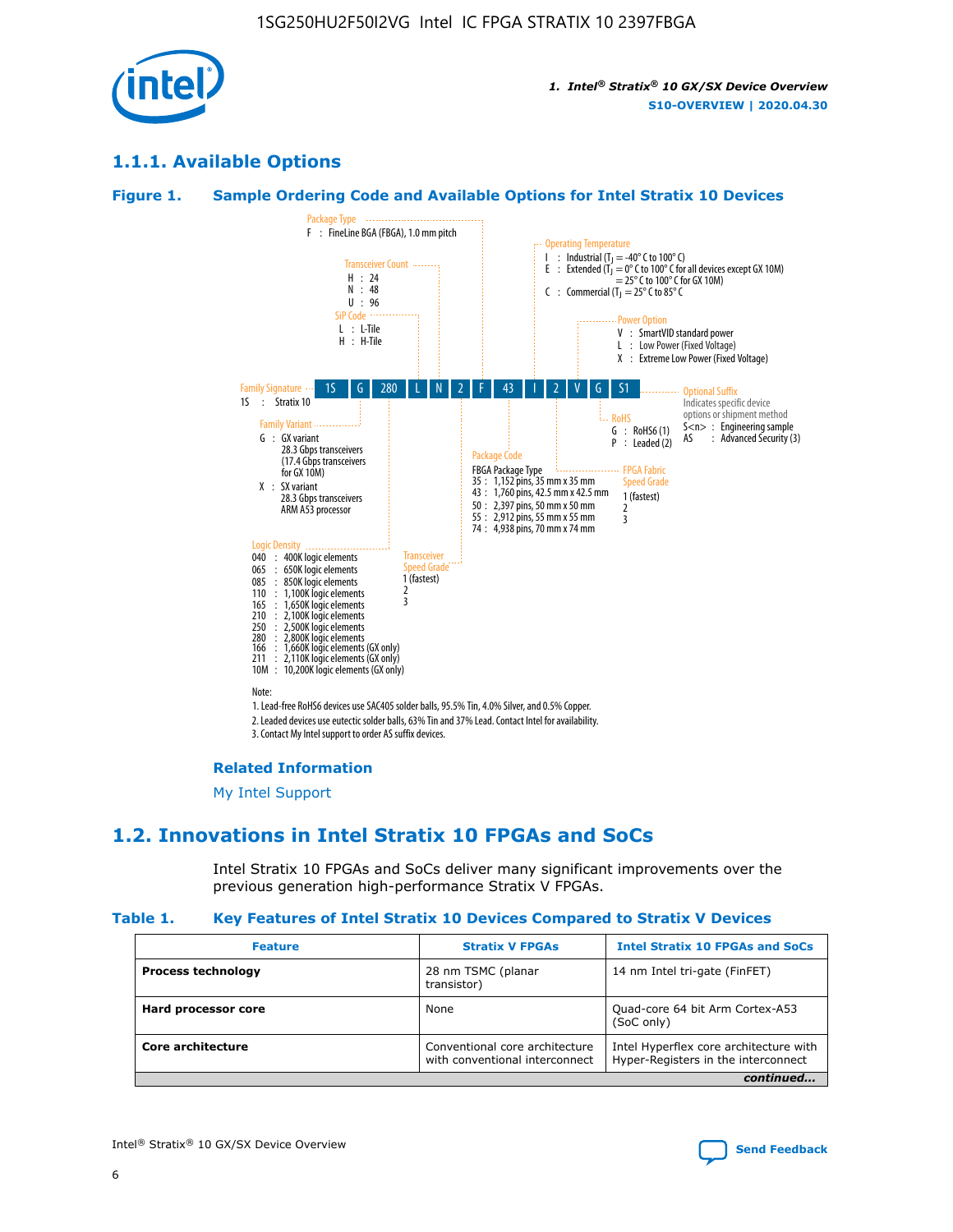

| <b>Feature</b>                                   | <b>Stratix V FPGAs</b>                                                              | <b>Intel Stratix 10 FPGAs and SoCs</b>                                                                                                       |
|--------------------------------------------------|-------------------------------------------------------------------------------------|----------------------------------------------------------------------------------------------------------------------------------------------|
| Core performance                                 | 500 MHz                                                                             | 1 GHz                                                                                                                                        |
| <b>Power dissipation</b>                         | 1x                                                                                  | As low as $0.3x$                                                                                                                             |
| Logic density                                    | 952 KLE                                                                             | 10,200 KLE                                                                                                                                   |
| <b>Embedded memory (M20K)</b>                    | 52 Mbits                                                                            | 253 Mbits                                                                                                                                    |
| 18x19 multipliers                                | 3,926                                                                               | 11,520                                                                                                                                       |
|                                                  | Note: Multiplier is 18x18 in<br>Stratix V devices.                                  | Note: Multiplier is 18x19 in Intel<br>Stratix 10 devices.                                                                                    |
| <b>Floating point DSP capability</b>             | Up to 1 TFLOP, requires soft<br>floating point adder and<br>multiplier              | Up to 10 TFLOP, hard IEEE 754<br>compliant single precision floating<br>point adder and multiplier                                           |
| <b>Maximum transceivers</b>                      | 66                                                                                  | 96                                                                                                                                           |
| Maximum transceiver data rate (chip-to-<br>chip) | 28.05 Gbps                                                                          | 26.6 Gbps L-Tile<br>28.3 Gbps H-Tile                                                                                                         |
| Maximum transceiver data rate (backplane)        | 12.5 Gbps                                                                           | 12.5 Gbps L-Tile<br>28.3 Gbps H-Tile                                                                                                         |
| <b>Hard memory controller</b>                    | None                                                                                | DDR4 @ 1333 MHz/2666 Mbps<br>DDR3 @ 1067 MHz/2133 Mbps                                                                                       |
| <b>Hard protocol IP</b>                          | PCIe* Gen3 x8 (up to 4<br>instances)                                                | PCIe Gen3 x16 (up to 4 instances)<br>SR-IOV (4 physical functions / 2k<br>virtual functions) on H-Tile devices<br>10GBASE-KR/40GBASE-KR4 FEC |
| <b>Core clocking and PLLs</b>                    | Global, quadrant and regional<br>clocks supported by fractional-<br>synthesis fPLLs | Programmable clock tree synthesis<br>supported by fractional synthesis<br>fPLLs and integer IO PLLs                                          |
| Register state readback and writeback            | Not available                                                                       | Non-destructive register state<br>readback and writeback for ASIC<br>prototyping and other applications                                      |

These innovations result in the following improvements:

- **Improved Core Logic Performance**: The Intel Hyperflex core architecture combined with 14 nm Intel tri-gate technology allows Intel Stratix 10 devices to achieve 2X the core performance compared to the previous generation
- **Lower Power**: Intel Stratix 10 devices use up to 70% lower power compared to the previous generation, enabled by 14 nm Intel tri-gate technology, the Intel Hyperflex core architecture, and optional power saving features built into the architecture
- **Higher Density**: Intel Stratix 10 devices offer three times the level of integration, with up to 10.2 million logic elements (LEs), over 253 Mbits of embedded memory blocks (M20K), and 11,520 18x19 multipliers
- **Embedded Processing**: Intel Stratix 10 SoCs feature a Quad-Core 64 bit Arm Cortex-A53 processor optimized for power efficiency and software compatible with previous generation Arria® and Cyclone® SoC devices
- **Improved Transceiver Performance**: With up to 96 transceiver channels implemented in heterogeneous 3D SiP transceiver tiles, Intel Stratix 10 GX and SX devices support data rates up to 28.3 Gbps chip-to-chip and 28.3 Gbps across the backplane with signal conditioning circuits capable of equalizing over 30 dB of system loss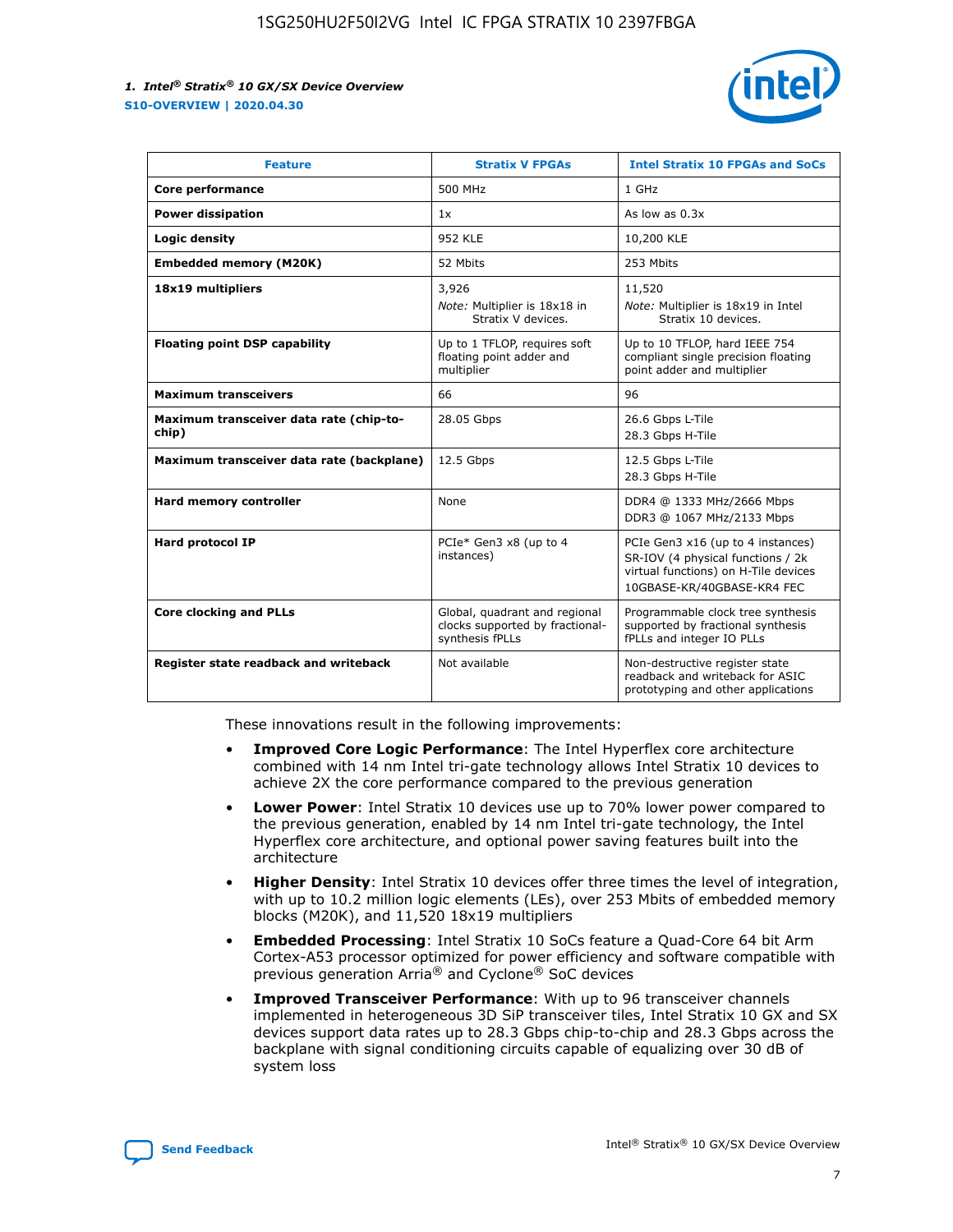

- **Improved DSP Performance**: The variable precision DSP block in Intel Stratix 10 devices features hard fixed and floating point capability, with up to 10 TFLOP IEEE754 single-precision floating point performance
- **Additional Hard IP**: Intel Stratix 10 devices include many more hard IP blocks than previous generation devices, with a hard memory controller included in each bank of 48 general purpose IOs, a hard PCIe Gen3 x16 full protocol stack in each transceiver tile, and a hard 10GBASE-KR/40GBASE-KR4 FEC in every transceiver channel
- **Enhanced Core Clocking**: Intel Stratix 10 devices feature programmable clock tree synthesis; clock trees are only synthesized where needed, increasing the flexibility and reducing the power dissipation of the clocking solution
- **Additional Core PLLs**: The core fabric in Intel Stratix 10 devices is supported by both integer IO PLLs and fractional synthesis fPLLs, resulting in a greater total number of PLLs available than the previous generation

## **1.3. FPGA and SoC Features Summary**

## **Table 2. Intel Stratix 10 FPGA and SoC Common Device Features**

| <b>Feature</b>                   | <b>Description</b>                                                                                                                                                                                                                                                                                                                                                                                                                                                                                                                                                                                                                                                                                                                                   |
|----------------------------------|------------------------------------------------------------------------------------------------------------------------------------------------------------------------------------------------------------------------------------------------------------------------------------------------------------------------------------------------------------------------------------------------------------------------------------------------------------------------------------------------------------------------------------------------------------------------------------------------------------------------------------------------------------------------------------------------------------------------------------------------------|
| Technology                       | 14 nm Intel tri-gate (FinFET) process technology<br>٠<br>SmartVID controlled core voltage, standard power devices<br>0.85-V fixed core voltage, low static power devices available                                                                                                                                                                                                                                                                                                                                                                                                                                                                                                                                                                   |
| Low power serial<br>transceivers | Up to 96 total transceivers available<br>$\bullet$<br>Continuous operating range of 1 Gbps to 28.3 Gbps for Intel Stratix 10 GX/SX devices<br>$\bullet$<br>Backplane support up to 28.3 Gbps for Intel Stratix 10 GX/SX devices<br>$\bullet$<br>Extended range down to 125 Mbps with oversampling<br>$\bullet$<br>ATX transmit PLLs with user-configurable fractional synthesis capability<br>$\bullet$<br>• XFP, SFP+, OSFP/OSFP28, CFP/CFP2/CFP4 optical module support<br>• Adaptive linear and decision feedback equalization<br>Transmit pre-emphasis and de-emphasis<br>Dynamic partial reconfiguration of individual transceiver channels<br>$\bullet$<br>On-chip instrumentation (Eye Viewer non-intrusive data eye monitoring)<br>$\bullet$ |
| General purpose I/Os             | Up to 2,304 total GPIO available<br>$\bullet$<br>1.6 Gbps LVDS-every pair can be configured as an input or output<br>$\bullet$<br>1333 MHz/2666 Mbps DDR4 external memory interface<br>1067 MHz/2133 Mbps DDR3 external memory interface<br>1.2 V to 3.3 $V^{(1)}$ single-ended LVCMOS/LVTTL interfacing<br>$\bullet$<br>On-chip termination (OCT)<br>$\bullet$                                                                                                                                                                                                                                                                                                                                                                                      |
| Embedded hard IP                 | • PCIe Gen1/Gen2/Gen3 complete protocol stack, $x1/x2/x4/x8/x16$ end point and root<br>port<br>DDR4/DDR3 hard memory controller (RLDRAM3/QDR II+/QDR IV using soft memory<br>controller)<br>Multiple hard IP instantiations in each device<br>$\bullet$<br>• Single Root I/O Virtualization (SR-IOV)                                                                                                                                                                                                                                                                                                                                                                                                                                                 |
| Transceiver hard IP              | 10GBASE-KR/40GBASE-KR4 Forward Error Correction (FEC)<br>$\bullet$<br>10G Ethernet PCS<br>$\bullet$<br>• PCI Express PIPE interface<br>continued                                                                                                                                                                                                                                                                                                                                                                                                                                                                                                                                                                                                     |

<sup>(1)</sup> Available in some configurations only

8

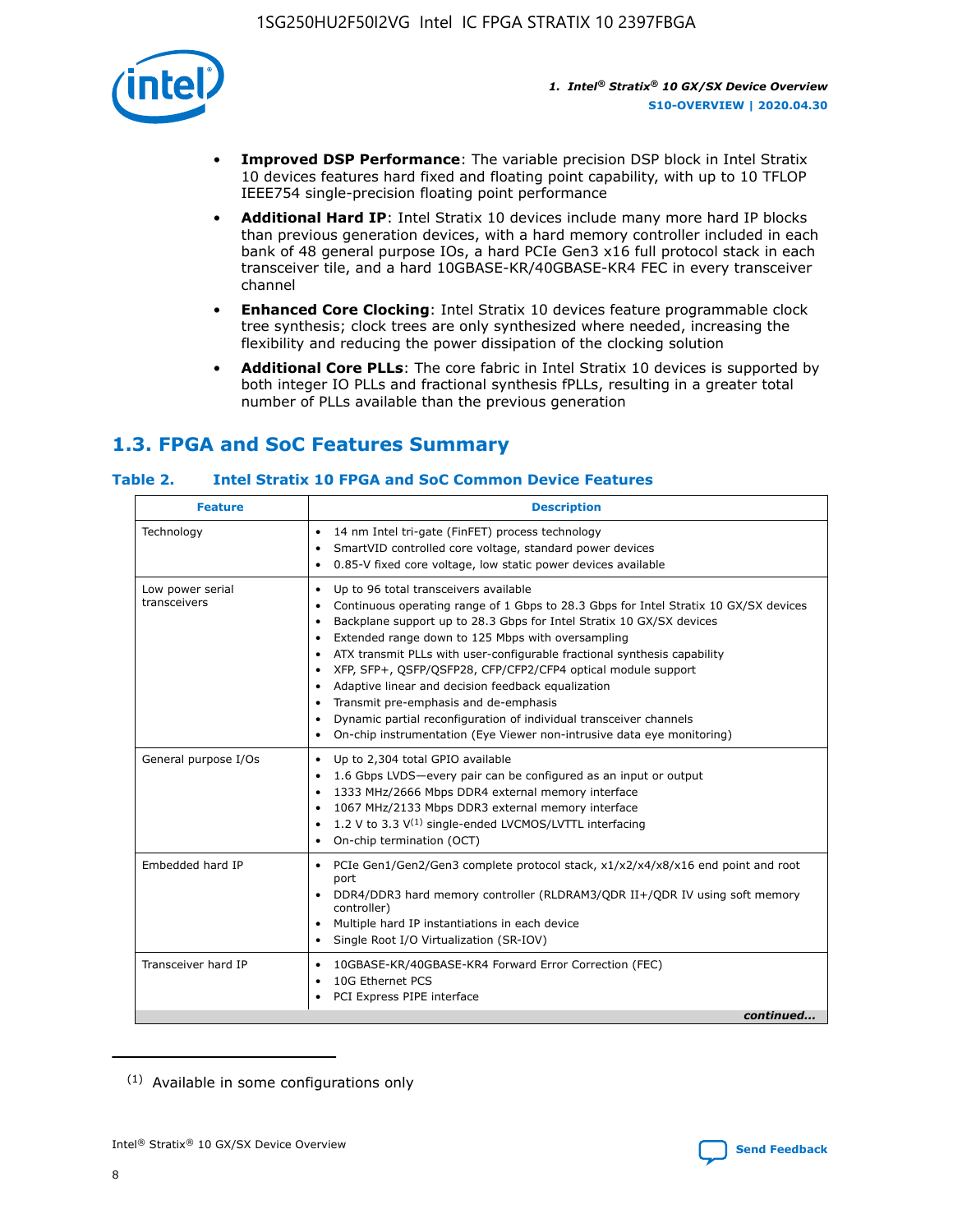

| <b>Feature</b>                   | <b>Description</b>                                                                                                                                                                                                                                                                                                                                                                                                                                                    |
|----------------------------------|-----------------------------------------------------------------------------------------------------------------------------------------------------------------------------------------------------------------------------------------------------------------------------------------------------------------------------------------------------------------------------------------------------------------------------------------------------------------------|
|                                  | Interlaken PCS<br>$\bullet$<br>Gigabit Ethernet PCS<br>$\bullet$<br>Deterministic latency support for Common Public Radio Interface (CPRI) PCS<br>$\bullet$<br>Fast lock-time support for Gigabit Passive Optical Networking (GPON) PCS<br>$\bullet$<br>8B/10B, 64B/66B, 64B/67B encoders and decoders<br>Custom mode support for proprietary protocols<br>$\bullet$                                                                                                  |
| Power management                 | SmartVID controlled core voltage, standard power devices<br>$\bullet$<br>0.85-V fixed core voltage, low static power devices available<br>$\bullet$<br>Intel Quartus <sup>®</sup> Prime Pro Edition integrated power analysis<br>$\bullet$                                                                                                                                                                                                                            |
| High performance core fabric     | Intel Hyperflex core architecture with Hyper-Registers throughout the interconnect<br>$\bullet$<br>routing and at the inputs of all functional blocks<br>Enhanced adaptive logic module (ALM)<br>Improved multi-track routing architecture reduces congestion and improves compile<br>times<br>Hierarchical core clocking architecture with programmable clock tree synthesis<br>$\bullet$<br>Fine-grained partial reconfiguration                                    |
| Internal memory blocks           | M20K-20 Kb with hard ECC support<br>$\bullet$<br>MLAB-640 bit distributed LUTRAM<br>$\bullet$                                                                                                                                                                                                                                                                                                                                                                         |
| Variable precision DSP<br>blocks | IEEE 754-compliant hard single-precision floating point capability<br>$\bullet$<br>Supports signal processing with precision ranging from 18x19 up to 54x54<br>$\bullet$<br>Native 27x27 and 18x19 multiply modes<br>$\bullet$<br>64 bit accumulator and cascade for systolic FIRs<br>Internal coefficient memory banks<br>Pre-adder/subtractor improves efficiency<br>$\bullet$<br>Additional pipeline register increases performance and reduces power<br>$\bullet$ |
| Phase locked loops (PLL)         | Fractional synthesis PLLs (fPLL) support both fractional and integer modes<br>$\bullet$<br>Fractional mode with third-order delta-sigma modulation<br>Precision frequency synthesis<br>$\bullet$<br>Integer PLLs adjacent to general purpose I/Os, support external memory, and LVDS<br>$\bullet$<br>interfaces, clock delay compensation, zero delay buffering                                                                                                       |
| Core clock networks              | 1 GHz fabric clocking<br>$\bullet$<br>667 MHz external memory interface clocking, supports 2666 Mbps DDR4 interface<br>800 MHz LVDS interface clocking, supports 1600 Mbps LVDS interface<br>$\bullet$<br>Programmable clock tree synthesis, backwards compatible with global, regional and<br>$\bullet$<br>peripheral clock networks<br>Clocks only synthesized where needed, to minimize dynamic power<br>continued                                                 |

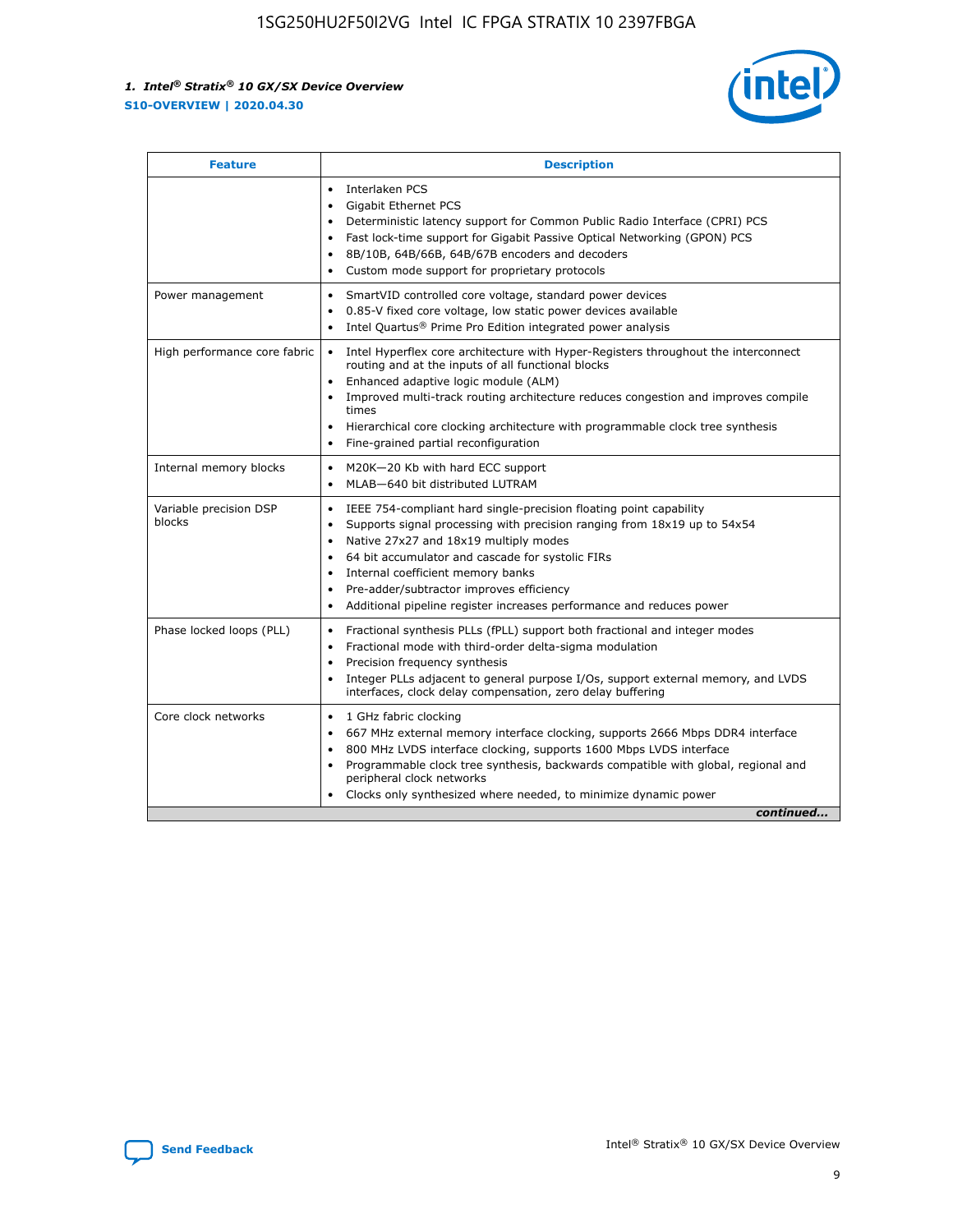

| <b>Feature</b>     | <b>Description</b>                                                                                                                                                                                                                                                                                                                                                                                                                                                                                               |
|--------------------|------------------------------------------------------------------------------------------------------------------------------------------------------------------------------------------------------------------------------------------------------------------------------------------------------------------------------------------------------------------------------------------------------------------------------------------------------------------------------------------------------------------|
| Configuration      | Dedicated Secure Device Manager<br>٠<br>Software programmable device configuration<br>Serial and parallel flash interface<br>Configuration via protocol (CvP) using PCI Express Gen1/Gen2/Gen3<br>Fine-grained partial reconfiguration of core fabric<br>٠<br>Dynamic reconfiguration of transceivers and PLLs<br>٠<br>Comprehensive set of security features including AES-256, SHA-256/384, and<br>ECDSA-256/384 accelerators, and multi-factor authentication<br>Physically Unclonable Function (PUF) service |
| Packaging          | Intel Embedded Multi-die Interconnect Bridge (EMIB) packaging technology<br>٠<br>Multiple devices with identical package footprints allows seamless migration across<br>$\bullet$<br>different device densities<br>1.0 mm ball-pitch FBGA packaging<br>٠<br>Lead and lead-free package options                                                                                                                                                                                                                   |
| Software and tools | Intel Quartus Prime Pro Edition design suite with new compiler and Hyper-Aware design<br>$\bullet$<br>flow<br>Fast Forward compiler to allow Intel Hyperflex architecture performance exploration<br>٠<br>Transceiver toolkit<br>Platform designer integration tool<br>DSP Builder advanced blockset<br>OpenCL <sup>™</sup> support<br>SoC Embedded Design Suite (EDS)                                                                                                                                           |

## **Table 3. Intel Stratix 10 SoC Specific Device Features**

| <b>SoC Subsystem</b>            | <b>Feature</b>                                  | <b>Description</b>                                                                                                                                                                                                                                                 |  |  |
|---------------------------------|-------------------------------------------------|--------------------------------------------------------------------------------------------------------------------------------------------------------------------------------------------------------------------------------------------------------------------|--|--|
| <b>Hard Processor</b><br>System | Multi-processor unit (MPU) core                 | Quad-core Arm Cortex-A53 MPCore processor with Arm<br>$\bullet$<br>CoreSight* debug and trace technology<br>Scalar floating-point unit supporting single and double<br>$\bullet$<br>precision<br>Arm Neon* media processing engine for each processor<br>$\bullet$ |  |  |
|                                 | <b>System Controllers</b>                       | System Memory Management Unit (SMMU)<br>$\bullet$<br>Cache Coherency Unit (CCU)<br>$\bullet$                                                                                                                                                                       |  |  |
|                                 | Layer 1 Cache                                   | 32 KB L1 instruction cache with parity<br>$\bullet$<br>32 KB L1 data cache with ECC<br>$\bullet$                                                                                                                                                                   |  |  |
|                                 | Layer 2 Cache                                   | 1 MB Shared L2 Cache with ECC<br>$\bullet$                                                                                                                                                                                                                         |  |  |
|                                 | On-Chip Memory                                  | 256 KB On-Chip RAM<br>٠                                                                                                                                                                                                                                            |  |  |
|                                 | Direct memory access (DMA) controller           | 8-Channel DMA<br>$\bullet$                                                                                                                                                                                                                                         |  |  |
|                                 | Ethernet media access controller<br>(EMAC)      | Three 10/100/1000 EMAC with integrated DMA<br>$\bullet$                                                                                                                                                                                                            |  |  |
|                                 | USB On-The-Go controller (OTG)                  | 2 USB OTG with integrated DMA<br>$\bullet$                                                                                                                                                                                                                         |  |  |
|                                 | <b>UART</b> controller                          | 2 UART 16550 compatible<br>$\bullet$                                                                                                                                                                                                                               |  |  |
|                                 | Serial Peripheral Interface (SPI)<br>controller | 4 SPI<br>$\bullet$                                                                                                                                                                                                                                                 |  |  |
|                                 | $I2C$ controller                                | 5 I <sup>2</sup> C controllers<br>$\bullet$                                                                                                                                                                                                                        |  |  |
|                                 | SD/SDIO/MMC controller                          | 1 eMMC version 4.5 with DMA and CE-ATA support<br>$\bullet$<br>SD, including eSD, version 3.0<br>$\bullet$<br>SDIO, including eSDIO, version 3.0<br>$\bullet$<br>CE-ATA - version 1.1                                                                              |  |  |
|                                 |                                                 | continued                                                                                                                                                                                                                                                          |  |  |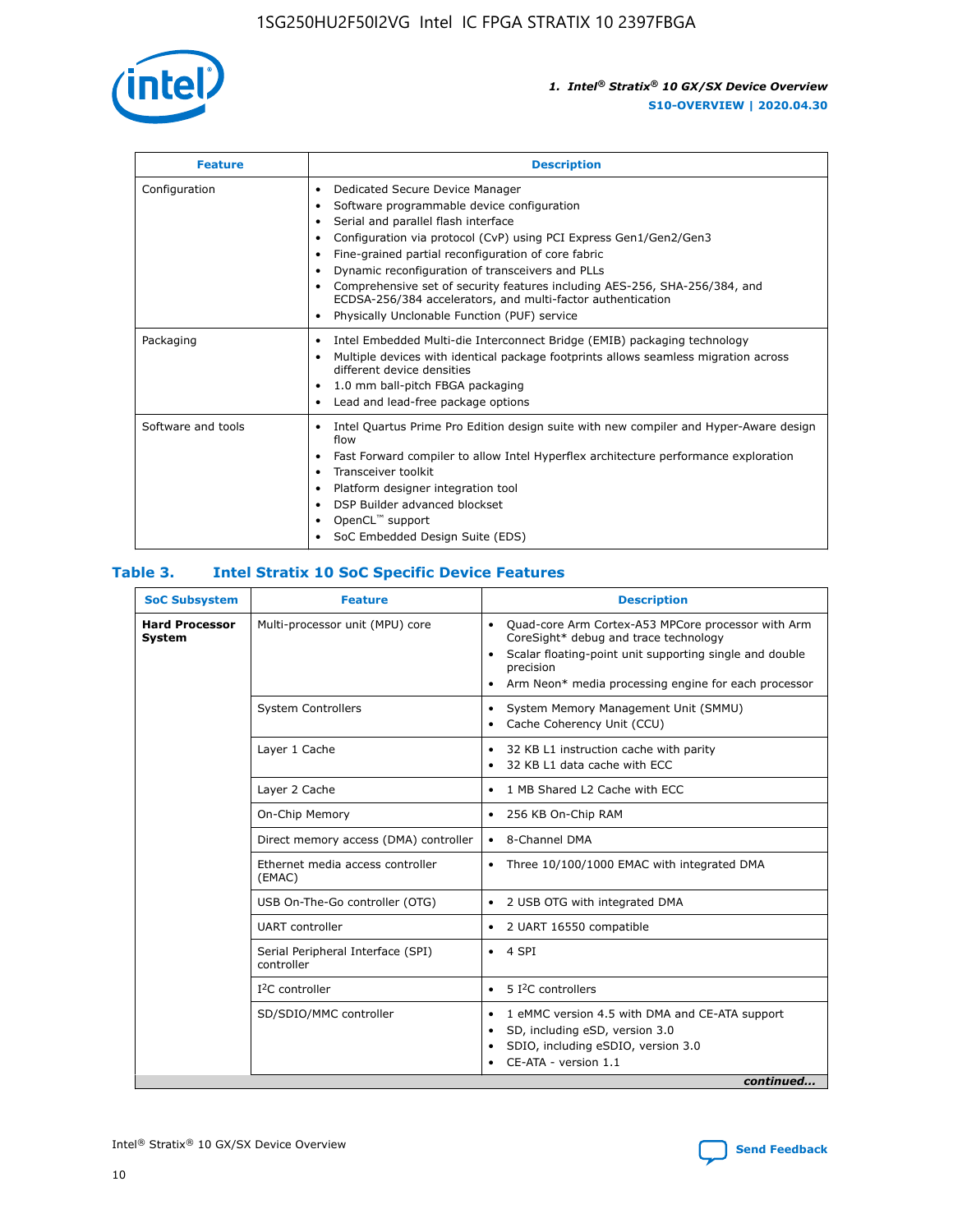

| <b>SoC Subsystem</b>                   | <b>Feature</b>             | <b>Description</b>                                                                                    |  |  |
|----------------------------------------|----------------------------|-------------------------------------------------------------------------------------------------------|--|--|
|                                        | NAND flash controller      | 1 ONFI 1.0, 8- and 16-bit support<br>$\bullet$                                                        |  |  |
|                                        | General-purpose I/O (GPIO) | Maximum of 48 software programmable GPIO<br>$\bullet$                                                 |  |  |
|                                        | Timers                     | 4 general-purpose timers<br>4 watchdog timers<br>٠                                                    |  |  |
| <b>Secure Device</b><br>Manager        | Security                   | Secure boot<br>$\bullet$<br>Advanced Encryption Standard (AES) and authentication<br>٠<br>(SHA/ECDSA) |  |  |
| External<br>Memory<br><b>Interface</b> | External Memory Interface  | Hard Memory Controller with DDR4 and DDR3<br>$\bullet$                                                |  |  |

## **1.4. Intel Stratix 10 Block Diagram**

## **Figure 2. Intel Stratix 10 FPGA and SoC Architecture Block Diagram**



HPS: Quad ARM Cortex-A53 Hard Processor System SDM: Secure Device Manager

## **1.5. Intel Stratix 10 FPGA and SoC Family Plan**

<sup>(2)</sup> The number of 27x27 multipliers is one-half the number of 18x19 multipliers.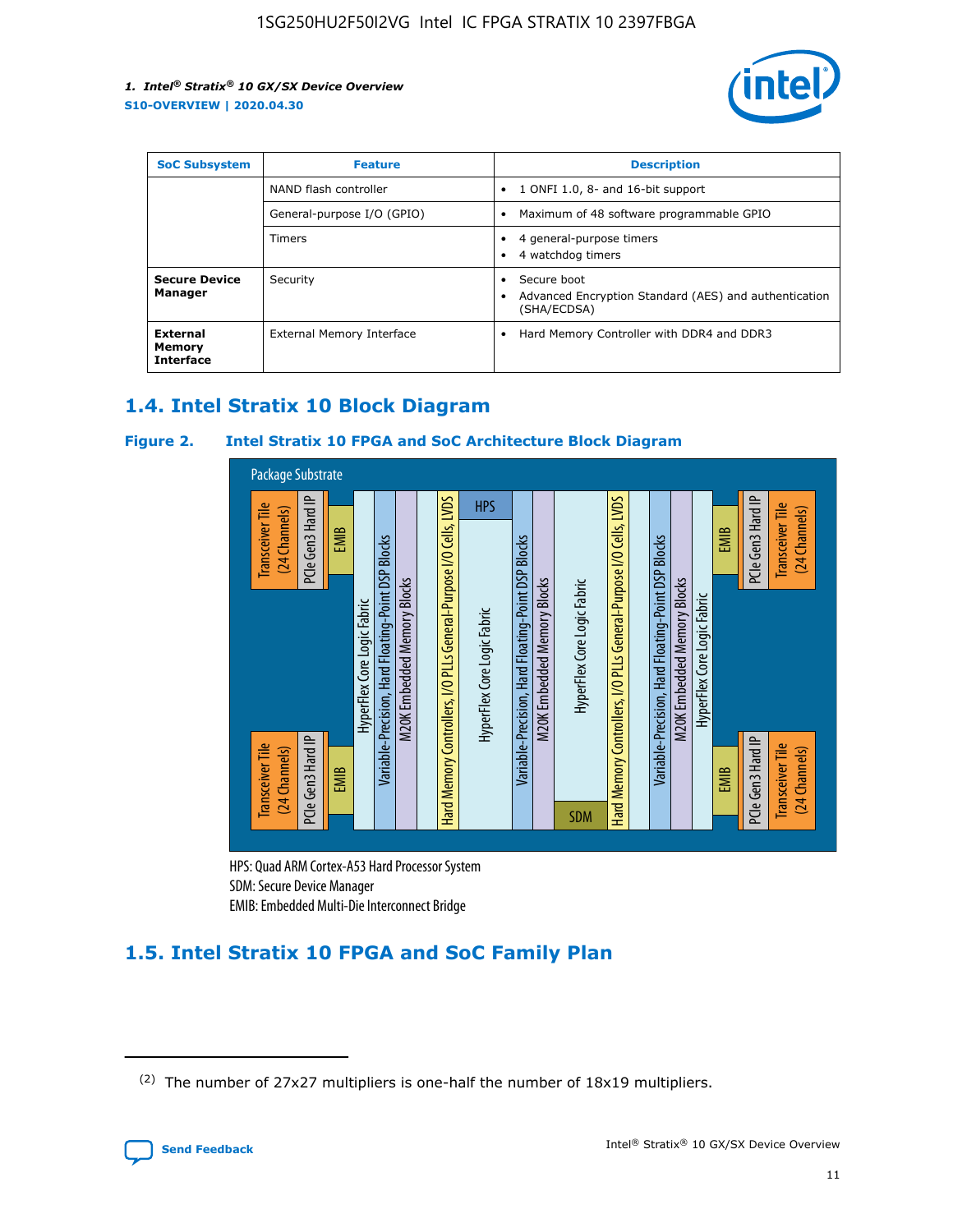

## **Table 4. Intel Stratix 10 GX/SX FPGA and SoC Family Plan—FPGA Core (part 1)**

| <b>Intel Stratix 10</b><br><b>GX/SX Device</b><br><b>Name</b> | <b>Logic Elements</b><br>(KLE) | <b>M20K Blocks</b> | <b>M20K Mbits</b> | <b>MLAB Counts</b> | <b>MLAB Mbits</b> | 18x19 Multi-<br>pliers <sup>(2)</sup> |
|---------------------------------------------------------------|--------------------------------|--------------------|-------------------|--------------------|-------------------|---------------------------------------|
| GX 400/<br>SX 400                                             | 378                            | 1,537              | 30                | 3,276              | $\overline{2}$    | 1,296                                 |
| GX 650/<br>SX 650                                             | 612                            | 2,489              | 49                | 5,364              | 3                 | 2,304                                 |
| GX 850/<br>SX 850                                             | 841                            | 3,477              | 68                | 7,124              | $\overline{4}$    | 4,032                                 |
| GX 1100/<br>SX 1100                                           | 1,325                          | 5,461              | 107               | 11,556             | $\overline{7}$    | 5,184                                 |
| GX 1650/<br>SX 1650                                           | 1,624                          | 5,851              | 114               | 13,764             | 8                 | 6,290                                 |
| GX 2100/<br>SX 2100                                           | 2,005                          | 6,501              | 127               | 17,316             | 11                | 7,488                                 |
| GX 2500/<br>SX 2500                                           | 2,422                          | 9,963              | 195               | 20,529             | 13                | 10,022                                |
| GX 2800/<br>SX 2800                                           | 2,753                          | 11,721             | 229               | 23,796             | 15                | 11,520                                |
| GX 1660                                                       | 1,679                          | 6,162              | 120               | 14,230             | 9                 | 6,652                                 |
| GX 2110                                                       | 2,073                          | 6,847              | 134               | 17,856             | 11                | 7,920                                 |
| <b>GX 10M</b>                                                 | 10,200                         | 12,950             | 253               | 87,984             | 55                | 6,912                                 |

#### **Table 5. Intel Stratix 10 GX/SX FPGA and SoC Family Plan—Interconnects, PLLs and Hard IP (part 2)**

| <b>Intel Stratix 10</b>            |                      | <b>PLLs</b><br><b>Interconnects</b> |              |          | <b>Hard IP</b>                       |  |
|------------------------------------|----------------------|-------------------------------------|--------------|----------|--------------------------------------|--|
| <b>GX/SX Device</b><br><b>Name</b> | <b>Maximum GPIOs</b> | <b>Maximum XCVR</b>                 | <b>fPLLs</b> | I/O PLLs | <b>PCIe Hard IP</b><br><b>Blocks</b> |  |
| GX 400/<br>SX 400                  | 374                  | 24                                  | 8            | 8        | $\mathbf{1}$                         |  |
| GX 650/<br>SX 650                  | 392                  | 24                                  | 8            | 8        | $\mathbf{1}$                         |  |
| GX 850/<br>SX 850                  | 688                  | 48                                  | 16           | 16       | 2                                    |  |
| GX 1100/<br>SX 1100                | 688                  | 48                                  | 16           | 16       | 2                                    |  |
| GX 1650/<br>SX 1650                | 704                  | 96                                  | 32           | 24       | $\overline{4}$                       |  |
| GX 2100/<br>SX 2100                | 704                  | 96                                  | 32           | 24       | 4                                    |  |
| GX 2500/<br>SX 2500                | 1,160                | 96                                  | 32           | 24       | $\overline{4}$                       |  |
| GX 2800/<br>SX 2800                | 1,160                | 96                                  | 32           | 24       | $\overline{4}$                       |  |
| continued                          |                      |                                     |              |          |                                      |  |

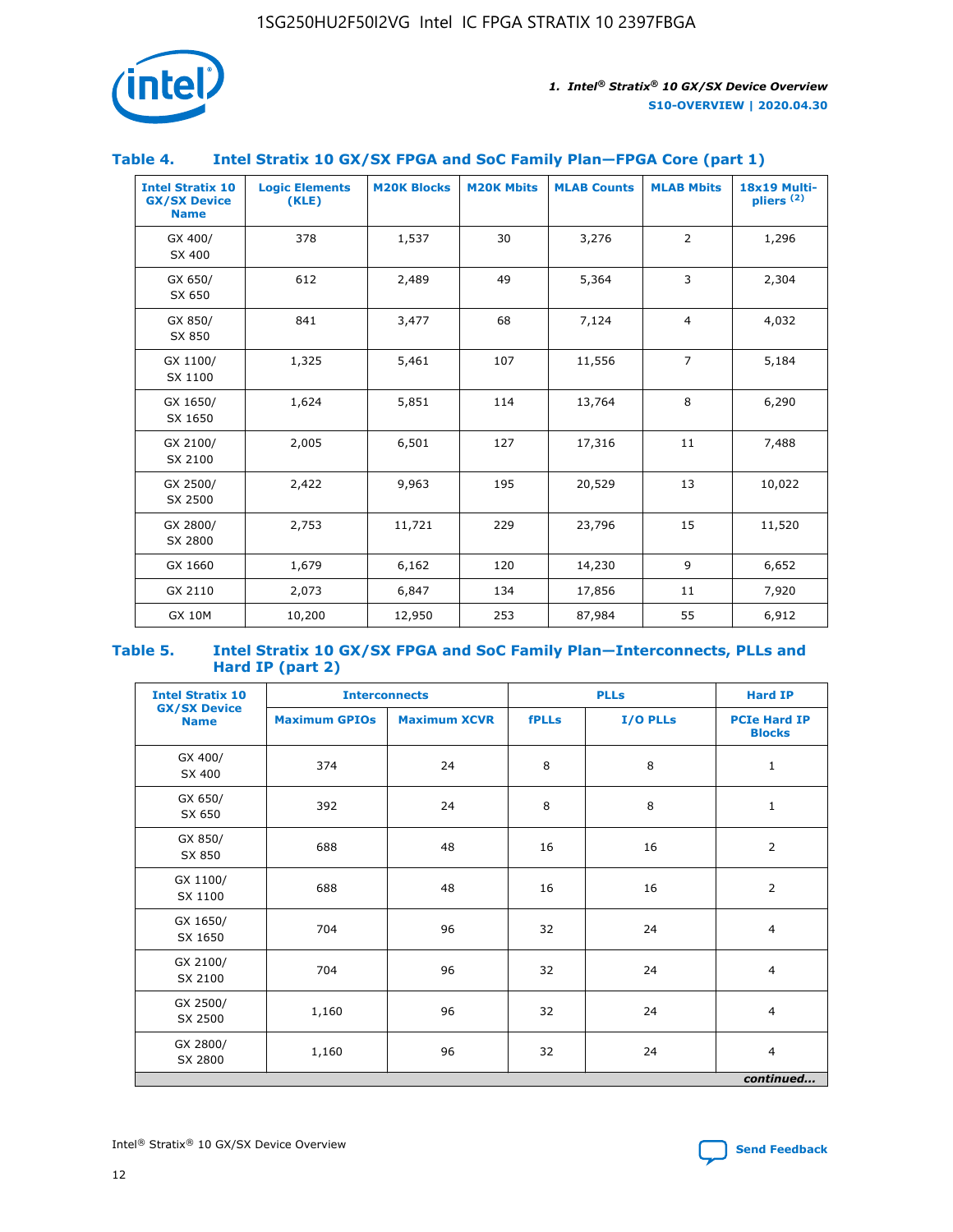

| <b>Intel Stratix 10</b>            | <b>Interconnects</b> |                     | <b>PLLs</b>  |                 | <b>Hard IP</b>                       |
|------------------------------------|----------------------|---------------------|--------------|-----------------|--------------------------------------|
| <b>GX/SX Device</b><br><b>Name</b> | <b>Maximum GPIOs</b> | <b>Maximum XCVR</b> | <b>fPLLs</b> | <b>I/O PLLs</b> | <b>PCIe Hard IP</b><br><b>Blocks</b> |
| GX 1660                            | 688                  | 48                  | 16           | 16              |                                      |
| GX 2110                            | 688                  | 48                  | 16           | 16              |                                      |
| <b>GX 10M</b>                      | 2,304                | 48                  | 24           | 48              | 4                                    |

## **Table 6. Intel Stratix 10 GX/SX FPGA and SoC Family Package Plan**

Cell legend: General Purpose I/Os, High-Voltage I/Os, LVDS Pairs, Transceivers (3) (4) (5) (6) (7) (8)

| <b>Intel Stratix 10</b><br><b>GX/SX Device</b><br><b>Name</b> | F1152<br><b>HF35</b><br>$(35x35 \text{ mm}^2)$ | <b>F1760</b><br><b>NF43</b><br>(42.5x42.5<br>$mm2$ ) | F2397<br><b>UF50</b><br>$(50x50 \text{ mm}^2)$ | F2912<br><b>HF55</b><br>$(55x55 \text{ mm}^2)$ | F4938<br><b>NF74</b><br>$(70x74)$ mm <sup>2</sup> |
|---------------------------------------------------------------|------------------------------------------------|------------------------------------------------------|------------------------------------------------|------------------------------------------------|---------------------------------------------------|
| GX 400/<br>SX 400                                             | 374, 56, 120, 24 <sup>(9)</sup>                | $\overline{\phantom{a}}$                             | $\overline{\phantom{a}}$                       |                                                |                                                   |
| GX 650/<br>SX 650                                             | 392, 8, 192, 24                                | ٠                                                    | $\overline{\phantom{a}}$                       |                                                |                                                   |
| GX 850/<br>SX 850                                             |                                                | 688, 16, 336, 48                                     |                                                |                                                |                                                   |
| GX 1100/<br>SX 1100                                           |                                                | 688, 16, 336, 48                                     |                                                |                                                |                                                   |
| GX 1650/<br>SX 1650                                           |                                                | 688, 16, 336, 48                                     | 704, 32, 336, 96                               |                                                |                                                   |
| GX 2100/<br>SX 2100                                           |                                                | 688, 16, 336, 48                                     | 704, 32, 336, 96                               | -                                              | ۰                                                 |
| GX 2500/<br>SX 2500                                           |                                                | 688, 16, 336, 48                                     | 704, 32, 336, 96                               | 1160, 8, 576, 24                               |                                                   |
| GX 2800/                                                      | $\overline{\phantom{a}}$                       | 688, 16, 336, 48                                     | 704, 32, 336, 96                               | 1160, 8, 576, 24                               | ٠<br>continued                                    |

- (3) All packages are ball grid arrays with 1.0 mm pitch.
- (4) High-Voltage I/O pins are used for 3 V and 2.5 V interfacing.
- $(5)$  Each LVDS pair can be configured as either a differential input or a differential output.
- (6) High-Voltage I/O pins and LVDS pairs are included in the General Purpose I/O count. Transceivers are counted separately.
- $(7)$  Each package column offers pin migration (common circuit board footprint) for all devices in the column.
- $(8)$  Intel Stratix 10 GX devices are pin migratable with Intel Stratix 10 SX devices in the same package.
- $(9)$  The Intel Stratix 10 SX/GX 400 device has a level shifter, and this imposes some restrictions on the number of LVDS pairs and I/O banks available (see "Intel Stratix 10 SX/GX 400 Device Level Shifter Details").

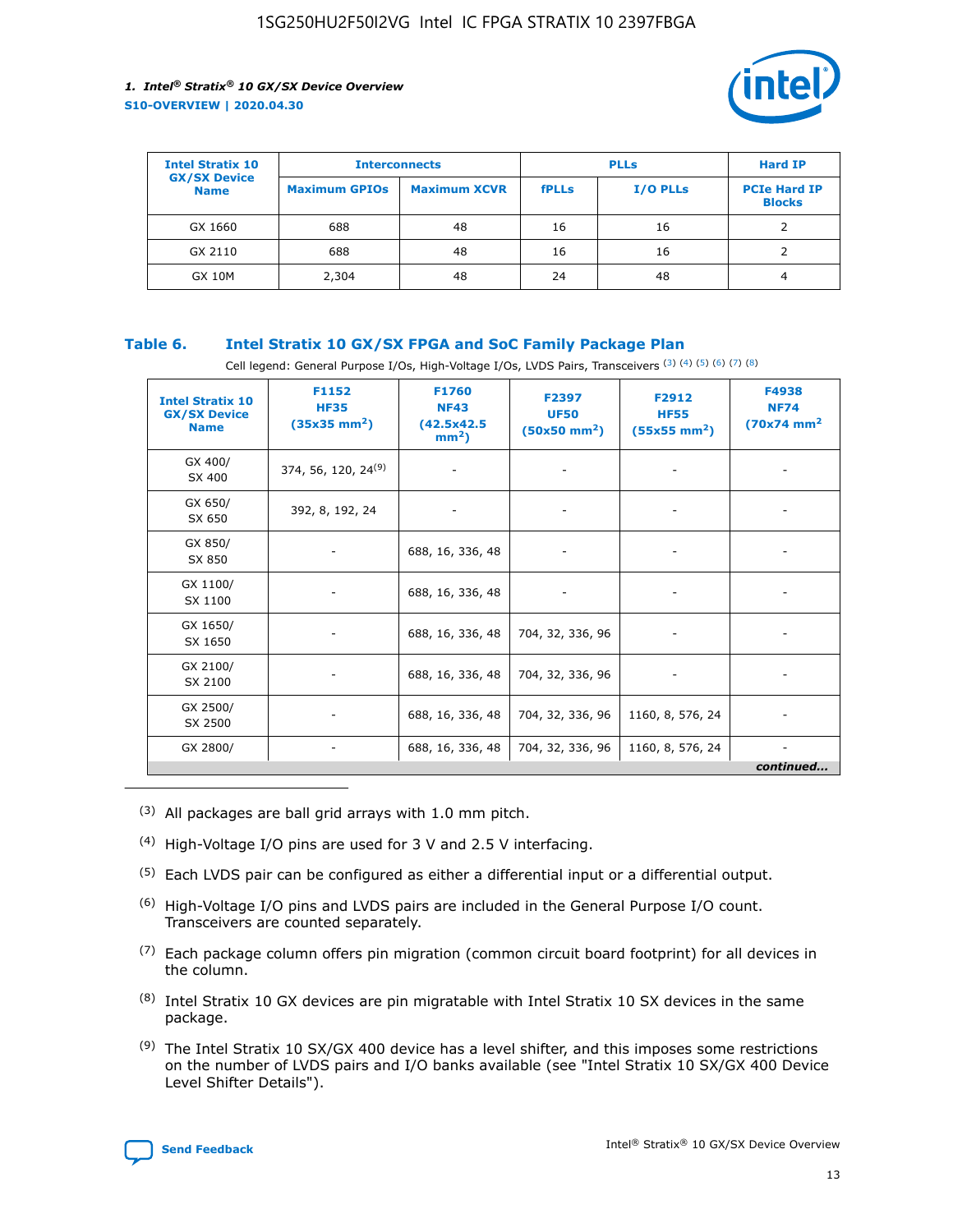

| <b>Intel Stratix 10</b><br><b>GX/SX Device</b><br><b>Name</b> | F1152<br><b>HF35</b><br>$(35x35)$ mm <sup>2</sup> ) | F1760<br><b>NF43</b><br>(42.5x42.5<br>$mm2$ ) | F2397<br><b>UF50</b><br>$(50x50 \text{ mm}^2)$ | F2912<br><b>HF55</b><br>$(55x55$ mm <sup>2</sup> ) | F4938<br><b>NF74</b><br>$(70x74)$ mm <sup>2</sup> |
|---------------------------------------------------------------|-----------------------------------------------------|-----------------------------------------------|------------------------------------------------|----------------------------------------------------|---------------------------------------------------|
| SX 2800                                                       |                                                     |                                               |                                                |                                                    |                                                   |
| GX 1660                                                       | -                                                   | 688, 16, 336, 48                              | $\overline{\phantom{a}}$                       |                                                    |                                                   |
| GX 2110                                                       |                                                     | 688, 16, 336, 48                              | $\overline{\phantom{a}}$                       |                                                    |                                                   |
| <b>GX 10M</b>                                                 | ۰                                                   |                                               |                                                |                                                    | 2304, 32, 1152,<br>48                             |





## **1.6. Intel Hyperflex Core Architecture**

Intel Stratix 10 FPGAs and SoCs are based on a core fabric featuring the new Intel Hyperflex core architecture. The Intel Hyperflex core architecture delivers 2X the clock frequency performance and up to 70% lower power compared to previous generation high-end FPGAs. Along with this performance breakthrough, the Intel Hyperflex core architecture delivers a number of advantages including:

- **Higher Throughput**—Capitalizes on 2X core clock frequency performance to obtain throughput breakthroughs
- **Improved Power Efficiency**—Uses reduced IP size, enabled by Intel Hyperflex, to consolidate designs which previously spanned multiple devices into a single device, thereby reducing power by up to 70% versus previous generation devices
- **Greater Design Functionality**—Uses faster clock frequency to reduce bus widths and reduce IP size, freeing up additional FPGA resources to add greater functionality
- **Increased Designer Productivity**—Boosts performance with less routing congestion and fewer design iterations using Hyper-Aware design tools, obtaining greater timing margin for more rapid timing closure

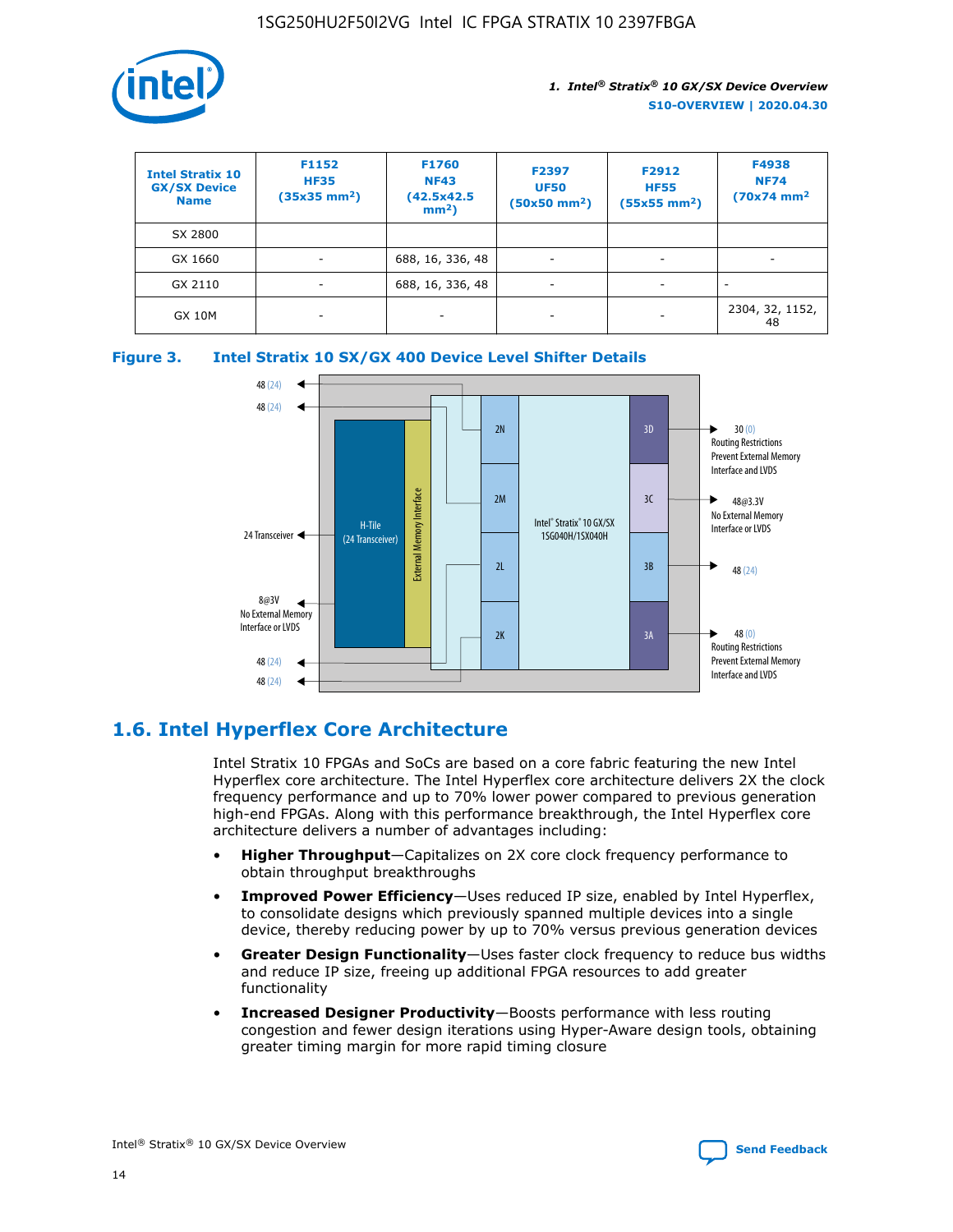

In addition to the traditional user registers found in the Adaptive Logic Modules (ALM), the Intel Hyperflex core architecture introduces additional bypassable registers everywhere throughout the fabric of the FPGA. These additional registers, called Hyper-Registers are available on every interconnect routing segment and at the inputs of all functional blocks.

#### **Figure 4. Bypassable Hyper-Register**



The Hyper-Registers enable the following key design techniques to achieve the 2X core performance increases:

- Fine grain Hyper-Retiming to eliminate critical paths
- Zero latency Hyper-Pipelining to eliminate routing delays
- Flexible Hyper-Optimization for best-in-class performance

By implementing these techniques in your design, the Hyper-Aware design tools automatically make use of the Hyper-Registers to achieve maximum core clock frequency.



## **Figure 5. Intel Hyperflex Core Architecture**

New Hyper-Registers throughout the core fabric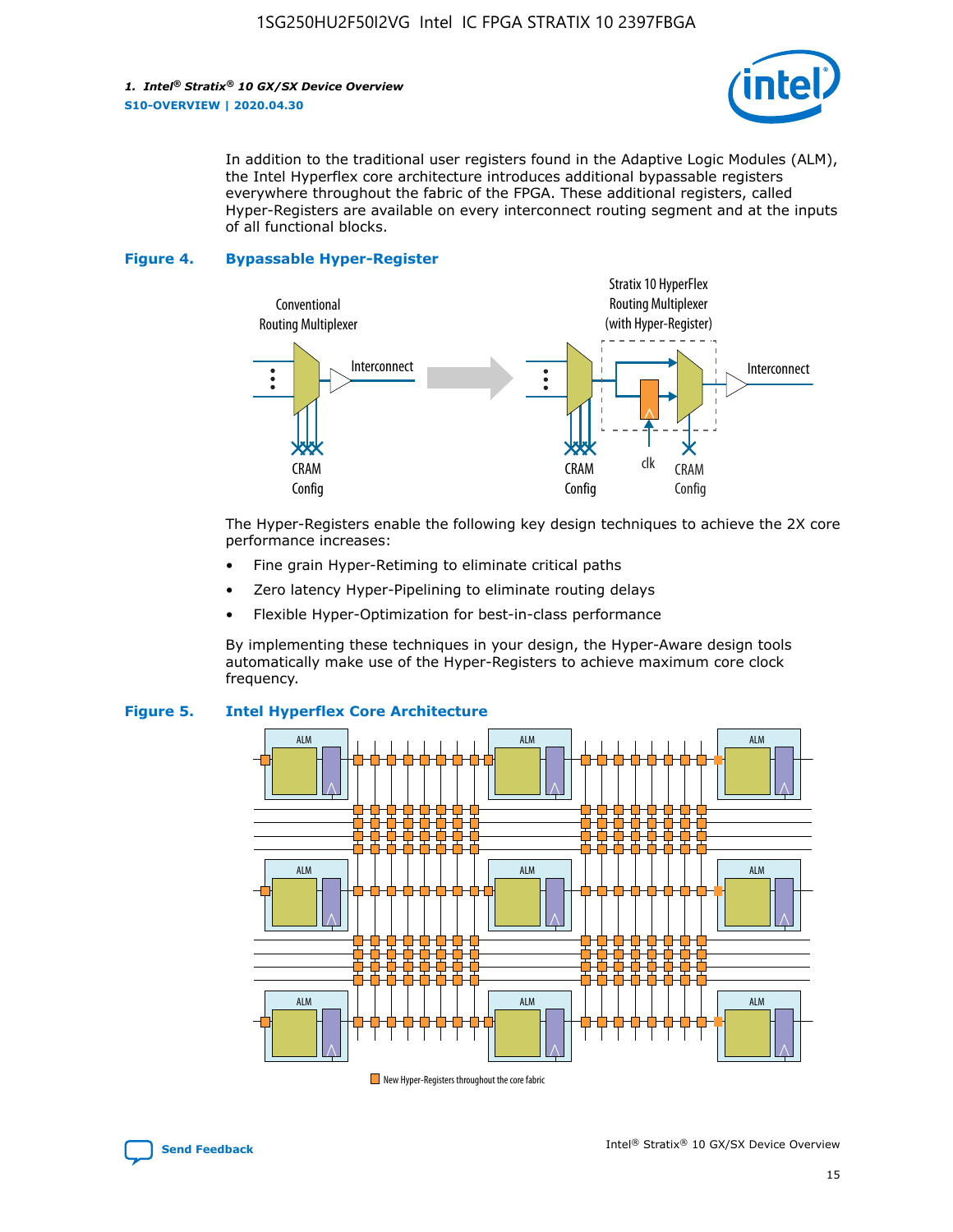

## **1.7. Heterogeneous 3D SiP Transceiver Tiles**

Intel Stratix 10 FPGAs and SoCs feature power efficient, high bandwidth, low latency transceivers. The transceivers are implemented on heterogeneous 3D System-in-Package (SiP) transceiver tiles, each containing 24 full-duplex transceiver channels. In addition to providing a high-performance transceiver solution to meet current connectivity needs, this allows for future flexibility and scalability as data rates, modulation schemes, and protocol IPs evolve.

## **Figure 6. Monolithic Core Fabric and Heterogeneous 3D SiP Transceiver Tiles**



## **Figure 7. Dual Core Fabric and Heterogeneous 3D SiP Transceiver Tiles (for the Intel Stratix 10 GX 10M Variant Only)**



Each transceiver tile contains:

- 24 full-duplex transceiver channels (PMA and PCS) $(10)$
- Reference clock distribution network
- Transmit PLLs
- High-speed clocking and bonding networks
- One instance of PCI Express hard IP

16

 $(10)$  12 full-duplex transceiver channels for the Intel Stratix 10 GX 10M variant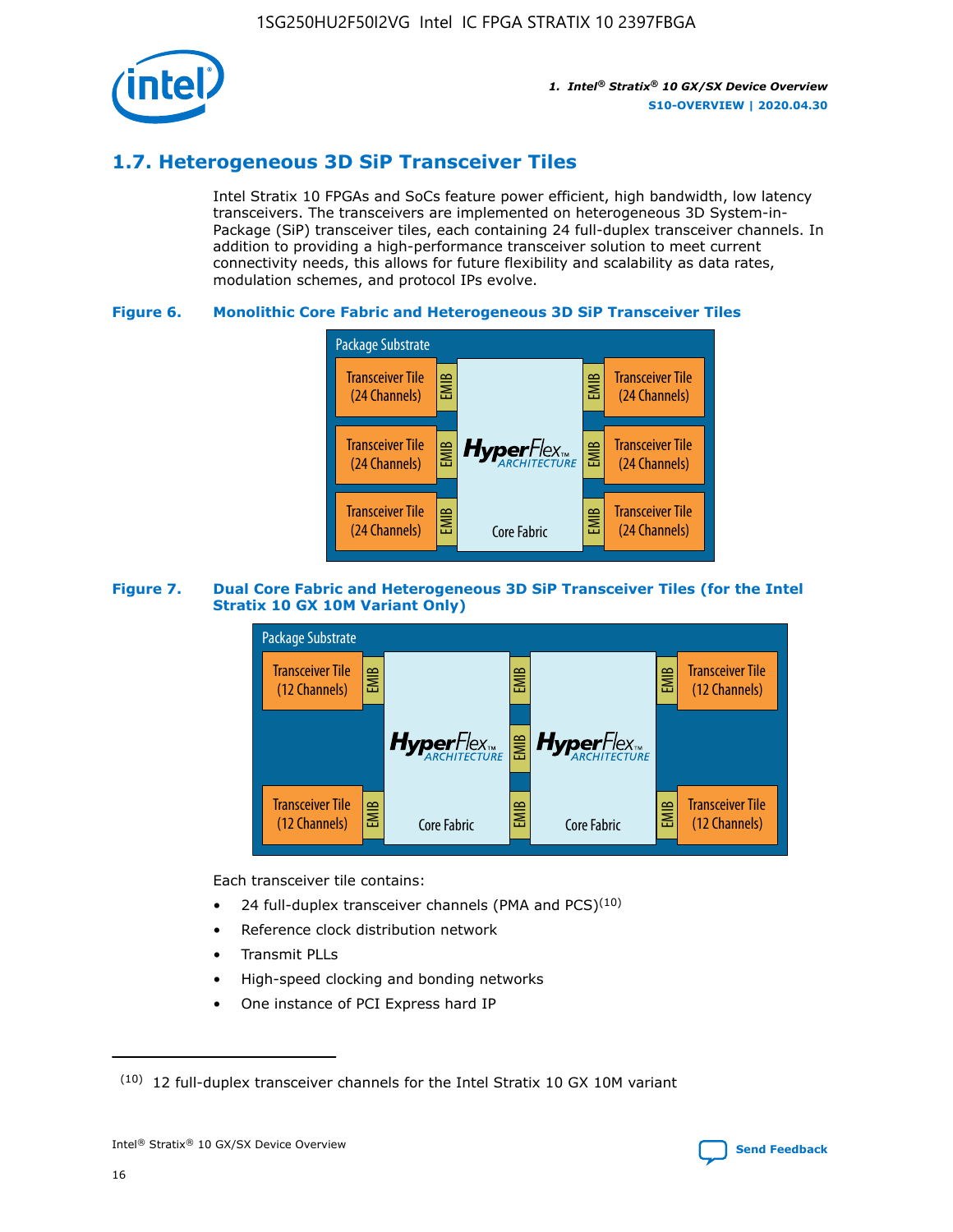



## **Figure 8. Heterogeneous 3D SiP Transceiver Tile Architecture**

## **1.8. Intel Stratix 10 Transceivers**

Intel Stratix 10 devices offer up to 96 total full-duplex transceiver channels. These channels provide continuous data rates from 1 Gbps to 28.3 Gbps for chip-to-chip, chip-to-module, and backplane applications. In each device,two thirds of the transceivers can be configured up to the maximum data rate of 28.3 Gbps to drive 100G interfaces and C form-factor pluggable CFP2/CFP4 optical modules. For longerreach backplane driving applications, advanced adaptive equalization circuits are used to equalize over 30 dB of system loss.

All transceiver channels feature a dedicated Physical Medium Attachment (PMA) and a hardened Physical Coding Sublayer (PCS).

- The PMA provides primary interfacing capabilities to physical channels.
- The PCS typically handles encoding/decoding, word alignment, and other preprocessing functions before transferring data to the FPGA core fabric.

Within each transceiver tile, the transceivers are arranged in four banks of six PMA-PCS groups. A wide variety of bonded and non-bonded data rate configurations are possible within each bank, and within each tile, using a highly configurable clock distribution network.

## **1.8.1. PMA Features**

PMA channels are comprised of transmitter (TX), receiver (RX), and high speed clocking resources.

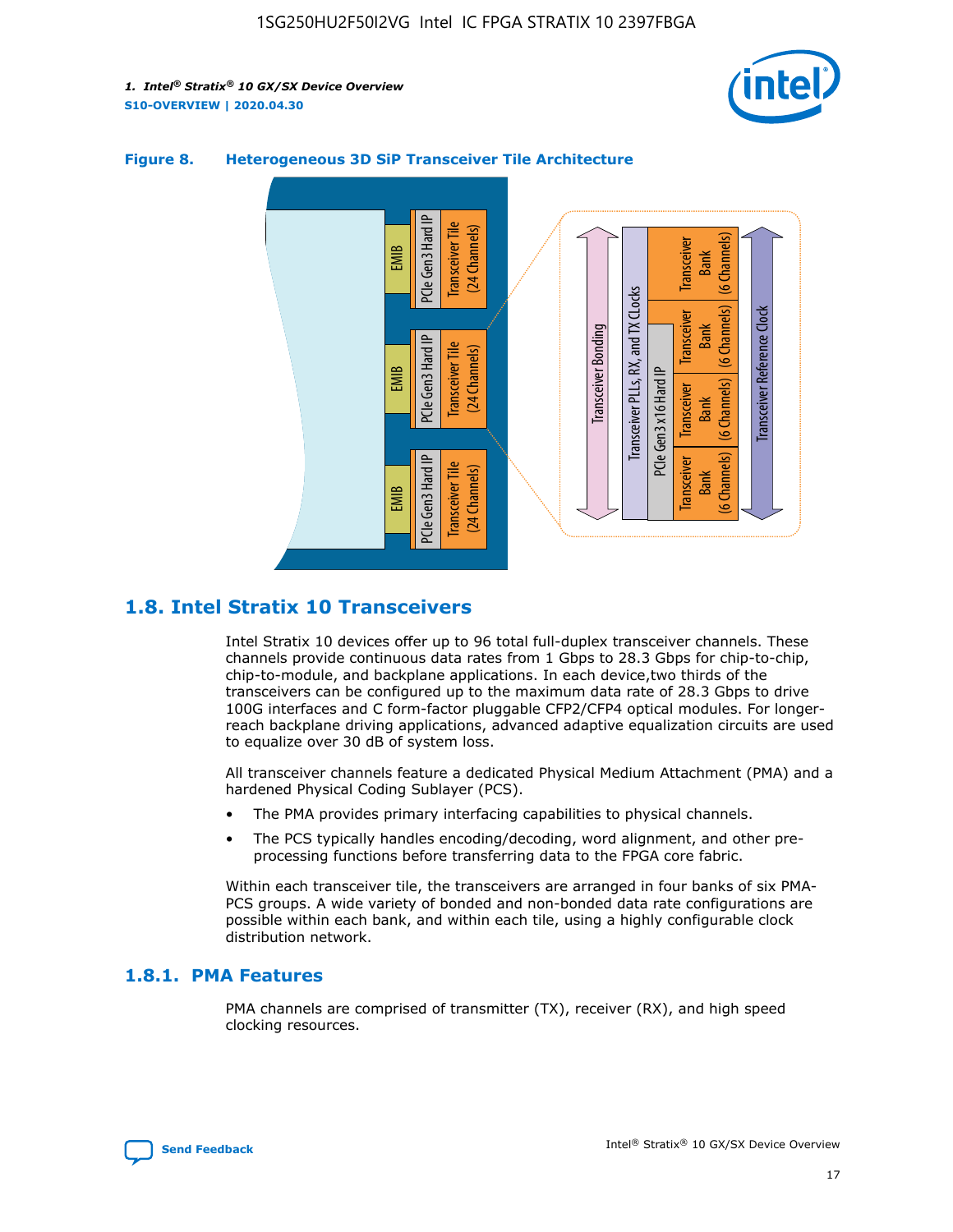

Intel Stratix 10 device features provide exceptional signal integrity at data rates up to 28.3 Gbps. Clocking options include ultra-low jitter LC tank-based (ATX) PLLs with optional fractional synthesis capability, channel PLLs operating as clock multiplier units (CMUs), and fractional synthesis PLLs (fPLLs).

- **ATX PLL**—can be configured in integer mode, or optionally, in a new fractional synthesis mode. Each ATX PLL spans the full frequency range of the supported data rate range providing a stable, flexible clock source with the lowest jitter.
- **CMU PLL**—when not being used as a transceiver, select PMA channels can be configured as channel PLLs operating as CMUs to provide an additional master clock source within the transceiver bank.
- **fPLL**—In addition, dedicated fPLLs are available with precision frequency synthesis capabilities. fPLLs can be used to synthesize multiple clock frequencies from a single reference clock source and replace multiple reference oscillators for multiprotocol and multi-rate applications.

On the receiver side, each PMA has an independent channel PLL that allows analog tracking for clock-data recovery. Each PMA also has advanced equalization circuits that compensate for transmission losses across a wide frequency spectrum.

- **Variable Gain Amplifier (VGA)**—to optimize the receiver's dynamic range
- **Continuous Time Linear Equalizer (CTLE)**—to compensate for channel losses with lowest power dissipation
- **Decision Feedback Equalizer (DFE)**—to provide additional equalization capability on backplanes even in the presence of crosstalk and reflections
- **On-Die Instrumentation (ODI)**—to provide on-chip eye monitoring capabilities (Eye Viewer). This capability helps to optimize link equalization parameters during board bring-up and supports in-system link diagnostics and equalization margin testing

## **Figure 9. Intel Stratix 10 Receiver Block Features**



All link equalization parameters feature automatic adaptation using the new Advanced Digital Adaptive Parametric Tuning (ADAPT) circuit. This circuit is used to dynamically set DFE tap weights, adjust CTLE parameters, and optimize VGA gain and threshold voltage. Finally, optimal and consistent signal integrity is ensured by using the new



Intel<sup>®</sup> Stratix<sup>®</sup> 10 GX/SX Device Overview **[Send Feedback](mailto:FPGAtechdocfeedback@intel.com?subject=Feedback%20on%20Intel%20Stratix%2010%20GX/SX%20Device%20Overview%20(S10-OVERVIEW%202020.04.30)&body=We%20appreciate%20your%20feedback.%20In%20your%20comments,%20also%20specify%20the%20page%20number%20or%20paragraph.%20Thank%20you.)** Send Feedback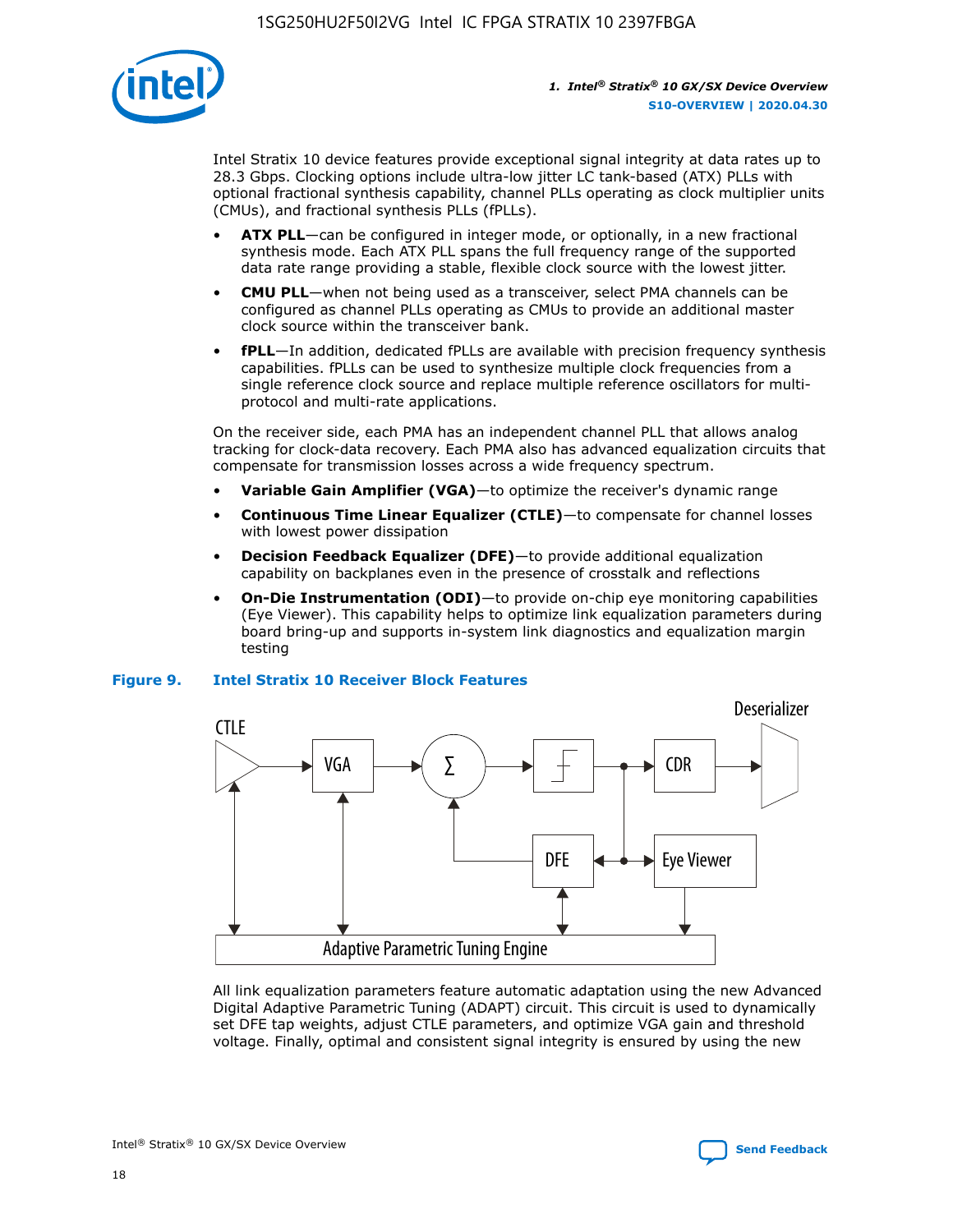

hardened Precision Signal Integrity Calibration Engine (PreSICE) to automatically calibrate all transceiver circuit blocks on power-up. This gives the most link margin and ensures robust, reliable, and error-free operation.

#### **Table 7. Transceiver PMA Features**

| <b>Feature</b>                                                       | <b>Capability</b>                                                                                                                                                                                         |
|----------------------------------------------------------------------|-----------------------------------------------------------------------------------------------------------------------------------------------------------------------------------------------------------|
| Chip-to-Chip Data Rates                                              | 1 Gbps (11) to 28.3 Gbps (Intel Stratix 10 GX/SX devices)                                                                                                                                                 |
| <b>Backplane Support</b>                                             | Drive backplanes at data rates up to 28.3 Gbps, including 10GBASE-KR compliance                                                                                                                           |
| Optical Module Support                                               | SFP+/SFP, XFP, CXP, QSFP/QSFP28, QSFPDD, CFP/CFP2/CFP4                                                                                                                                                    |
| Cable Driving Support                                                | SFP+ Direct Attach, PCI Express over cable, eSATA                                                                                                                                                         |
| <b>Transmit Pre-Emphasis</b>                                         | 5-tap transmit pre-emphasis and de-emphasis to compensate for system channel loss                                                                                                                         |
| Continuous Time Linear<br>Equalizer (CTLE)                           | Dual mode, high-gain, and high-data rate, linear receive equalization to compensate for<br>system channel loss                                                                                            |
| Decision Feedback Equalizer<br>(DFE)                                 | 15 fixed tap DFE to equalize backplane channel loss in the presence of crosstalk and noisy<br>environments                                                                                                |
| Advanced Digital Adaptive<br>Parametric Tuning (ADAPT)               | Fully digital adaptation engine to automatically adjust all link equalization parameters-<br>including CTLE, DFE, and VGA blocks—that provide optimal link margin without intervention<br>from user logic |
| Precision Signal Integrity<br>Calibration Engine (PreSICE)           | Hardened calibration controller to quickly calibrate all transceiver control parameters on<br>power-up, which provides the optimal signal integrity and jitter performance                                |
| <b>ATX Transmit PLLs</b>                                             | Low jitter ATX (inductor-capacitor) transmit PLLs with continuous tuning range to cover a<br>wide range of standard and proprietary protocols, with optional fractional frequency<br>synthesis capability |
| <b>Fractional PLLs</b>                                               | On-chip fractional frequency synthesizers to replace on-board crystal oscillators and reduce<br>system cost                                                                                               |
| Digitally Assisted Analog<br>CDR.                                    | Superior jitter tolerance with fast lock time                                                                                                                                                             |
| On-Die Instrumentation-<br>Eye Viewer and Jitter Margin<br>Tool      | Simplify board bring-up, debug, and diagnostics with non-intrusive, high-resolution eye<br>monitoring (Eye Viewer). Also inject jitter from transmitter to test link margin in system.                    |
| Dynamic Reconfiguration                                              | Allows for independent control of each transceiver channel Avalon memory-mapped<br>interface for the most transceiver flexibility.                                                                        |
| Multiple PCS-PMA and PCS-<br>Core to FPGA fabric interface<br>widths | 8, 10, 16, 20, 32, 40, or 64 bit interface widths for flexibility of deserialization width,<br>encoding, and reduced latency                                                                              |

## **1.8.2. PCS Features**

Intel Stratix 10 PMA channels interface with core logic through configurable and bypassable PCS interface layers.

The PCS contains multiple gearbox implementations to decouple the PMA and PCS interface widths. This feature provides the flexibility to implement a wide range of applications with 8, 10, 16, 20, 32, 40, or 64 bit interface width between each transceiver and the core logic.

 $(11)$  Stratix 10 transceivers can support data rates below 1 Gbps with over sampling.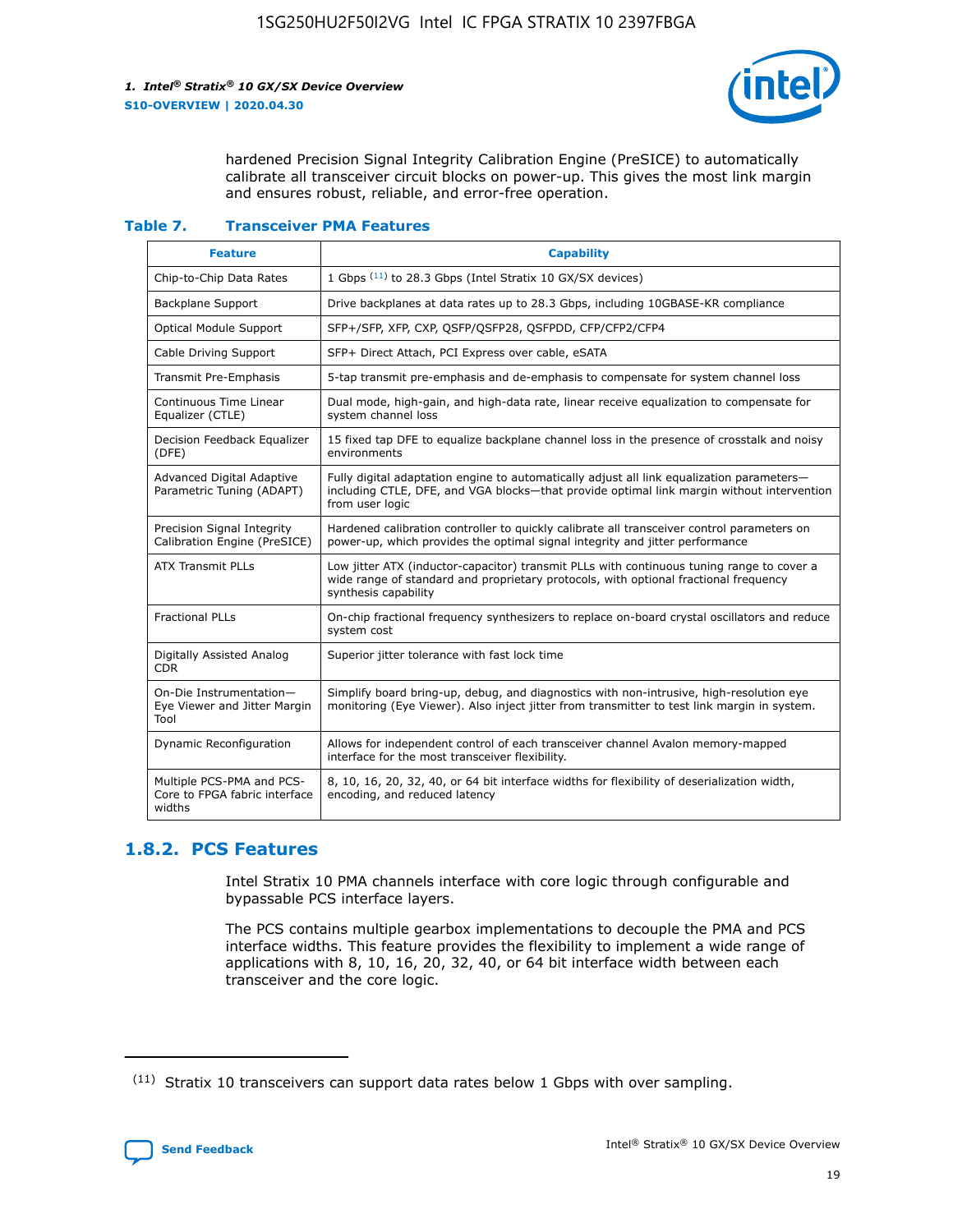

The PCS also contains hard IP to support a variety of standard and proprietary protocols across a wide range of data rates and encoding schemes. The Standard PCS mode provides support for 8B/10B encoded applications up to 12.5 Gbps. The Enhanced PCS mode supports 64B/66B and 64B/67B encoded applications up to 17.4 Gbps. The enhanced PCS mode also includes an integrated 10GBASE-KR/40GBASE-KR4 Forward Error Correction (FEC) circuit. For highly customized implementations, a PCS Direct mode provides an interface up to 64 bits wide to allow for custom encoding and support for data rates up to 28.3 Gbps.

For more information about the PCS-Core interface or the double rate transfer mode, refer to the *Intel Stratix 10 L- and H-Tile Transceiver PHY User Guide*, and the *Intel Stratix 10 E-Tile Transceiver PHY User Guide*.

| <b>PCS Protocol</b><br><b>Support</b>           | <b>Data Rate (Gbps)</b> | <b>Transmitter Data Path</b>                                                                                                                                              | <b>Receiver Data Path</b>                                                                                                                                                                                      |
|-------------------------------------------------|-------------------------|---------------------------------------------------------------------------------------------------------------------------------------------------------------------------|----------------------------------------------------------------------------------------------------------------------------------------------------------------------------------------------------------------|
| Standard PCS                                    | 1 to 12.5               | Phase compensation FIFO, byte<br>serializer, 8B/10B encoder, bit-slipper,<br>channel bonding                                                                              | Rate match FIFO, word-aligner, 8B/10B<br>decoder, byte deserializer, byte<br>ordering                                                                                                                          |
| PCI Express<br>Gen1/Gen2 x1,<br>x2, x4, x8, x16 | $2.5$ and $5.0$         | Same as Standard PCS plus PIPE 2.0<br>interface to core                                                                                                                   | Same as Standard PCS plus PIPE 2.0<br>interface to core                                                                                                                                                        |
| PCI Express Gen3<br>x1, x2, x4, x8,<br>x16      | 8.0                     | Phase compensation FIFO, byte<br>serializer, encoder, scrambler, bit-<br>slipper, gear box, channel bonding, and<br>PIPE 3.0 interface to core, auto speed<br>negotiation | Rate match FIFO (0-600 ppm mode),<br>word-aligner, decoder, descrambler,<br>phase compensation FIFO, block sync,<br>byte deserializer, byte ordering, PIPE<br>3.0 interface to core, auto speed<br>negotiation |
| CPRI                                            | 0.6144 to 9.8           | Same as Standard PCS plus<br>deterministic latency serialization                                                                                                          | Same as Standard PCS plus<br>deterministic latency deserialization                                                                                                                                             |
| <b>Enhanced PCS</b>                             | 2.5 to 17.4             | FIFO, channel bonding, bit-slipper, and<br>gear box                                                                                                                       | FIFO, block sync, bit-slipper, and gear<br>box                                                                                                                                                                 |
| 10GBASE-R                                       | 10.3125                 | FIFO, 64B/66B encoder, scrambler,<br>FEC, and gear box                                                                                                                    | FIFO, 64B/66B decoder, descrambler,<br>block sync, FEC, and gear box                                                                                                                                           |
| Interlaken                                      | 4.9 to 17.4             | FIFO, channel bonding, frame<br>generator, CRC-32 generator,<br>scrambler, disparity generator, bit-<br>slipper, and gear box                                             | FIFO, CRC-32 checker, frame sync,<br>descrambler, disparity checker, block<br>sync, and gear box                                                                                                               |
| SFI-S/SFI-5.2                                   | 11.3                    | FIFO, channel bonding, bit-slipper, and<br>gear box                                                                                                                       | FIFO, bit-slipper, and gear box                                                                                                                                                                                |
| <b>IEEE 1588</b>                                | 1.25 to 10.3125         | FIFO (fixed latency), 64B/66B encoder,<br>scrambler, and gear box                                                                                                         | FIFO (fixed latency), 64B/66B decoder,<br>descrambler, block sync, and gear box                                                                                                                                |
| SDI                                             | up to 12.5              | FIFO and gear box                                                                                                                                                         | FIFO, bit-slipper, and gear box                                                                                                                                                                                |
| GigE                                            | 1.25                    | Same as Standard PCS plus GigE state<br>machine                                                                                                                           | Same as Standard PCS plus GigE state<br>machine                                                                                                                                                                |
| <b>PCS Direct</b>                               | up to 28.3              | Custom                                                                                                                                                                    | Custom                                                                                                                                                                                                         |

## **Table 8. Transceiver PCS Features**

#### **Related Information**

[Intel Stratix 10 L- and H-Tile Transceiver PHY User Guide](https://www.altera.com/documentation/wry1479165198810.html)

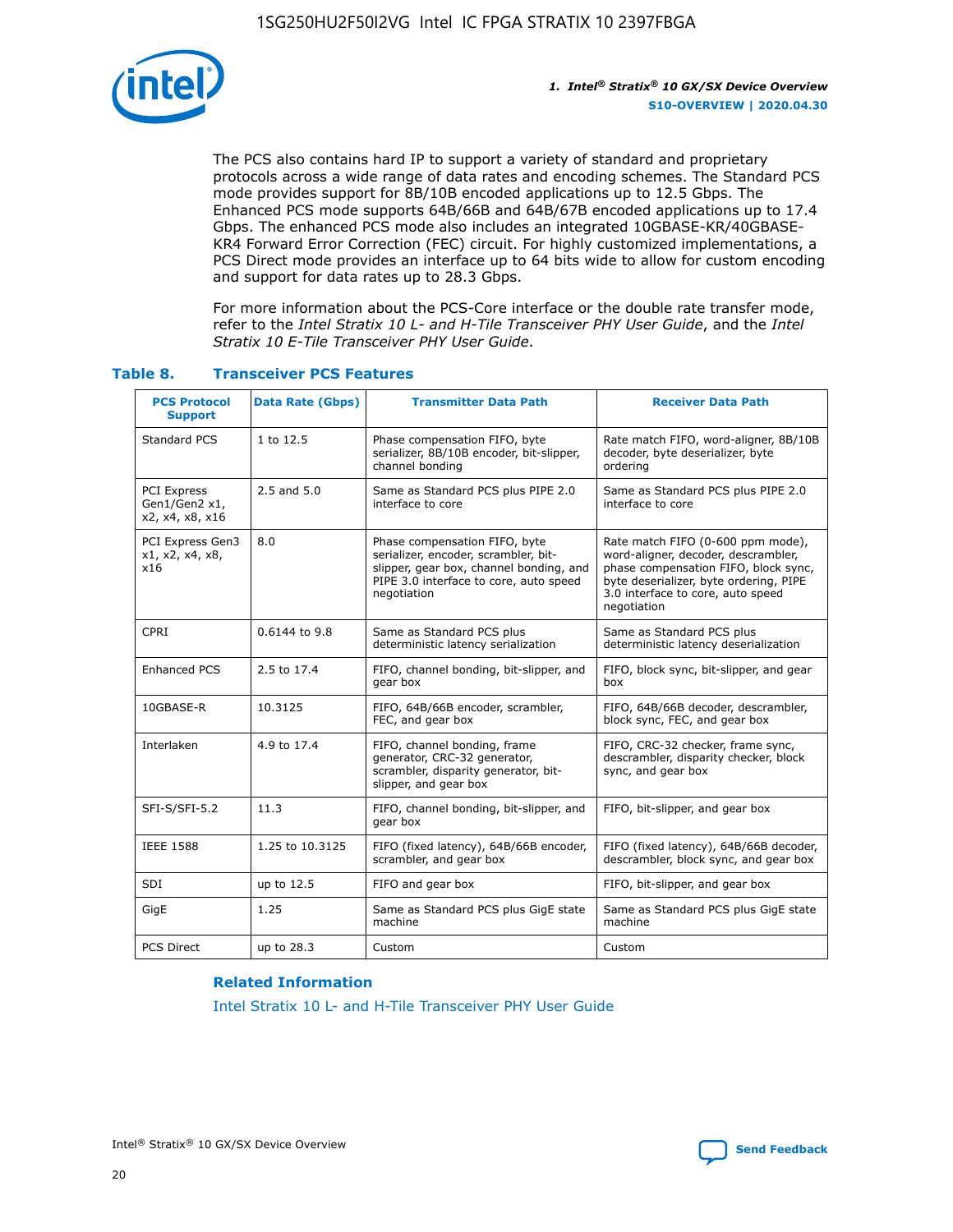

## **1.9. PCI Express Gen1/Gen2/Gen3 Hard IP**

Intel Stratix 10 devices contain embedded PCI Express hard IP designed for performance, ease-of-use, increased functionality, and designer productivity.

The PCI Express hard IP consists of the PHY, Data Link, and Transaction layers. It also supports PCI Express Gen1/Gen2/Gen3 end point and root port, in x1/x2/x4/x8/x16 lane configurations. The PCI Express hard IP is capable of operating independently from the core logic (autonomous mode). This feature allows the PCI Express link to power up and complete link training in less than 100 ms, while the rest of the device is still in the process of being configured. The hard IP also provides added functionality, which makes it easier to support emerging features such as Single Root I/O Virtualization (SR-IOV) and optional protocol extensions.

The PCI Express hard IP has improved end-to-end data path protection using Error Checking and Correction (ECC). In addition, the hard IP supports configuration of the device via protocol (CvP) across the PCI Express bus at Gen1/Gen2/Gen3 rates.

## **1.10. Interlaken PCS Hard IP**

Intel Stratix 10 devices have integrated Interlaken PCS hard IP supporting rates up to 17.4 Gbps per lane.

The Interlaken PCS hard IP is based on the proven functionality of the PCS developed for Intel's previous generation FPGAs, which has demonstrated interoperability with Interlaken ASSP vendors and third-party IP suppliers. The Interlaken PCS hard IP is present in every transceiver channel in Intel Stratix 10 devices.

## **1.11. 10G Ethernet Hard IP**

Intel Stratix 10 devices include IEEE 802.3 10-Gbps Ethernet (10GbE) compliant 10GBASE-R PCS and PMA hard IP. The scalable 10GbE hard IP supports multiple independent 10GbE ports while using a single PLL for all the 10GBASE-R PCS instantiations, which saves on core logic resources and clock networks.

The integrated serial transceivers simplify multi-port 10GbE systems compared to 10 GbE Attachment Unit Interface (XAUI) interfaces that require an external XAUI-to-10G PHY. Furthermore, the integrated transceivers incorporate signal conditioning circuits, which enable direct connection to standard 10G XFP and SFP+ pluggable optical modules. The transceivers also support backplane Ethernet applications and include a hard 10GBASE-KR/40GBASE-KR4 Forward Error Correction (FEC) circuit that can be used for both 10G and 40G applications. The integrated 10G Ethernet hard IP and 10G transceivers save external PHY cost, board space and system power. The 10G Ethernet PCS hard IP and 10GBASE-KR FEC are present in every transceiver channel.

## **1.12. External Memory and General Purpose I/O**

Intel Stratix 10 devices offer substantial external memory bandwidth, with up to ten 72 bit wide DDR4 memory interfaces running at up to 2666 Mbps. For external memory interface and LVDS restrictions, see [AN 906: Intel Stratix 10 GX 400, SX 400,](https://www.intel.com/content/www/us/en/programmable/documentation/sjf1574667190623.html#bft1574667627484) [and TX 400 Routing and Designing Floorplan Guidelines.](https://www.intel.com/content/www/us/en/programmable/documentation/sjf1574667190623.html#bft1574667627484)

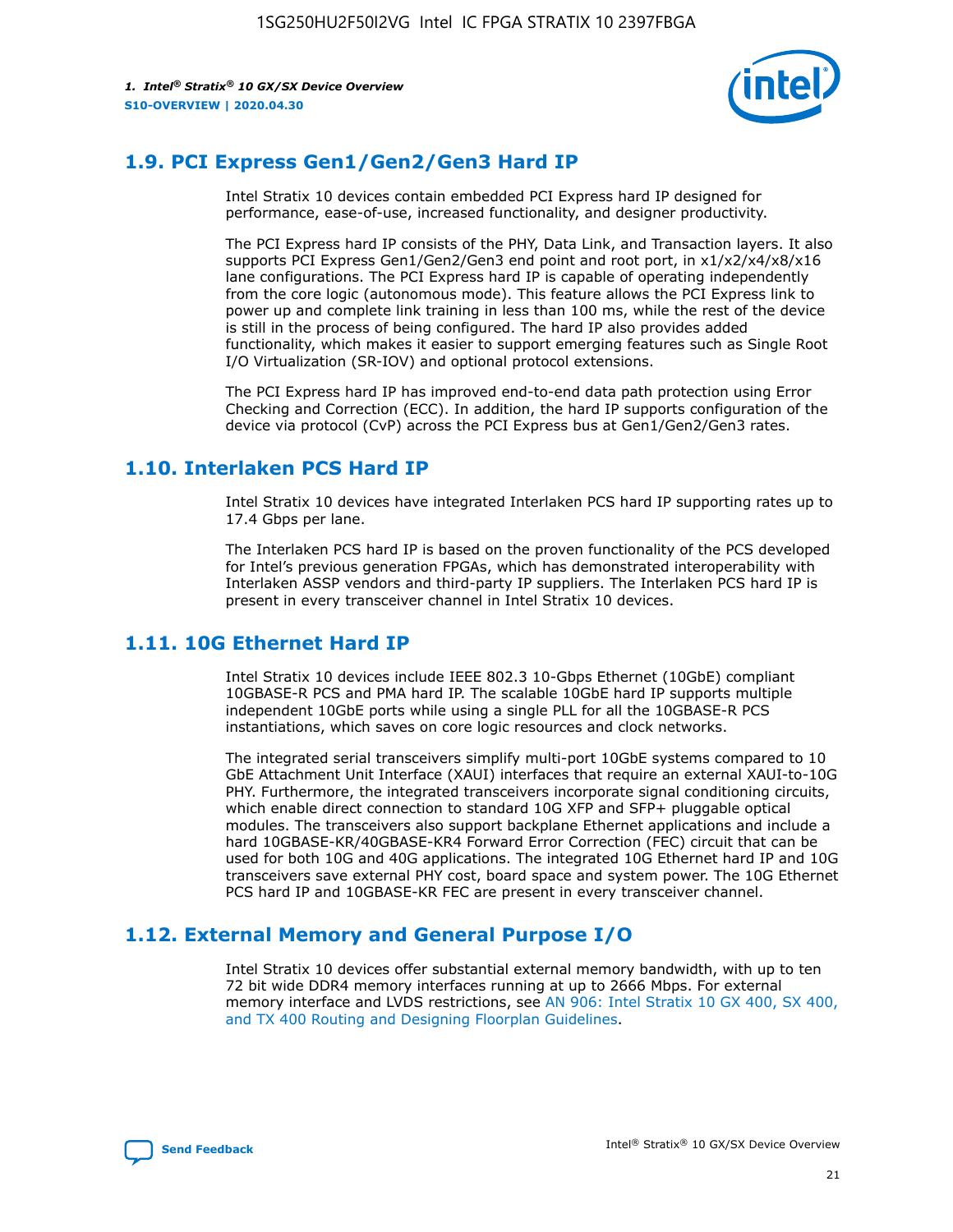

This bandwidth is provided along with the ease of design, lower power, and resource efficiencies of hardened high-performance memory controllers. The external memory interfaces can be configured up to a maximum width of 144 bits when using either hard or soft memory controllers.

#### **Figure 10. Hard Memory Controller**



Each I/O bank contains 48 general purpose I/Os and a high-efficiency hard memory controller capable of supporting many different memory types, each with different performance capabilities. The hard memory controller is also capable of being bypassed and replaced by a soft controller implemented in user logic. The I/Os each have a hardened double data rate (DDR) read/write path (PHY) capable of performing key memory interface functionality such as:

- Read/write leveling
- FIFO buffering to lower latency and improve margin
- Timing calibration
- On-chip termination

The timing calibration is aided by the inclusion of hard microcontrollers based on Intel's Nios® II technology, specifically tailored to control the calibration of multiple memory interfaces. This calibration allows the Intel Stratix 10 device to compensate for any changes in process, voltage, or temperature either within the Intel Stratix 10 device itself, or within the external memory device. The advanced calibration algorithms ensure maximum bandwidth and robust timing margin across all operating conditions.

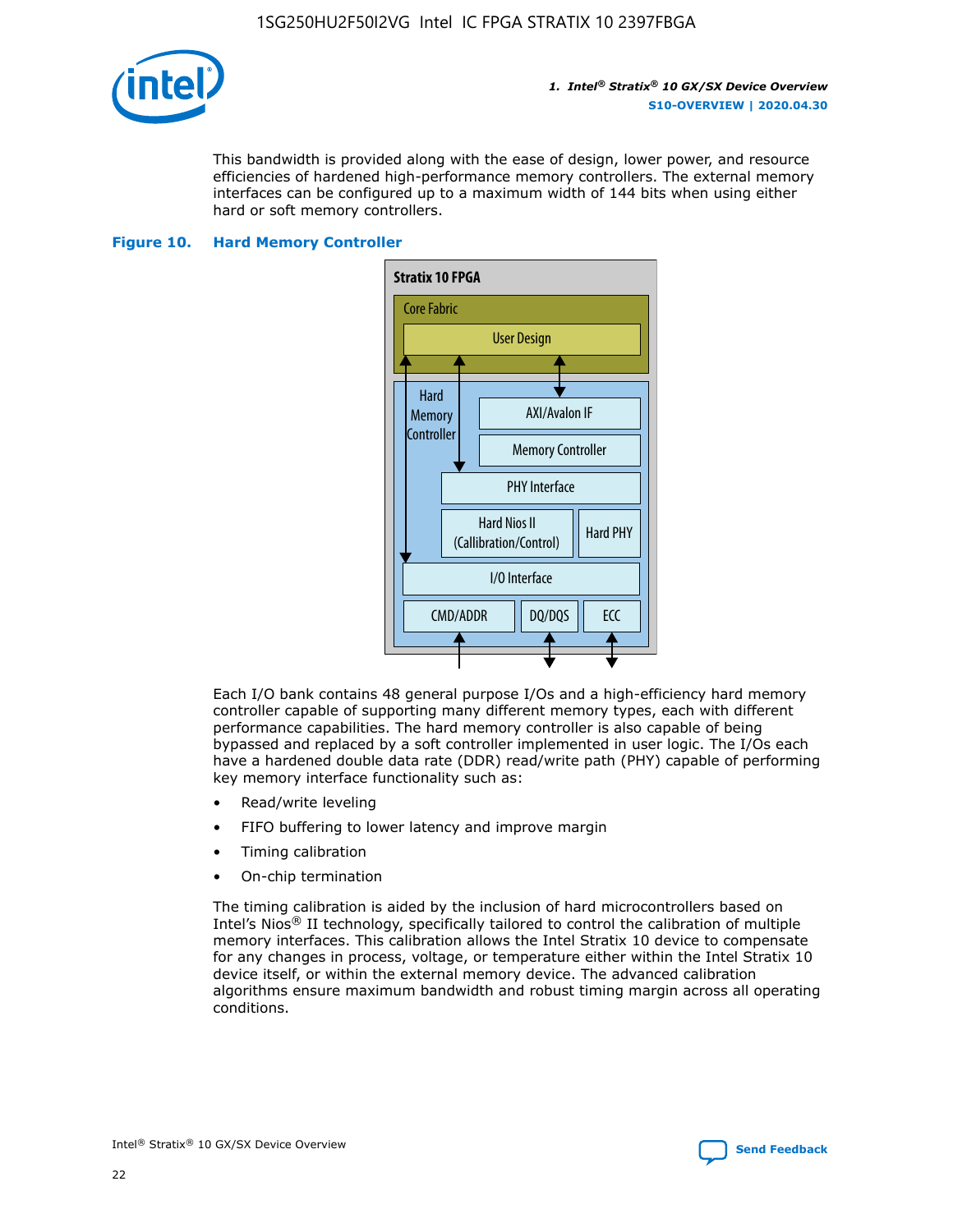

#### **Table 9. External Memory Interface Performance**

The listed speeds are for the 1-rank case.

| <b>Interface</b> | <b>Controller Type</b> | <b>Performance</b><br>(maximum rate possible) |
|------------------|------------------------|-----------------------------------------------|
| DDR4             | Hard                   | 2666 Mbps                                     |
| DDR <sub>3</sub> | Hard                   | 2133 Mbps                                     |
| QDRII+           | Soft                   | 1,100 Mtps                                    |
| QDRII+ Xtreme    | Soft                   | 1,266 Mtps                                    |
| <b>ODRIV</b>     | Soft                   | 2,133 Mtps                                    |
| RLDRAM III       | Soft                   | 2400 Mbps                                     |
| <b>RLDRAM II</b> | Soft                   | 533 Mbps                                      |

In addition to parallel memory interfaces, Intel Stratix 10 devices support serial memory technologies such as the Hybrid Memory Cube (HMC). The HMC is supported by the Intel Stratix 10 high-speed serial transceivers, which connect up to four HMC links, with each link running at data rates of 15 Gbps (HMC short reach specification).

Intel Stratix 10 devices also feature general purpose I/Os capable of supporting a wide range of single-ended and differential I/O interfaces. LVDS rates up to 1.6 Gbps are supported, with each pair of pins having both a differential driver and a differential input buffer. This enables configurable direction for each LVDS pair.

## **1.13. Adaptive Logic Module (ALM)**

Intel Stratix 10 devices use a similar adaptive logic module (ALM) as the previous generation Intel Arria 10 and Stratix V FPGAs, allowing for efficient implementation of logic functions and easy conversion of IP between the devices.

The ALM block diagram shown in the following figure has eight inputs with a fracturable look-up table (LUT), two dedicated embedded adders, and four dedicated registers.

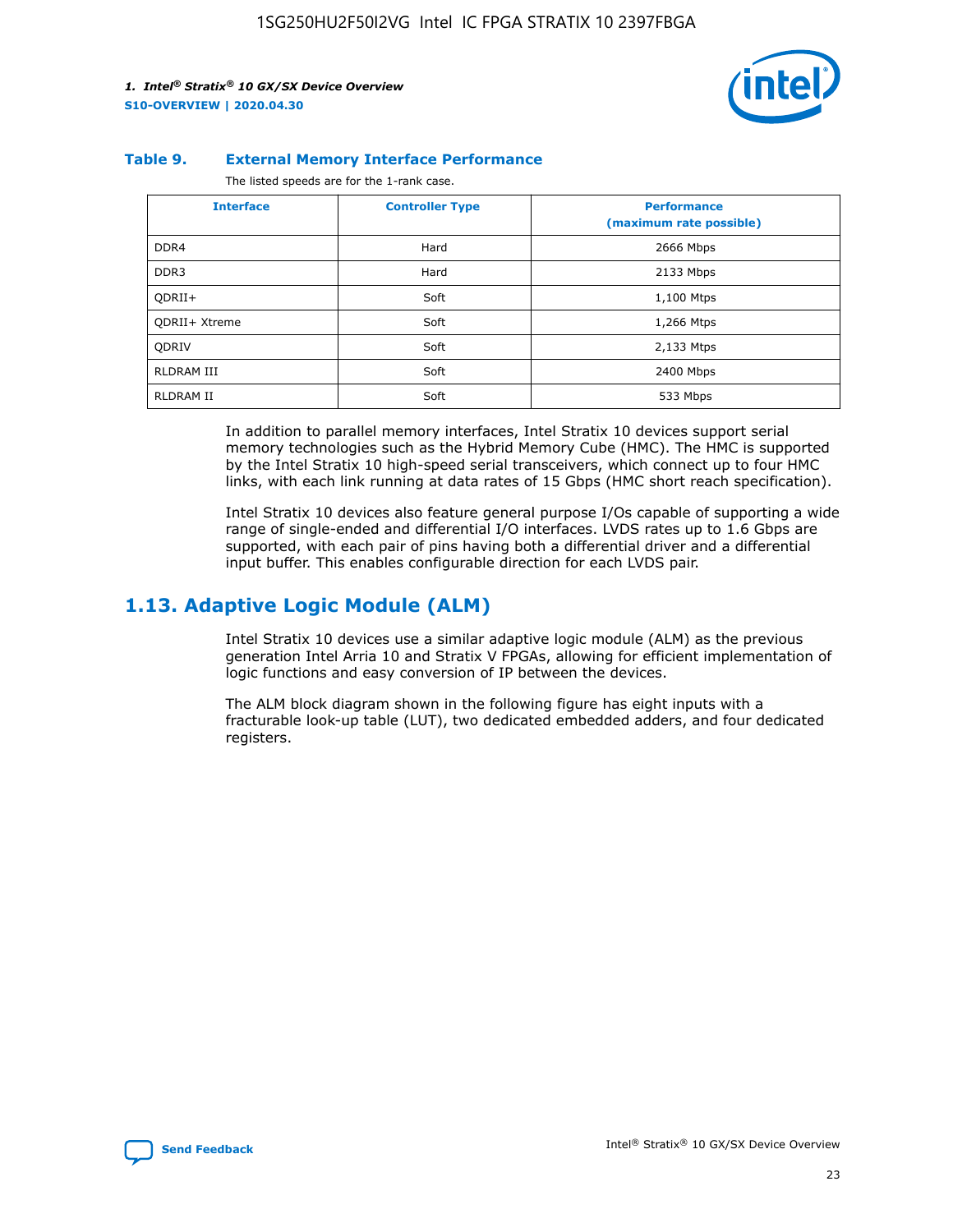

## **Figure 11. Intel Stratix 10 FPGA and SoC ALM Block Diagram**



Key features and capabilities of the ALM include:

- High register count with 4 registers per 8-input fracturable LUT, operating in conjunction with the new Intel Hyperflex architecture, enables Intel Stratix 10 devices to maximize core performance at very high core logic utilization
- Implements select 7-input logic functions, all 6-input logic functions, and two independent functions consisting of smaller LUT sizes (such as two independent 4 input LUTs) to optimize core logic utilization

The Intel Quartus Prime software takes advantage of the ALM logic structure to deliver the highest performance, optimal logic utilization, and lowest compile times. The Intel Quartus Prime software simplifies design reuse as it automatically maps legacy designs into the Intel Stratix 10 ALM architecture.

## **1.14. Core Clocking**

Core clocking in Intel Stratix 10 devices makes use of programmable clock tree synthesis.

This technique uses dedicated clock tree routing and switching circuits, and allows the Intel Quartus Prime software to create the exact clock trees required for your design. Clock tree synthesis minimizes clock tree insertion delay, reduces dynamic power dissipation in the clock tree and allows greater clocking flexibility in the core while still maintaining backwards compatibility with legacy global and regional clocking schemes.

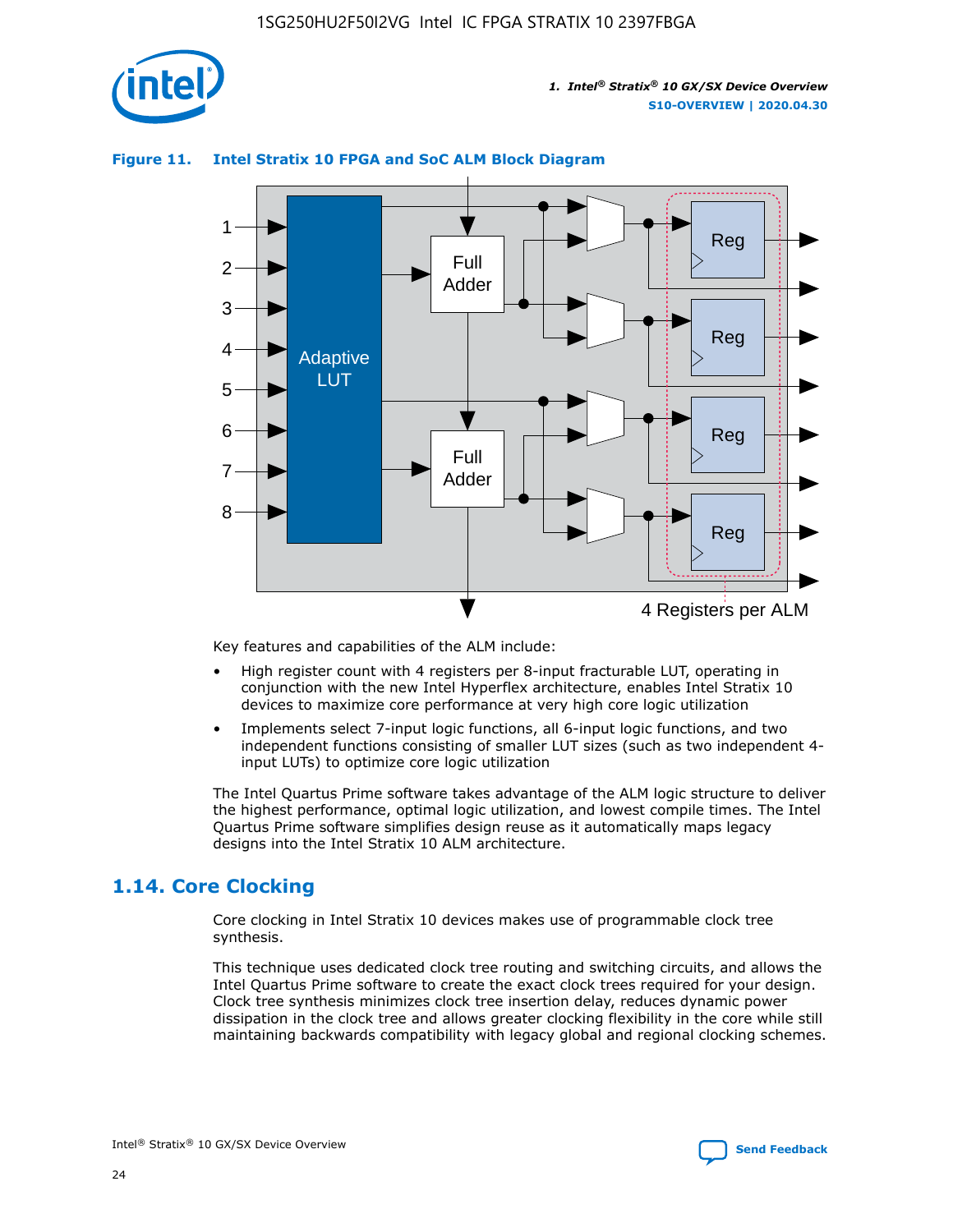

The core clock network in Intel Stratix 10 devices supports the new Intel Hyperflex core architecture at clock rates up to 1 GHz. It also supports the hard memory controllers up to 2666 Mbps with a quarter rate transfer to the core. The core clock network is supported by dedicated clock input pins, fractional clock synthesis PLLs, and integer I/O PLLs.

## **1.15. Fractional Synthesis PLLs and I/O PLLs**

Intel Stratix 10 devices have up to 32 fractional synthesis PLLs (fPLL) available for use with transceivers or in the core fabric.

The fPLLs are located in the 3D SiP transceiver L-tiles and H-tiles, eight per tile, adjacent to the transceiver channels. The fPLLs can be used to reduce both the number of oscillators required on the board and the number of clock pins required, by synthesizing multiple clock frequencies from a single reference clock source. In addition to synthesizing reference clock frequencies for the transceiver transmit PLLs, the fPLLs can also be used directly for transmit clocking. Each fPLL can be independently configured for conventional integer mode, or enhanced fractional synthesis mode with third-order delta-sigma modulation.

In addition to the fPLLs, Intel Stratix 10 devices contain up to 24 integer I/O PLLs (IOPLLs) available for general purpose use in the core fabric and for simplifying the design of external memory interfaces and high-speed LVDS interfaces. The IOPLLs are located in each bank of 48 general purpose I/O, 1 per I/O bank, adjacent to the hard memory controllers and LVDS SerDes in each I/O bank. This makes it easier to close timing because the IOPLLs are tightly coupled with the I/Os that need to use them. The IOPLLs can be used for general purpose applications in the core such as clock network delay compensation and zero-delay clock buffering.

## **1.16. Internal Embedded Memory**

Intel Stratix 10 devices contain two types of embedded memory blocks: M20K (20 Kb) and MLAB (640 bit).

The M20K and MLAB blocks are familiar block sizes carried over from previous Intel device families. The MLAB blocks are ideal for wide and shallow memories, while the M20K blocks are intended to support larger memory configurations and include hard ECC. Both M20K and MLAB embedded memory blocks can be configured as a singleport or dual-port RAM, FIFO, ROM, or shift register. These memory blocks are highly flexible and support a number of memory configurations as shown in Table 10 on page 25.

#### **Table 10. Internal Embedded Memory Block Configurations**

| MLAB (640 bits)                                                | <b>M20K (20 Kb)</b>                                                                    |
|----------------------------------------------------------------|----------------------------------------------------------------------------------------|
| $64 \times 10$ (supported through emulation)<br>$32 \times 20$ | $2K \times 10$ (or $x8$ )<br>$1K \times 20$ (or $x16$ )<br>$512 \times 40$ (or $x32$ ) |

## **1.17. Variable Precision DSP Block**

The Intel Stratix 10 DSP blocks are based upon the Variable Precision DSP Architecture used in Intel's previous generation devices. They feature hard fixed point and IEEE 754 compliant floating point capability.

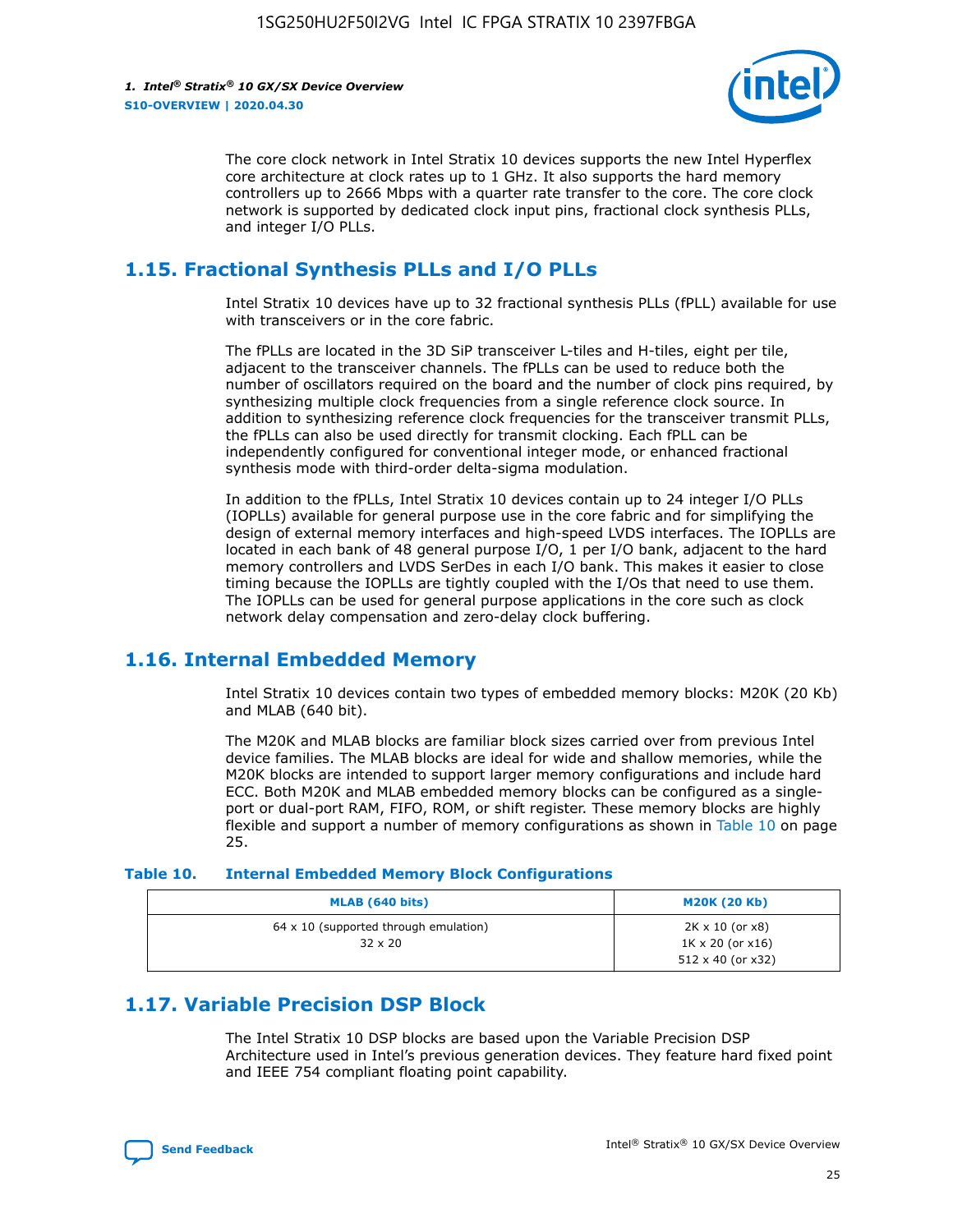

The DSP blocks can be configured to support signal processing with precision ranging from 18x19 up to 54x54. A pipeline register has been added to increase the maximum operating frequency of the DSP block and reduce power consumption.





#### **Figure 13. DSP Block: High Precision Fixed Point Mode**



Intel<sup>®</sup> Stratix<sup>®</sup> 10 GX/SX Device Overview **[Send Feedback](mailto:FPGAtechdocfeedback@intel.com?subject=Feedback%20on%20Intel%20Stratix%2010%20GX/SX%20Device%20Overview%20(S10-OVERVIEW%202020.04.30)&body=We%20appreciate%20your%20feedback.%20In%20your%20comments,%20also%20specify%20the%20page%20number%20or%20paragraph.%20Thank%20you.)** Send Feedback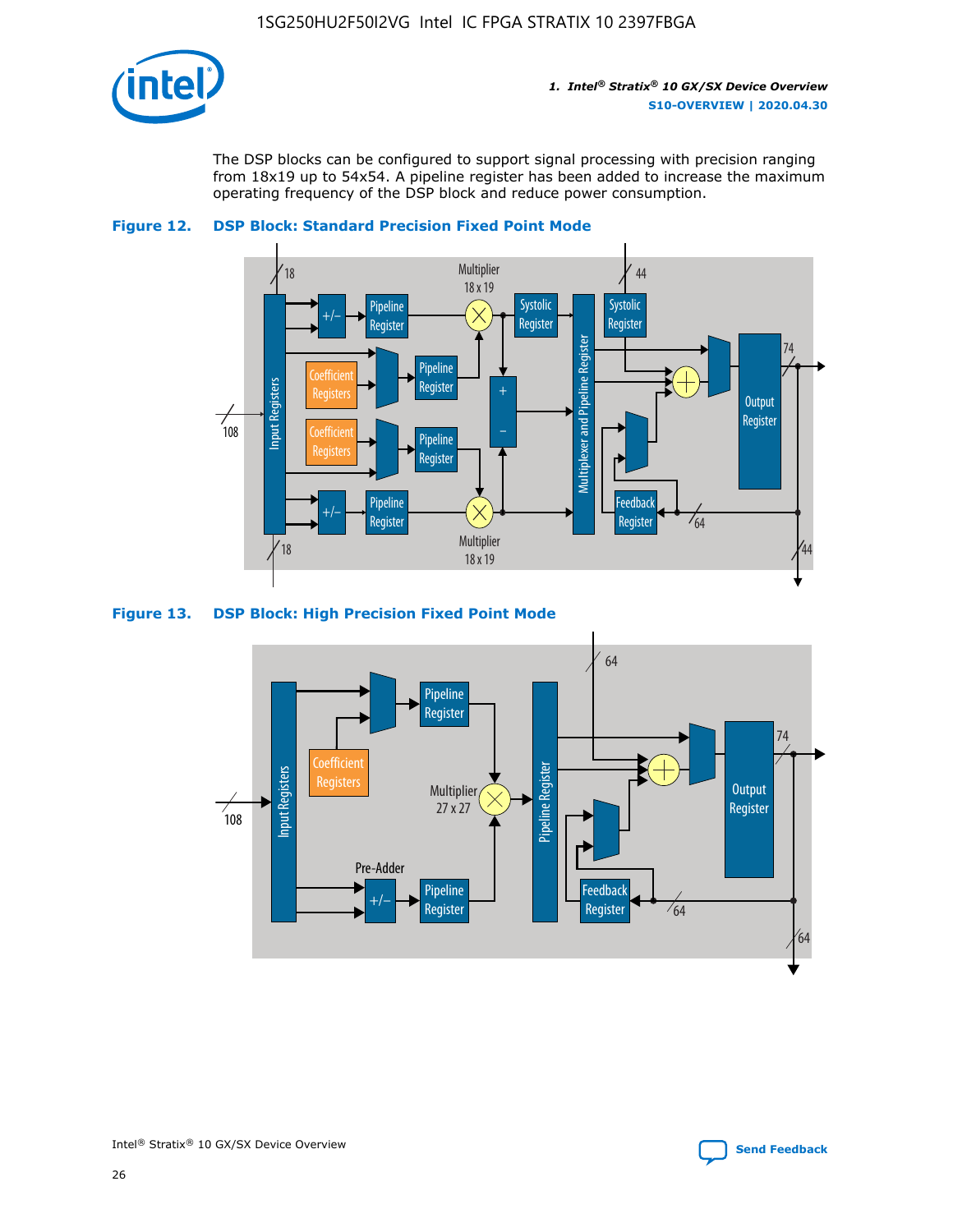



## **Figure 14. DSP Block: Single Precision Floating Point Mode**

Each DSP block can be independently configured at compile time as either dual 18x19 or a single 27x27 multiply accumulate. With a dedicated 64 bit cascade bus, multiple variable precision DSP blocks can be cascaded to implement even higher precision DSP functions efficiently.

In floating point mode, each DSP block provides one single precision floating point multiplier and adder. Floating point additions, multiplications, mult-adds and multaccumulates are supported.

The following table shows how different precisions are accommodated within a DSP block, or by utilizing multiple blocks.

| <b>Multiplier Size</b>             | <b>DSP Block Resources</b>                                                               | <b>Expected Usage</b>           |
|------------------------------------|------------------------------------------------------------------------------------------|---------------------------------|
| $18x19$ bits                       | 1/2 of Variable Precision DSP Block                                                      | Medium precision fixed point    |
| 27x27 bits                         | 1 Variable Precision DSP Block                                                           | High precision fixed point      |
| $19x36$ bits                       | 1 Variable Precision DSP Block with external<br>adder                                    | Fixed point FFTs                |
| 36x36 bits                         | 2 Variable Precision DSP Blocks with external<br>adder                                   | Very high precision fixed point |
| 54x54 bits                         | 4 Variable Precision DSP Blocks with external<br>adder                                   | Double Precision floating point |
| Single Precision<br>floating point | 1 Single Precision floating point adder, 1 Single<br>Precision floating point multiplier | Floating point                  |

#### **Table 11. Variable Precision DSP Block Configurations**

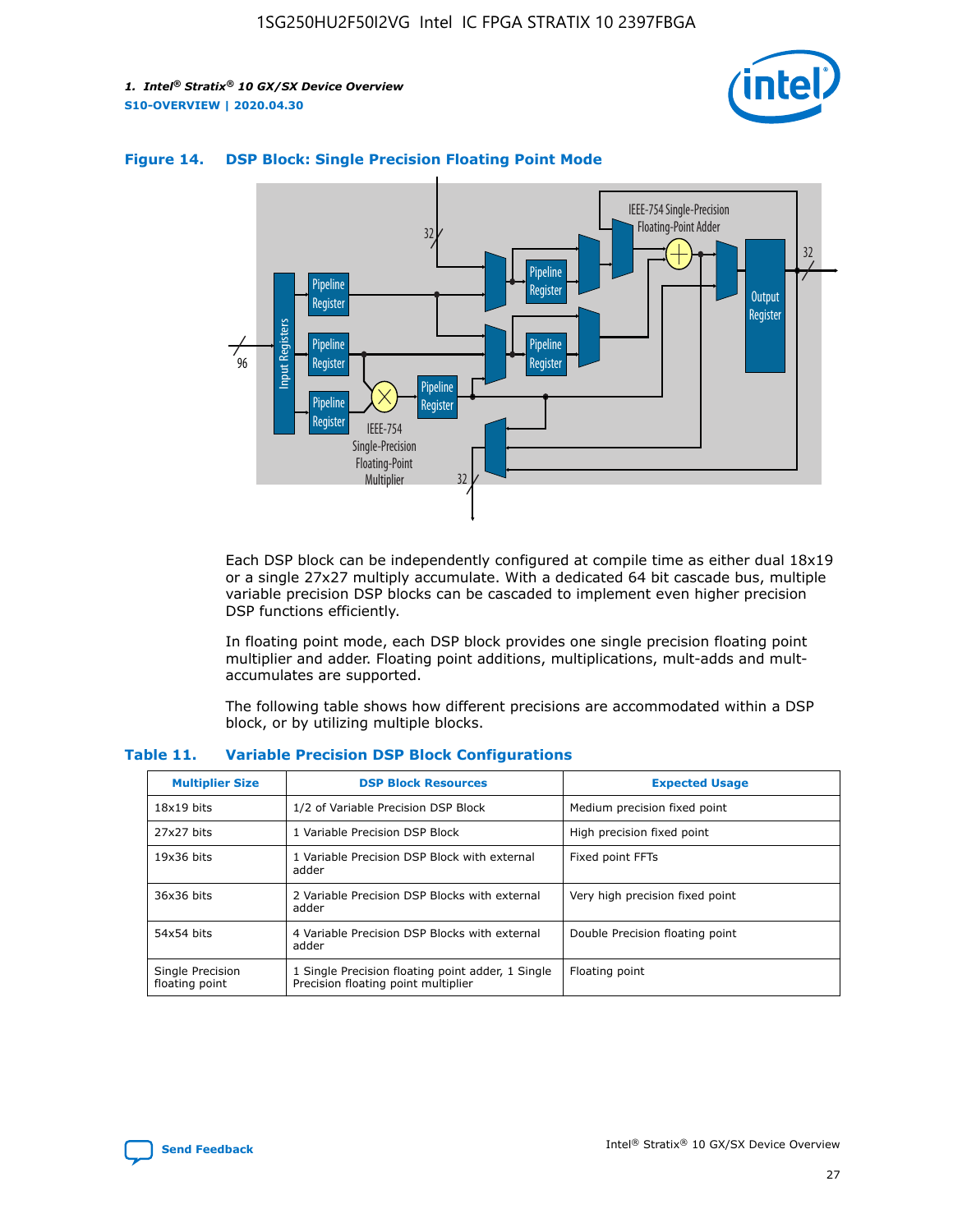

Complex multiplication is very common in DSP algorithms. One of the most popular applications of complex multipliers is the FFT algorithm. This algorithm has the characteristic of increasing precision requirements on only one side of the multiplier. The Variable Precision DSP block supports the FFT algorithm with proportional increase in DSP resources as the precision grows.

## **Table 12. Complex Multiplication With Variable Precision DSP Block**

| <b>Complex Multiplier</b><br><b>Size</b> | <b>DSP Block Resources</b>      | <b>FFT Usage</b>       |  |
|------------------------------------------|---------------------------------|------------------------|--|
| $18x19$ bits                             | 2 Variable Precision DSP Blocks | Resource optimized FFT |  |
| 27x27 bits                               | 4 Variable Precision DSP Blocks | Highest precision FFT  |  |

For FFT applications with high dynamic range requirements, the Intel FFT IP Core offers an option of single precision floating point implementation with resource usage and performance similar to high precision fixed point implementations.

Other features of the DSP block include:

- Hard 18 bit and 25 bit pre-adders
- Hard floating point multipliers and adders
- 64 bit dual accumulator (for separate I, Q product accumulations)
- Cascaded output adder chains for 18 and 27 bit FIR filters
- Embedded coefficient registers for 18 and 27 bit coefficients
- Fully independent multiplier outputs
- Inferability using HDL templates supplied by the Intel Quartus Prime software for most modes

The Variable Precision DSP block is ideal to support the growing trend towards higher bit precision in high performance DSP applications. At the same time, it can efficiently support the many existing 18 bit DSP applications, such as high definition video processing and remote radio heads. With the Variable Precision DSP block architecture and hard floating point multipliers and adders, Intel Stratix 10 devices can efficiently support many different precision levels up to and including floating point implementations. This flexibility can result in increased system performance, reduced power consumption, and reduce architecture constraints on system algorithm designers.

## **1.18. Hard Processor System (HPS)**

The Intel Stratix 10 SoC Hard Processor System (HPS) is Intel's third generation HPS. Leveraging the performance of Intel 14 nm tri-gate technology, Intel Stratix 10 SoC devices more than double the performance of previous generation SoCs with an integrated quad-core 64-bit Arm Cortex-A53. The HPS also enables system-wide hardware virtualization capabilities by adding a system memory management unit. These architecture improvements ensure that Intel Stratix 10 SoCs meet the requirements of current and future embedded markets, including wireless and wireline communications, datacenter acceleration, and numerous military applications.

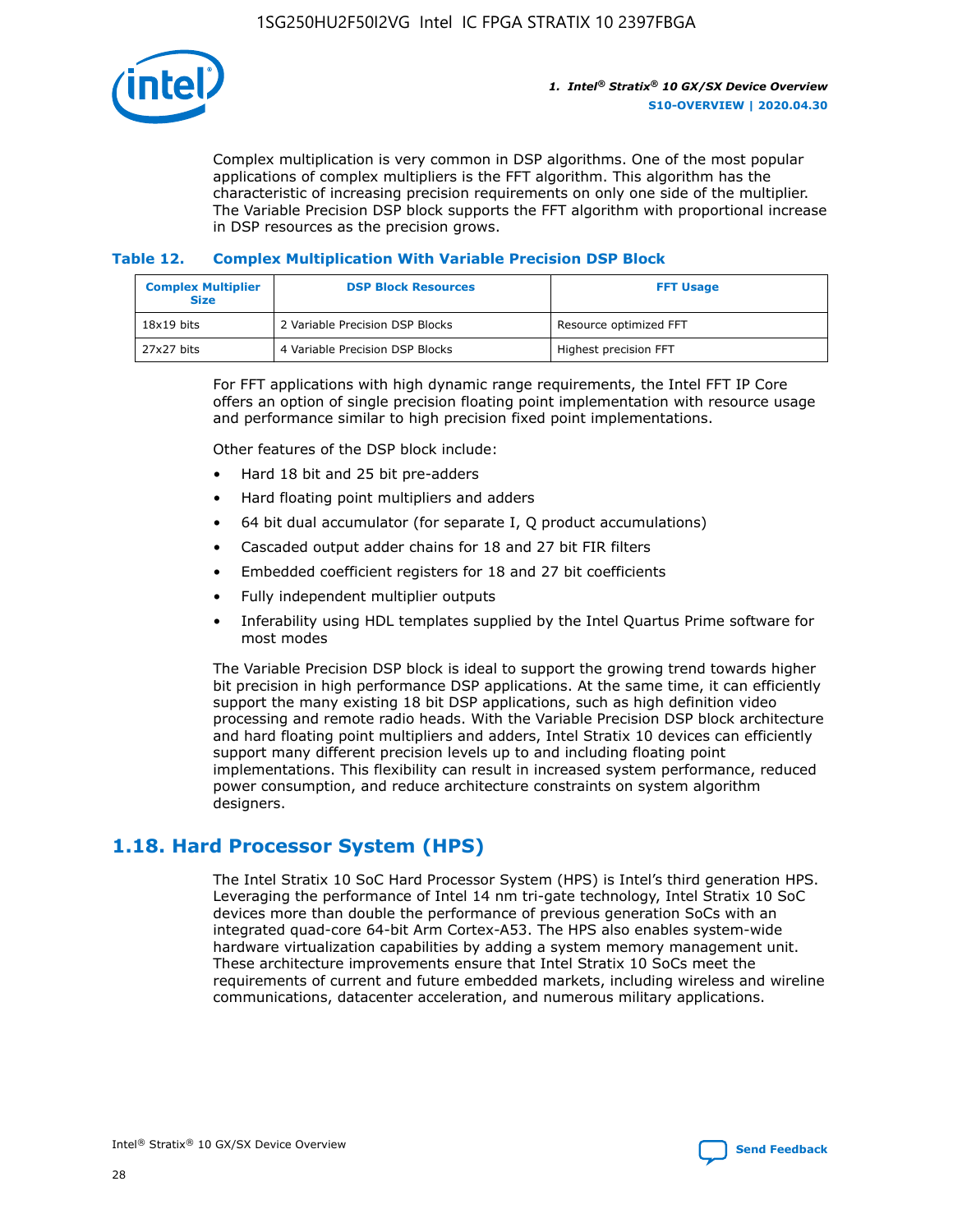

#### **Figure 15. HPS Block Diagram**

| Quad Arm Cortex-A53-Based Hard Processor System |                        |                           |                              |                             |                              |           |                          |                                        |
|-------------------------------------------------|------------------------|---------------------------|------------------------------|-----------------------------|------------------------------|-----------|--------------------------|----------------------------------------|
| <b>Arm Cortex - A53</b>                         |                        |                           | Arm Cortex - A53             |                             |                              |           | SD/SDIO/                 |                                        |
| <b>NEON</b>                                     |                        | <b>FPU</b>                | <b>NEON</b>                  |                             | <b>FPU</b>                   |           | USB OTG                  | $MMC$ <sup>1,2</sup>                   |
| 32 KB I-Cache                                   |                        | 32 KB D-Cache             | 32 KB I-Cache                |                             | 32 KB D - Cache              |           | $(x2)^{1,2}$             |                                        |
| with Parity                                     |                        | with ECC                  | with Parity                  |                             | with ECC                     |           |                          | <b>DMA</b>                             |
| Arm Cortex - A53                                |                        |                           |                              |                             | Arm Cortex - A53             | UART (x2) |                          | $(8 \text{ Channel})^2$                |
| <b>NEON</b>                                     |                        | <b>FPU</b>                | <b>NEON</b>                  |                             | <b>FPU</b>                   |           |                          |                                        |
| 32 KB I-Cache<br>with Parity                    |                        | 32 KB D-Cache<br>with ECC | 32 KB I-Cache<br>with Parity |                             | 32 KB D-Cache<br>with ECC    |           | I <sup>2</sup> C(x5)     | <b>HPS 10</b>                          |
|                                                 | 1 MB L2 Cache with ECC |                           |                              |                             |                              |           |                          |                                        |
| <b>System MMU</b>                               |                        |                           |                              | <b>Cache Coherency Unit</b> |                              |           | <b>EMAC</b> $(x3)^{1,2}$ | <b>NAND</b><br>Flash <sup>1,2</sup>    |
| JTAG Debug<br>or Trace                          |                        |                           | 256 KB<br>RAM <sup>2</sup>   | <b>Timers</b><br>(x8)       |                              |           |                          | SPI(x4)                                |
| Lightweight HPS-to-<br><b>FPGA BRIDGE</b>       |                        |                           | HPS-to-FPGA<br><b>BRIDGE</b> |                             | FPGA-to-HPS<br><b>BRIDGE</b> |           | HPS-to-SDM<br>SDM-to-HPS | <b>SDRAM</b><br>Scheduler <sup>3</sup> |
|                                                 |                        |                           |                              |                             |                              |           |                          |                                        |
| <b>FPGA Fabric</b>                              |                        |                           |                              |                             |                              |           | <b>SDM</b>               | <b>Hard Memory</b><br>Controller       |
|                                                 |                        |                           |                              |                             |                              |           |                          |                                        |

Notes:

1. Integrated direct memory access (DMA)

2. Integrated error correction code (ECC)

3. Multiport front-end interface to hard memory controller

## **1.18.1. Key Features of the Intel Stratix 10 HPS**

## **Table 13. Key Features of the Intel Stratix 10 GX/SX HPS**

| <b>Feature</b>                                    | <b>Description</b>                                                                                                                                                                                                                                                                                                                     |
|---------------------------------------------------|----------------------------------------------------------------------------------------------------------------------------------------------------------------------------------------------------------------------------------------------------------------------------------------------------------------------------------------|
| Quad-core Arm Cortex-A53<br>MPCore processor unit | • 2.3 MIPS/MHz instruction efficiency<br>CPU frequency up to 1.5 GHz<br>At 1.5 GHz total performance of 13,800 MIPS<br>Army8-A architecture<br>Runs 64 bit and 32 bit Arm instructions<br>16 bit and 32 bit Thumb instructions for 30% reduction in memory footprint<br>Jazelle* RCT execution architecture with 8 bit Java byte codes |
|                                                   |                                                                                                                                                                                                                                                                                                                                        |

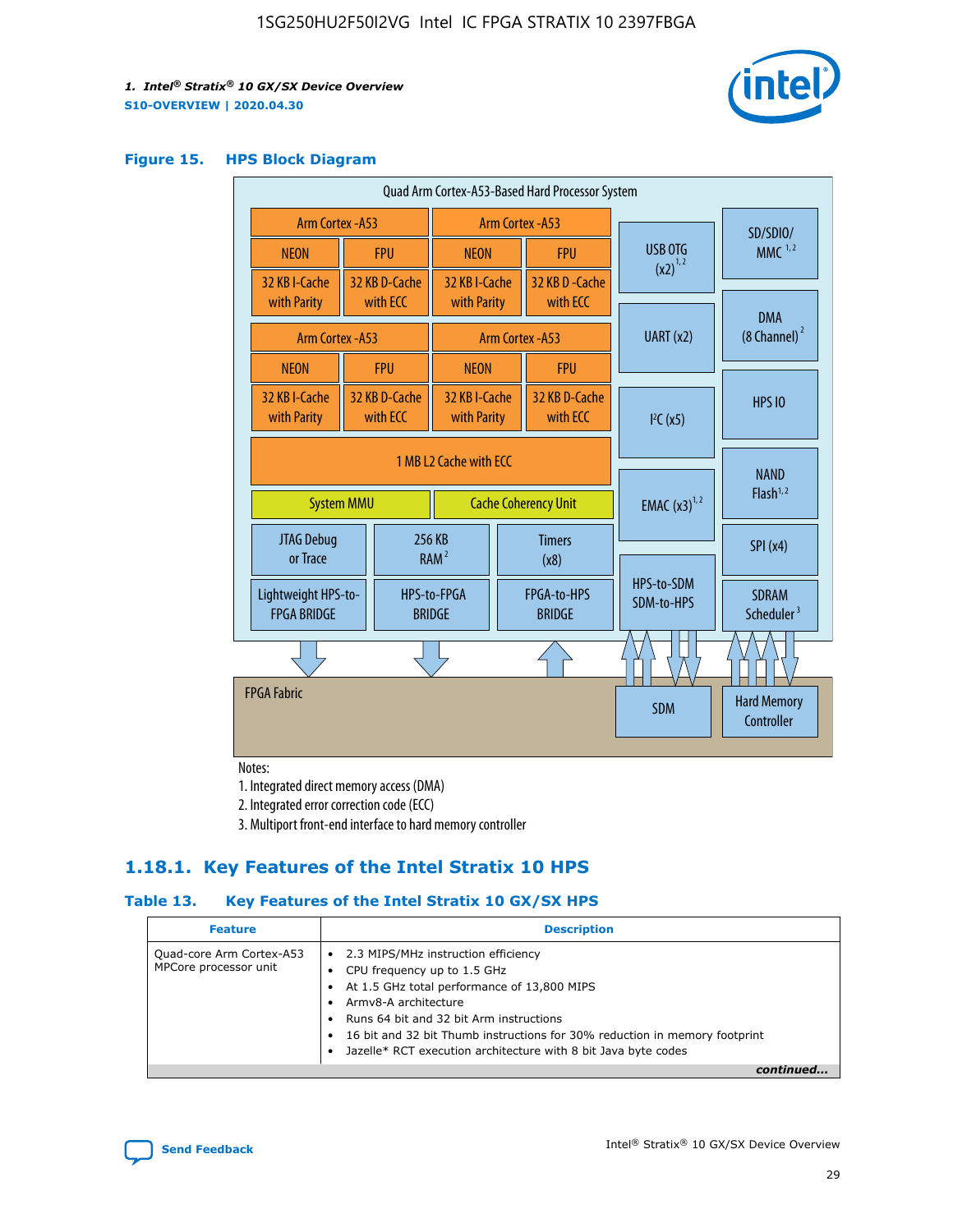

| <b>Feature</b>                                        | <b>Description</b>                                                                                                                                                                                                                                                                                                                                                                                                                                                                                                                                                                                                                                                                                                                                                                                                                                                                                                                                                                                                                                                                                                                                                                                                     |  |
|-------------------------------------------------------|------------------------------------------------------------------------------------------------------------------------------------------------------------------------------------------------------------------------------------------------------------------------------------------------------------------------------------------------------------------------------------------------------------------------------------------------------------------------------------------------------------------------------------------------------------------------------------------------------------------------------------------------------------------------------------------------------------------------------------------------------------------------------------------------------------------------------------------------------------------------------------------------------------------------------------------------------------------------------------------------------------------------------------------------------------------------------------------------------------------------------------------------------------------------------------------------------------------------|--|
|                                                       | Superscalar, variable length, out-of-order pipeline with dynamic branch prediction<br>Improved Arm Neon* media processing engine<br>$\bullet$<br>Single- and double-precision floating-point unit<br>Arm CoreSight* debug and trace technology<br>$\bullet$                                                                                                                                                                                                                                                                                                                                                                                                                                                                                                                                                                                                                                                                                                                                                                                                                                                                                                                                                            |  |
| <b>System Memory</b><br>Management Unit               | Enables a unified memory model and extends hardware virtualization into peripherals<br>$\bullet$<br>implemented in the FPGA fabric                                                                                                                                                                                                                                                                                                                                                                                                                                                                                                                                                                                                                                                                                                                                                                                                                                                                                                                                                                                                                                                                                     |  |
| Cache Coherency unit                                  | $\bullet$<br>Changes in shared data stored in cache are propagated throughout the system<br>providing bi-directional coherency for co-processing elements.                                                                                                                                                                                                                                                                                                                                                                                                                                                                                                                                                                                                                                                                                                                                                                                                                                                                                                                                                                                                                                                             |  |
| Cache                                                 | L1 Cache<br>$\bullet$<br>- 32 KB of instruction cache w/ parity check<br>- 32 KB of L1 data cache w /ECC<br>- Parity checking<br>L2 Cache<br>$-$ 1MB shared<br>- 8-way set associative<br>- SEU Protection with parity on TAG ram and ECC on data RAM<br>- Cache lockdown support                                                                                                                                                                                                                                                                                                                                                                                                                                                                                                                                                                                                                                                                                                                                                                                                                                                                                                                                      |  |
| On-Chip Memory                                        | 256 KB of scratch on-chip RAM<br>$\bullet$                                                                                                                                                                                                                                                                                                                                                                                                                                                                                                                                                                                                                                                                                                                                                                                                                                                                                                                                                                                                                                                                                                                                                                             |  |
| External SDRAM and Flash<br>Memory Interfaces for HPS | Hard memory controller with support for DDR4, DDR3<br>$\bullet$<br>$-$ 40 bit (32 bit + 8 bit ECC) with select packages supporting 72 bit (64 bit + 8 bit<br>ECC)<br>- Support for up to 2666 Mbps DDR4 and 2166 Mbps DDR3 frequencies<br>- Error correction code (ECC) support including calculation, error correction, write-<br>back correction, and error counters<br>- Software Configurable Priority Scheduling on individual SDRAM bursts<br>- Fully programmable timing parameter support for all JEDEC-specified timing<br>parameters<br>- Multiport front-end (MPFE) scheduler interface to the hard memory controller, which<br>supports the $AXI^{\circledR}$ Quality of Service (QoS) for interface to the FPGA fabric<br>NAND flash controller<br>$-$ ONFI 1.0<br>- Integrated descriptor based with DMA<br>- Programmable hardware ECC support<br>- Support for 8 and 16 bit Flash devices<br>Secure Digital SD/SDIO/MMC controller<br>$-$ eMMC 4.5<br>- Integrated descriptor based DMA<br>- CE-ATA digital commands supported<br>- 50 MHz operating frequency<br>Direct memory access (DMA) controller<br>$\bullet$<br>- 8-channel<br>- Supports up to 32 peripheral handshake interface<br>continued |  |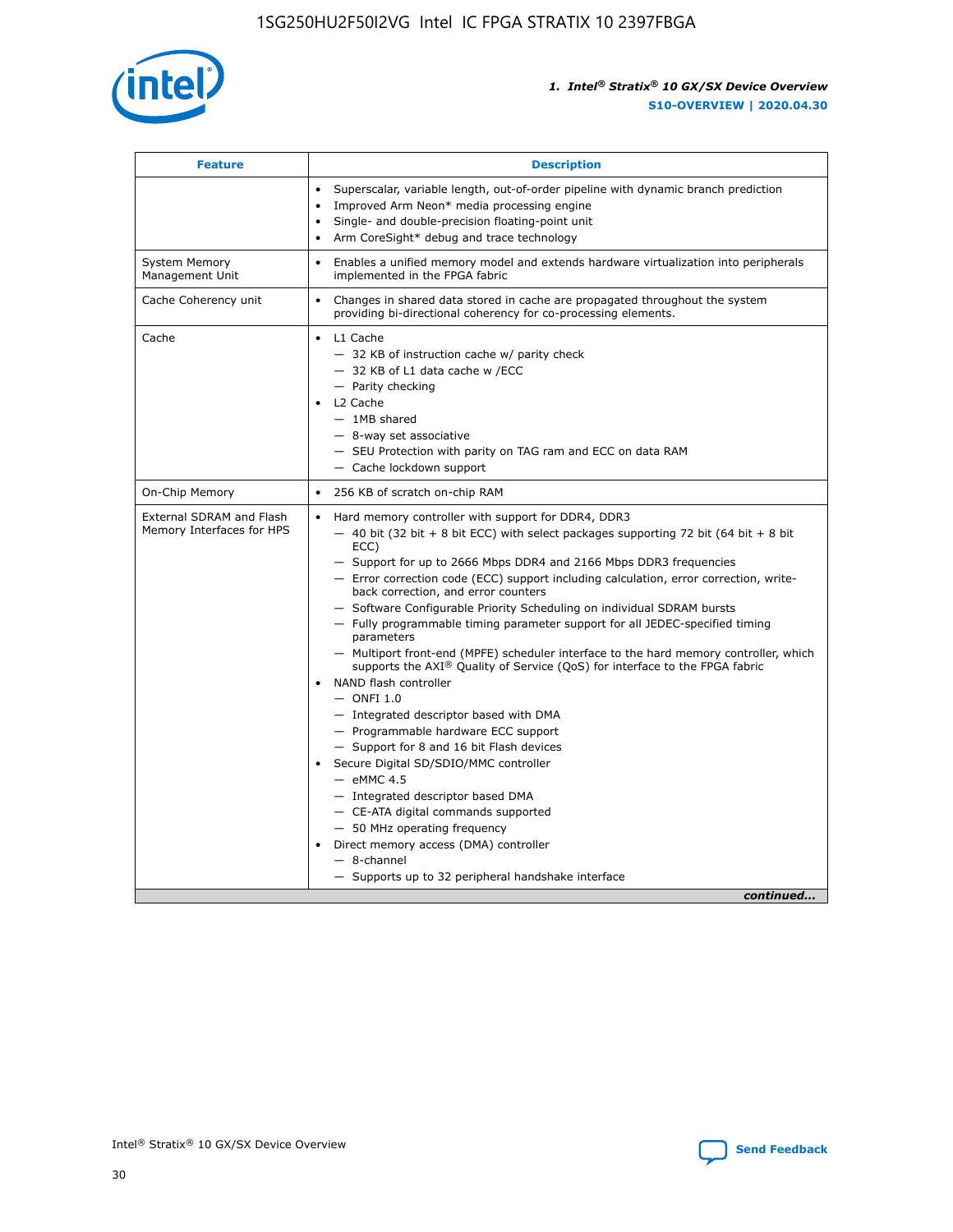

| <b>Feature</b>                         | <b>Description</b>                                                                                                                                                                                                                                                                                                                                                                                                                                                                                                                                                                                                                                                                                                                                                                                                                                                                                                                                                                                                                                                                                                                                                                                                                                                                                                                                                                                                                                                                                                        |  |
|----------------------------------------|---------------------------------------------------------------------------------------------------------------------------------------------------------------------------------------------------------------------------------------------------------------------------------------------------------------------------------------------------------------------------------------------------------------------------------------------------------------------------------------------------------------------------------------------------------------------------------------------------------------------------------------------------------------------------------------------------------------------------------------------------------------------------------------------------------------------------------------------------------------------------------------------------------------------------------------------------------------------------------------------------------------------------------------------------------------------------------------------------------------------------------------------------------------------------------------------------------------------------------------------------------------------------------------------------------------------------------------------------------------------------------------------------------------------------------------------------------------------------------------------------------------------------|--|
| Communication Interface<br>Controllers | Three 10/100/1000 Ethernet media access controls (MAC) with integrated DMA<br>$\bullet$<br>- Supports RGMII and RMII external PHY Interfaces<br>- Option to support other PHY interfaces through FPGA logic<br>GMII<br>$\bullet$<br>MII<br>$\bullet$<br>RMII (requires MII to RMII adapter)<br>$\bullet$<br>• RGMII (requires GMII to RGMII adapter)<br>SGMII (requires GMII to SGMII adapter)<br>- Supports IEEE 1588-2002 and IEEE 1588-2008 standards for precision networked<br>clock synchronization<br>- Supports IEEE 802.1Q VLAN tag detection for reception frames<br>- Supports Ethernet AVB standard<br>Two USB On-the-Go (OTG) controllers with DMA<br>- Dual-Role Device (device and host functions)<br>• High-speed (480 Mbps)<br>• Full-speed (12 Mbps)<br>• Low-speed (1.5 Mbps)<br>• Supports USB 1.1 (full-speed and low-speed)<br>- Integrated descriptor-based scatter-gather DMA<br>- Support for external ULPI PHY<br>- Up to 16 bidirectional endpoints, including control endpoint<br>$-$ Up to 16 host channels<br>- Supports generic root hub<br>- Configurable to OTG 1.3 and OTG 2.0 modes<br>Five $I2C$ controllers (three can be used by EMAC for MIO to external PHY)<br>- Support both 100 Kbps and 400 Kbps modes<br>- Support both 7 bit and 10 bit addressing modes<br>- Support Master and Slave operating mode<br>Two UART 16550 compatible<br>- Programmable baud rate up to 115.2 Kbaud<br>Four serial peripheral interfaces (SPI) (2 Masters, 2 Slaves)<br>- Full and Half duplex |  |
| Timers and I/O                         | • Timers<br>- 4 general-purpose timers<br>$-4$ watchdog timers<br>48 HPS direct I/O allow HPS peripherals to connect directly to I/O<br>Up to three IO48 banks may be assigned to HPS for HPS DDR access                                                                                                                                                                                                                                                                                                                                                                                                                                                                                                                                                                                                                                                                                                                                                                                                                                                                                                                                                                                                                                                                                                                                                                                                                                                                                                                  |  |
| Interconnect to Logic Core             | • FPGA-to-HPS Bridge<br>- Allows IP bus masters in the FPGA fabric to access to HPS bus slaves<br>- Configurable 32, 64, or 128 bit AMBA AXI interface<br>HPS-to-FPGA Bridge<br>- Allows HPS bus masters to access bus slaves in FPGA fabric<br>- Configurable 32, 64, or 128 bit AMBA AXI interface allows high-bandwidth HPS<br>master transactions to FPGA fabric<br>HPS-to-SDM and SDM-to-HPS Bridges<br>- Allows the HPS to reach the SDM block and the SDM to bootstrap the HPS<br>Light Weight HPS-to-FPGA Bridge<br>- Light weight 32 bit AXI interface suitable for low-latency register accesses from HPS<br>to soft peripherals in FPGA fabric<br>FPGA-to-HPS SDRAM Bridge<br>- Up to three AMBA AXI interfaces supporting 32, 64, or 128 bit data paths                                                                                                                                                                                                                                                                                                                                                                                                                                                                                                                                                                                                                                                                                                                                                       |  |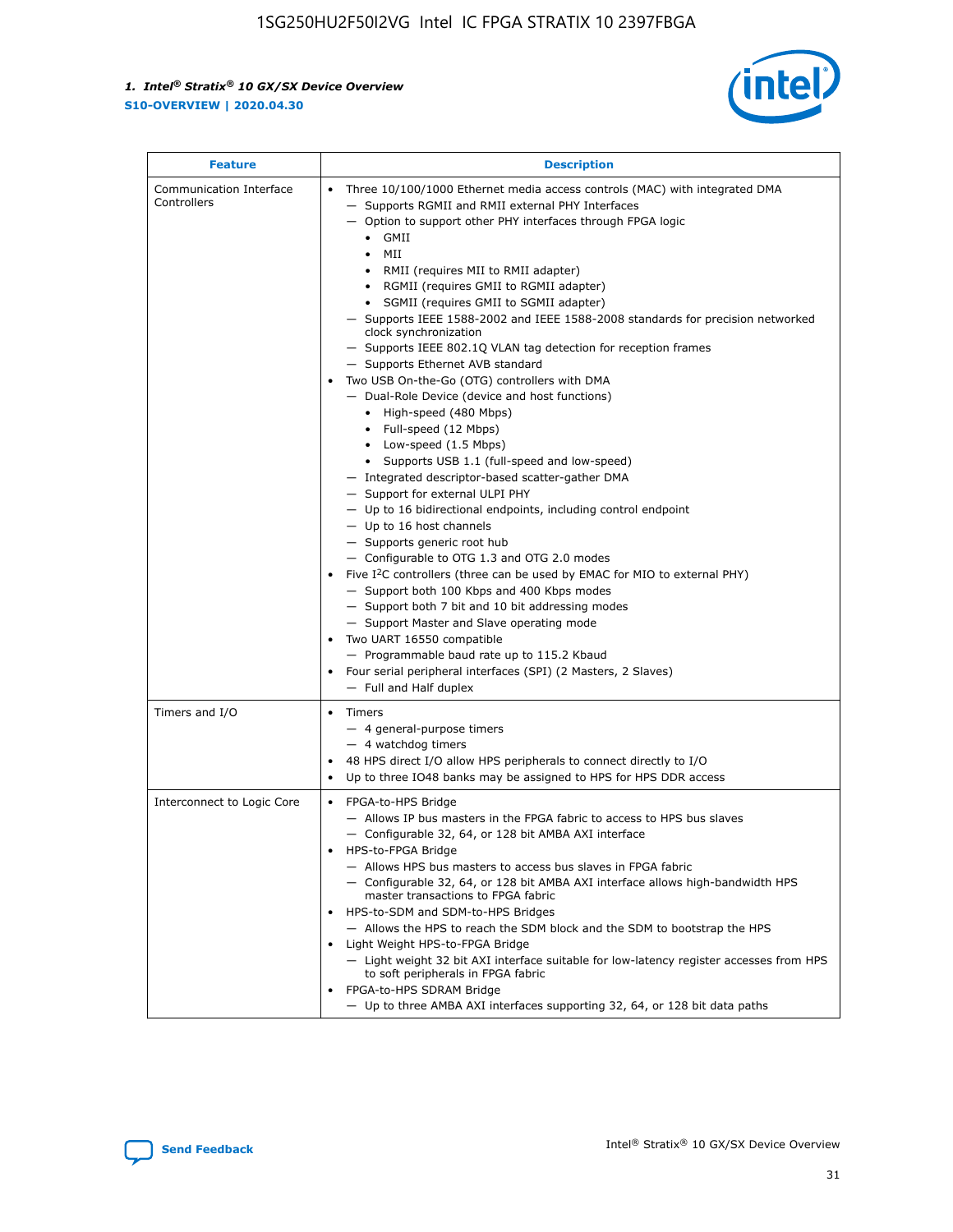

## **1.19. Power Management**

Intel Stratix 10 devices use the advanced Intel 14 nm tri-gate process technology, the all new Intel Hyperflex core architecture to enable Hyper-Folding, power gating, and several optional power reduction techniques to reduce total power consumption by as much as 70% compared to previous generation high-performance Stratix V devices.

Intel Stratix 10 standard power devices (-V) are SmartVID devices. The core voltage supplies (VCC and VCCP) for each SmartVID device must be driven by a PMBus voltage regulator dedicated to that Intel Stratix 10 device. Use of a PMBus voltage regulator for each SmartVID (-V) device is mandatory; it is not an option. A code is programmed into each SmartVID device during manufacturing that allows the PMBus voltage regulator to operate at the optimum core voltage to meet the device performance specifications.

With the new Intel Hyperflex core architecture, designs can run 2X faster than previous generation FPGAs. With 2X performance and same required throughput, architects can cut the data path width in half to save power. This optimization is called Hyper-Folding. Additionally, power gating reduces static power of unused resources in the FPGA by powering them down. The Intel Quartus Prime software automatically powers down specific unused resource blocks such as DSP and M20K blocks, at configuration time.

The optional power reduction techniques in Intel Stratix 10 devices include:

• **Available Low Static Power Devices**—Intel Stratix 10 devices are available with a fixed core voltage that provides lower static power than the SmartVID standard power devices, while maintaining device performance

Furthermore, Intel Stratix 10 devices feature Intel's low power transceivers and include a number of hard IP blocks that not only reduce logic resources but also deliver substantial power savings compared to soft implementations. In general, hard IP blocks consume up to 50% less power than the equivalent soft logic implementations.

## **1.20. Device Configuration and Secure Device Manager (SDM)**

All Intel Stratix 10 devices contain a Secure Device Manager (SDM), which is a dedicated triple-redundant processor that serves as the point of entry into the device for all JTAG and configuration commands. The SDM also bootstraps the HPS in SoC devices ensuring that the HPS can boot using the same security features that the FPGA devices have.

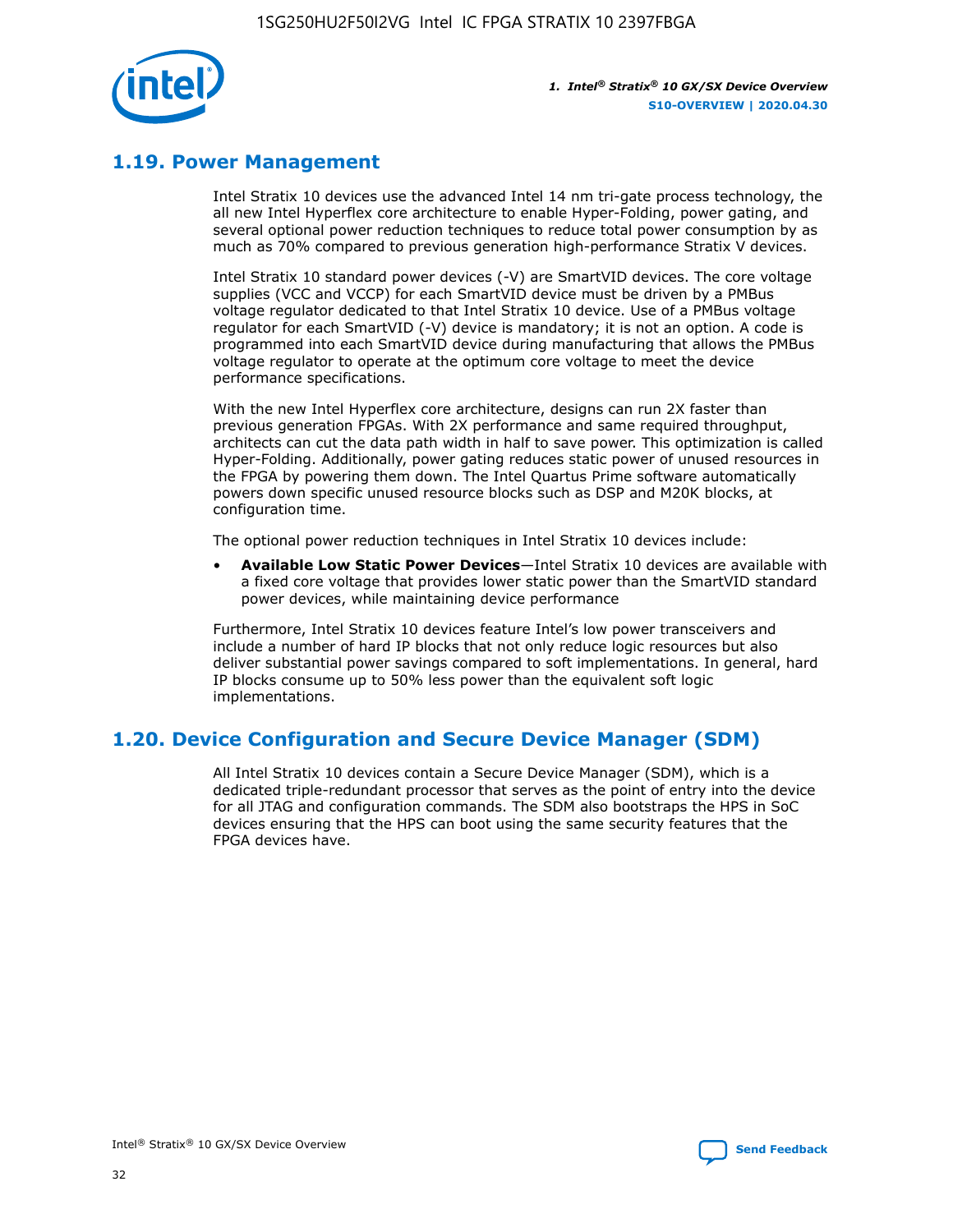





During configuration, Intel Stratix 10 devices are divided into logical sectors, each of which is managed by a local sector manager (LSM). The SDM passes configuration data to each of the LSMs across the on-chip configuration network. This allows the sectors to be configured independently, one at a time, or in parallel. This approach achieves simplified sector configuration and reconfiguration, as well as reduced overall configuration time due to the inherent parallelism. The same sector-based approach is used to respond to single-event upsets and security attacks.

While the sectors provide a logical separation for device configuration and reconfiguration, they overlay the normal rows and columns of FPGA logic and routing. This means there is no impact to the Intel Quartus Prime software place and route, and no impact to the timing of logic signals that cross the sector boundaries.

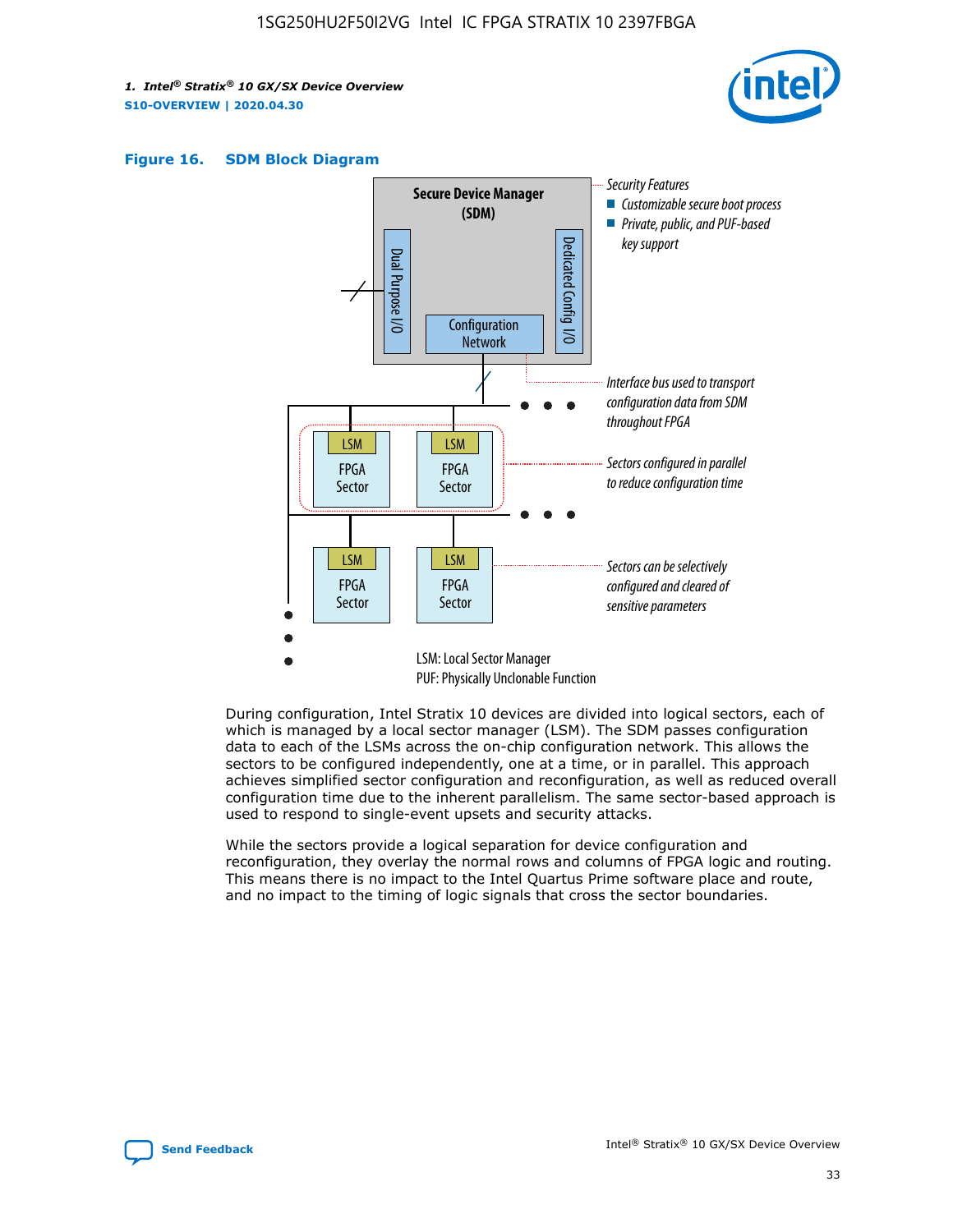

The SDM enables robust, secure, fully-authenticated device configuration. It also allows for customization of the configuration scheme, which can enhance device security. For configuration and reconfiguration, this approach offers a variety of advantages:

- Dedicated secure configuration manager
- Reduced device configuration time, because sectors are configured in parallel
- Updateable configuration process
- Reconfiguration of one or more sectors independent of all other sectors
- Zeroization of individual sectors or the complete device

The SDM also provides additional capabilities such as register state readback and writeback to support ASIC prototyping and other applications.

## **1.21. Device Security**

Building on top of the robust security features present in the previous generation devices, Intel Stratix 10 FPGAs and SoCs include a number of new and innovative security enhancements. These features are also managed by the SDM, tightly coupling device configuration and reconfiguration with encryption, authentication, key storage and anti-tamper services.

Security services provided by the SDM include:

- Bitstream encryption
- Multi-factor authentication
- Hard encryption and authentication acceleration; AES-256, SHA-256/384, ECDSA-256/384
- Volatile and non-volatile encryption key storage and management
- Boot code authentication for the HPS
- Physically Unclonable Function (PUF) service
- Updateable configuration process
- Secure device maintenance and upgrade functions
- Side channel attack protection
- Scripted response to sensor inputs and security attacks, including selective sector zeroization
- Readback, JTAG and test mode disable
- Enhanced response to single-event upsets (SEU)
- Black key provisioning
- Physical anti-tamper

See the *Intel Stratix 10 Device Security User Guide* for a complete list of all security features.

The SDM and associated security services provide a robust, multi-layered security solution for your Intel Stratix 10 design.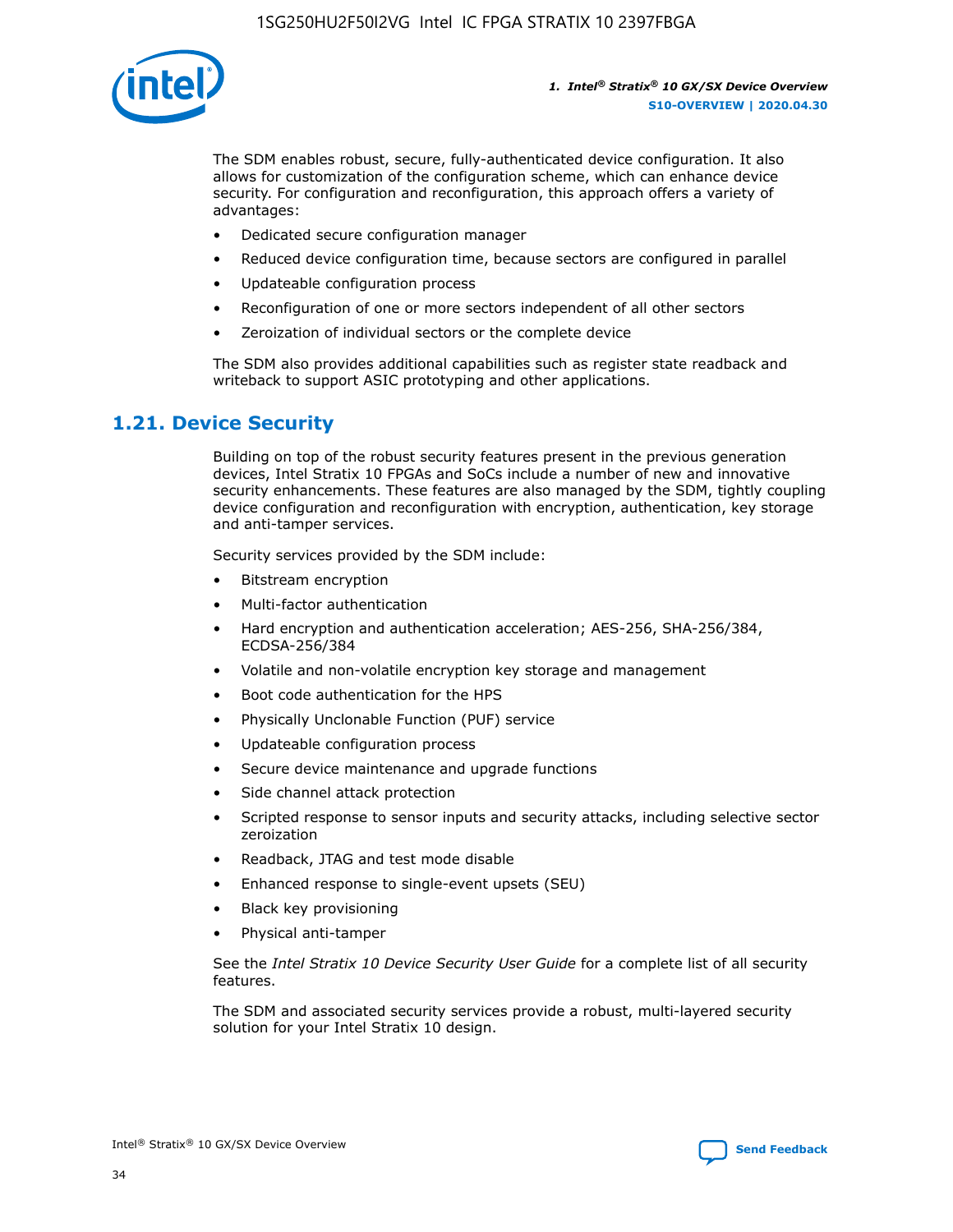

#### **Table 14. Device Security**

| <b>Intel Stratix 10 Family Variant</b> | <b>Bitstream Authentication</b> | <b>Advanced Security Features</b> <sup>(12)</sup> |  |  |
|----------------------------------------|---------------------------------|---------------------------------------------------|--|--|
| GX/SX                                  | All devices                     | -AS suffix part number required                   |  |  |

#### **Related Information**

- [My Intel Support](https://www.intel.com/content/www/us/en/programmable/my-intel/mal-home.html)
- [Intel Stratix 10 Device Security User Guide](https://www.intel.com/content/www/us/en/programmable/documentation/ndq1483601370898.html#wcd1483611014402)

## **1.22. Configuration via Protocol Using PCI Express**

Configuration via protocol using PCI Express allows the FPGA to be configured across the PCI Express bus, simplifying the board layout and increasing system integration. Making use of the embedded PCI Express hard IP operating in autonomous mode before the FPGA is configured, this technique allows the PCI Express bus to be powered up and active within the 100 ms time allowed by the PCI Express specification. Intel Stratix 10 devices also support partial reconfiguration across the PCI Express bus which reduces system down time by keeping the PCI Express link active while the device is being reconfigured.

## **1.23. Partial and Dynamic Reconfiguration**

Partial reconfiguration allows you to reconfigure part of the FPGA while other sections continue running. This capability is required in systems where uptime is critical, because it allows you to make updates or adjust functionality without disrupting services.

In addition to lowering power and cost, partial reconfiguration also increases the effective logic density by removing the necessity to place in the FPGA those functions that do not operate simultaneously. Instead, these functions can be stored in external memory and loaded as needed. This reduces the size of the required FPGA by allowing multiple applications on a single FPGA, saving board space and reducing power. The partial reconfiguration process is built on top of the proven incremental compile design flow in the Intel Quartus Prime design software

Dynamic reconfiguration in Intel Stratix 10 devices allows transceiver data rates, protocols and analog settings to be changed dynamically on a channel-by-channel basis while maintaining data transfer on adjacent transceiver channels. Dynamic reconfiguration is ideal for applications that require on-the-fly multiprotocol or multirate support. Both the PMA and PCS blocks within the transceiver can be reconfigured using this technique. Dynamic reconfiguration of the transceivers can be used in conjunction with partial reconfiguration of the FPGA to enable partial reconfiguration of both core and transceivers simultaneously.

## **1.24. Fast Forward Compile**

The innovative Fast Forward Compile feature in the Intel Quartus Prime software identifies performance bottlenecks in your design and provides detailed, step-by-step performance improvement recommendations that you can then implement. The Compiler reports estimates of the maximum operating frequency that can be achieved

<sup>(12)</sup> Contact My Intel Support for additional information.

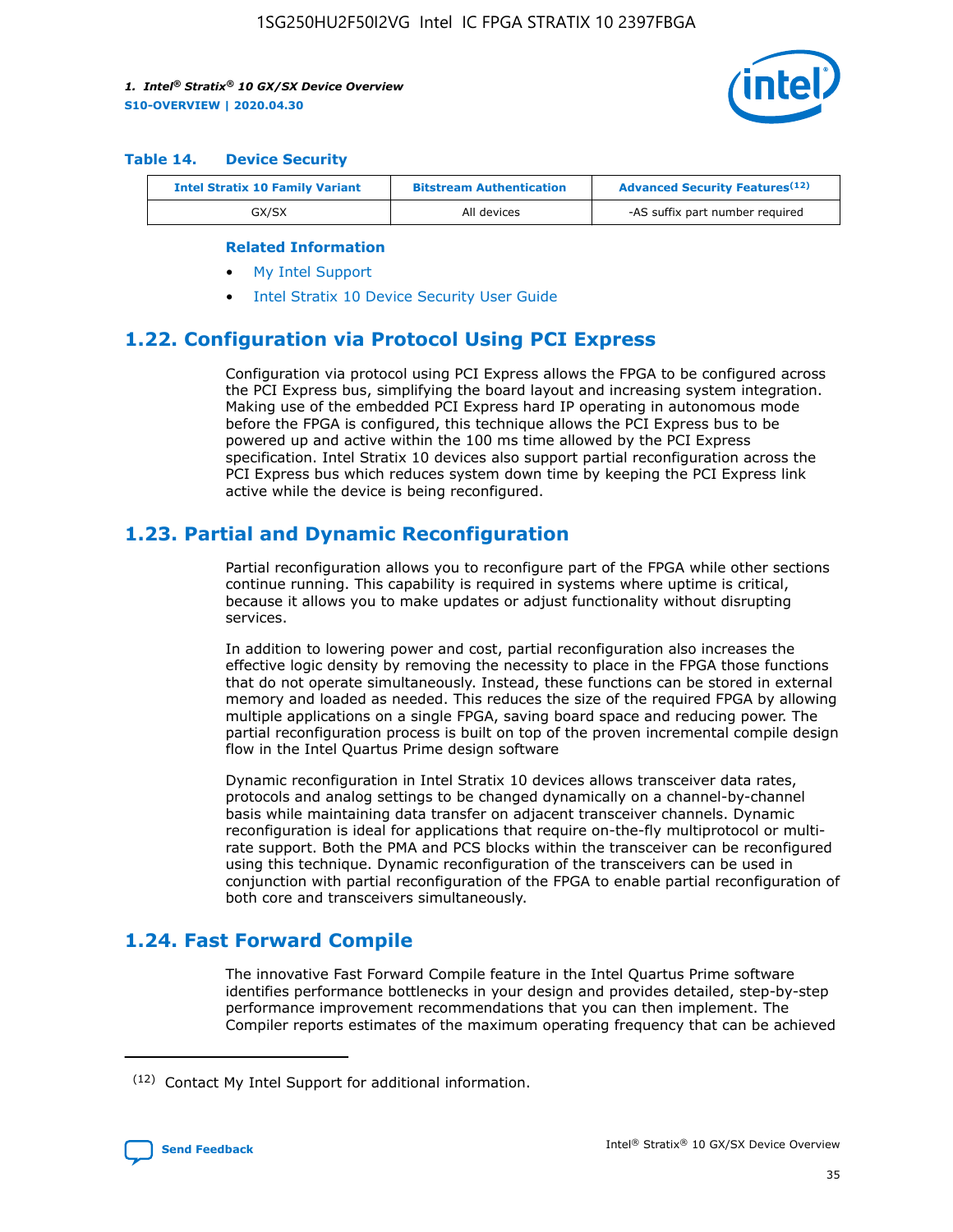

by applying the recommendations. As part of the new Hyper-Aware design flow, Fast Forward Compile maximizes the performance of your Intel Stratix 10 design and achieves rapid timing closure.

Previously, this type of optimization required multiple time-consuming design iterations, including full design re-compilation to determine the effectiveness of the changes. Fast Forward Compile enables you to make better decisions about where to focus your optimization efforts, and how to increase your design performance and throughput. This technique removes much of the guesswork of performance exploration, resulting in fewer design iterations and as much as 2X core performance gains for Intel Stratix 10 designs.

## **1.25. Single Event Upset (SEU) Error Detection and Correction**

Intel Stratix 10 FPGAs and SoCs offer robust SEU error detection and correction circuitry. The detection and correction circuitry includes protection for Configuration RAM (CRAM) programming bits and user memories. The CRAM is protected by a continuously running parity checker circuit with integrated ECC that automatically corrects one or two bit errors and detects higher order multibit errors.

The physical layout of the CRAM array is optimized to make the majority of multi-bit upsets appear as independent single-bit or double-bit errors which are automatically corrected by the integrated CRAM ECC circuitry. In addition to the CRAM protection, user memories also include integrated ECC circuitry and are layout optimized for error detection and correction.

The SEU error detection and correction hardware is supported by both soft IP and the Intel Quartus Prime software to provide a complete SEU mitigation solution. The components of the complete solution include:

- Hard error detection and correction for CRAM and user M20K memory blocks
- Optimized physical layout of memory cells to minimize probability of SEU
- Sensitivity processing soft IP that reports if CRAM upset affects a used or unused bit
- Fault injection soft IP with the Intel Quartus Prime software support that changes state of CRAM bits for testing purposes
- Hierarchy tagging in the Intel Quartus Prime software
- Triple Mode Redundancy (TMR) used for the Secure Device Manager and critical on-chip state machines

In addition to the SEU mitigation features listed above, the Intel 14 nm tri-gate process technology used for Intel Stratix 10 devices is based on FinFET transistors which have reduced SEU susceptibility versus conventional planar transistors.

## **1.26. Document Revision History for the Intel Stratix 10 GX/SX Device Overview**

| <b>Document</b><br><b>Version</b> | <b>Changes</b>             |
|-----------------------------------|----------------------------|
| 2020.04.30                        | Made the following change: |
|                                   | continued                  |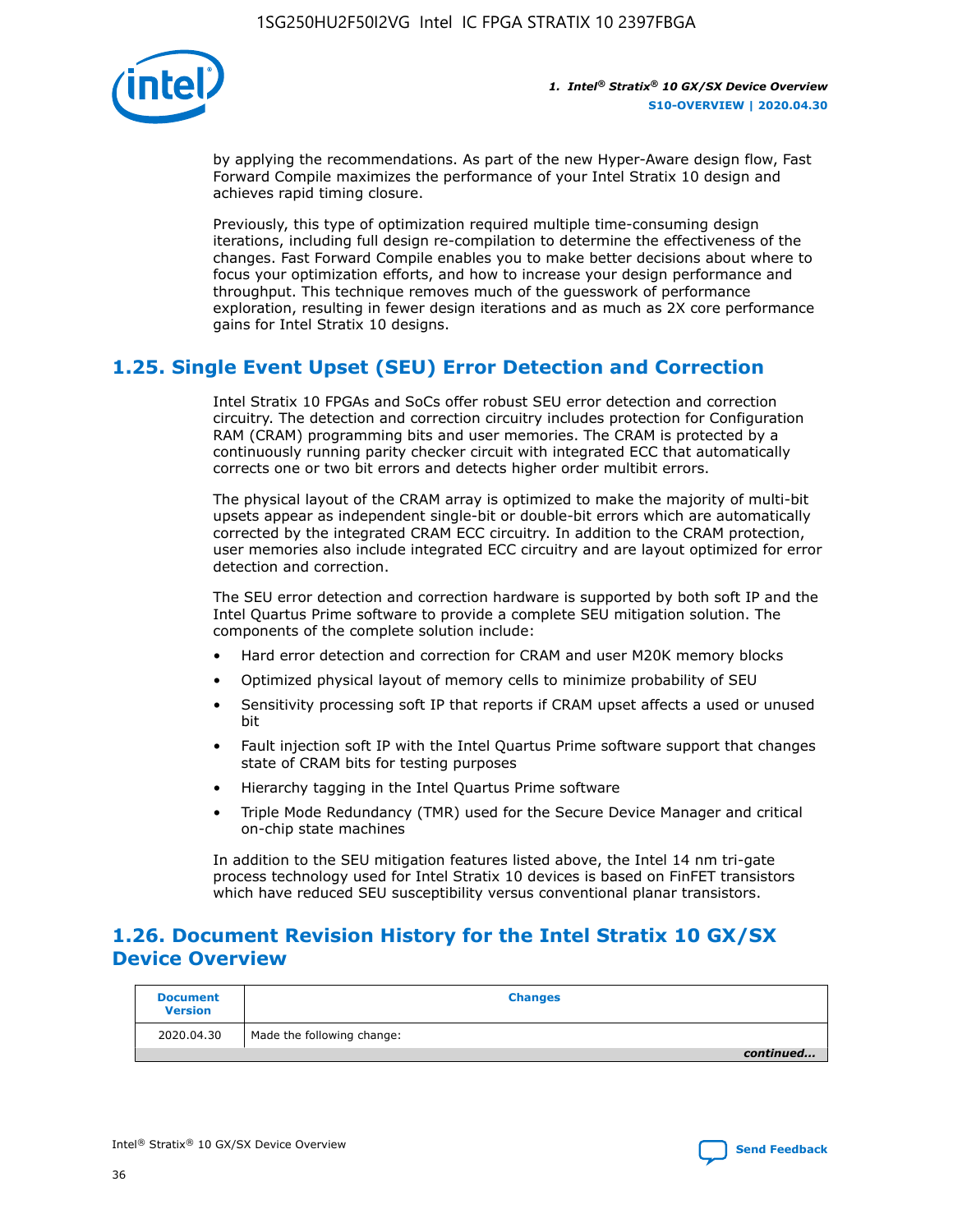

| <b>Document</b><br><b>Version</b> | <b>Changes</b>                                                                                                                                                                                                                                                                                                                                                                                                                                                                                                                                                                                                                                                                                                                                                                                                                                                                                                                                                                                              |
|-----------------------------------|-------------------------------------------------------------------------------------------------------------------------------------------------------------------------------------------------------------------------------------------------------------------------------------------------------------------------------------------------------------------------------------------------------------------------------------------------------------------------------------------------------------------------------------------------------------------------------------------------------------------------------------------------------------------------------------------------------------------------------------------------------------------------------------------------------------------------------------------------------------------------------------------------------------------------------------------------------------------------------------------------------------|
|                                   | Added the GX 10M variant.                                                                                                                                                                                                                                                                                                                                                                                                                                                                                                                                                                                                                                                                                                                                                                                                                                                                                                                                                                                   |
| 2020.03.24                        | Made the following changes:<br>Added advanced security (-AS) devices.<br>Added level shifter details for the Intel Stratix 10 SX/GX 400 device.                                                                                                                                                                                                                                                                                                                                                                                                                                                                                                                                                                                                                                                                                                                                                                                                                                                             |
| 2019.08.19                        | Made the following changes:<br>Added composition details for the leaded and lead-free contact device options.<br>$\bullet$<br>Updated the I/O PLL counts.                                                                                                                                                                                                                                                                                                                                                                                                                                                                                                                                                                                                                                                                                                                                                                                                                                                   |
| 2019.02.15                        | Made the following changes:<br>Changed the number of included logic elements globally.<br>$\bullet$<br>Removed logic density 450, logic density 550, and package code 48 from the "Sample Ordering<br>$\bullet$<br>Code and Available Options for Intel Stratix 10 Devices" figure.<br>Updated description of the higher density in the "Innovations in Intel Stratix 10 FPGAs and SoCs"<br>section.<br>Updated description of the general purpose I/Os in the "Intel Stratix 10 FPGA and SoC Common<br>$\bullet$<br>Device Features" table.<br>Removed support for LPDDR3 globally.<br>Updated the "Intel Stratix 10 FPGA and SoC Architecture Block Diagram" figure.<br>$\bullet$<br>Updated the "Intel Stratix 10 GX/SX FPGA and SoC Family Plan-FPGA Core (part 1)" table.<br>$\bullet$<br>Updated the "Intel Stratix 10 GX/SX FPGA and SoC Family Plan-Interconnects, PLLs and Hard IP<br>(part 2)" table.<br>Updated and merged the "Intel Stratix 10 GX/SX FPGA and SoC Family Package Plan" tables. |
| 2018.08.08                        | Made the following changes:<br>Changed the specs for QDRII+ and QDRII+ Xtreme and added specs for QDRIV in the "External<br>$\bullet$<br>Memory Interface Performance" table.<br>Updated description of the power options in the "Sample Ordering Code and Available Options for<br>Intel Stratix 10 Devices" figure.<br>Changed the description of the technology and power management features in the "Intel Stratix 10<br>FPGA and SoC Common Device Features" table.<br>Changed the description of SmartVID in the "Power Management" section.<br>Changed the direction arrow from the coefficient registers block in the "DSP Block: High Precision<br>$\bullet$<br>Fixed Point Mode" figure.                                                                                                                                                                                                                                                                                                          |
| 2017.10.30                        | Made the following changes:<br>Removed the embedded eSRAM feature globally.<br>$\bullet$<br>Removed the Low Power (VID) and Military operating temperature options, and package code 53<br>$\bullet$<br>from the "Sample Ordering Code and Available Options for Stratix 10 Devices" figure.<br>Changed the Maximum transceiver data rate (chip-to-chip) specification for L-Tile devices in the<br>"Key Features of Intel Stratix 10 Devices Compared to Stratix V Devices" table.                                                                                                                                                                                                                                                                                                                                                                                                                                                                                                                         |
| 2016.10.31                        | Made the following changes:<br>• Changed the number of available transceivers to 96, globally.<br>Changed the single-precision floating point performance to 10 TFLOP, globally.<br>Changed the maximum datarate to 28.3 Gbps, globally.<br>٠<br>Changed some of the features listed in the "Stratix 10 GX/SX Device Overview" section.<br>$\bullet$<br>Changed descriptions for the GX and SX devices in the "Stratix 10 Family Variants" section.<br>$\bullet$<br>Changed the "Sample Ordering Code and Available Options for Stratix 10 Devices" figure.<br>Changed the features listed in the "Key Features of Stratix 10 Devices Compared to Stratix V<br>Devices" table.<br>Changed the descriptions of the following areas of the "Stratix 10 FPGA and SoC Common Device<br>Features" table:<br>- Transceiver hard IP<br>- Internal memory blocks<br>- Core clock networks<br>- Packaging<br>Reorganized and updated all tables in the "Stratix 10 FPGA and SoC Family Plan" section.                |
|                                   | continued                                                                                                                                                                                                                                                                                                                                                                                                                                                                                                                                                                                                                                                                                                                                                                                                                                                                                                                                                                                                   |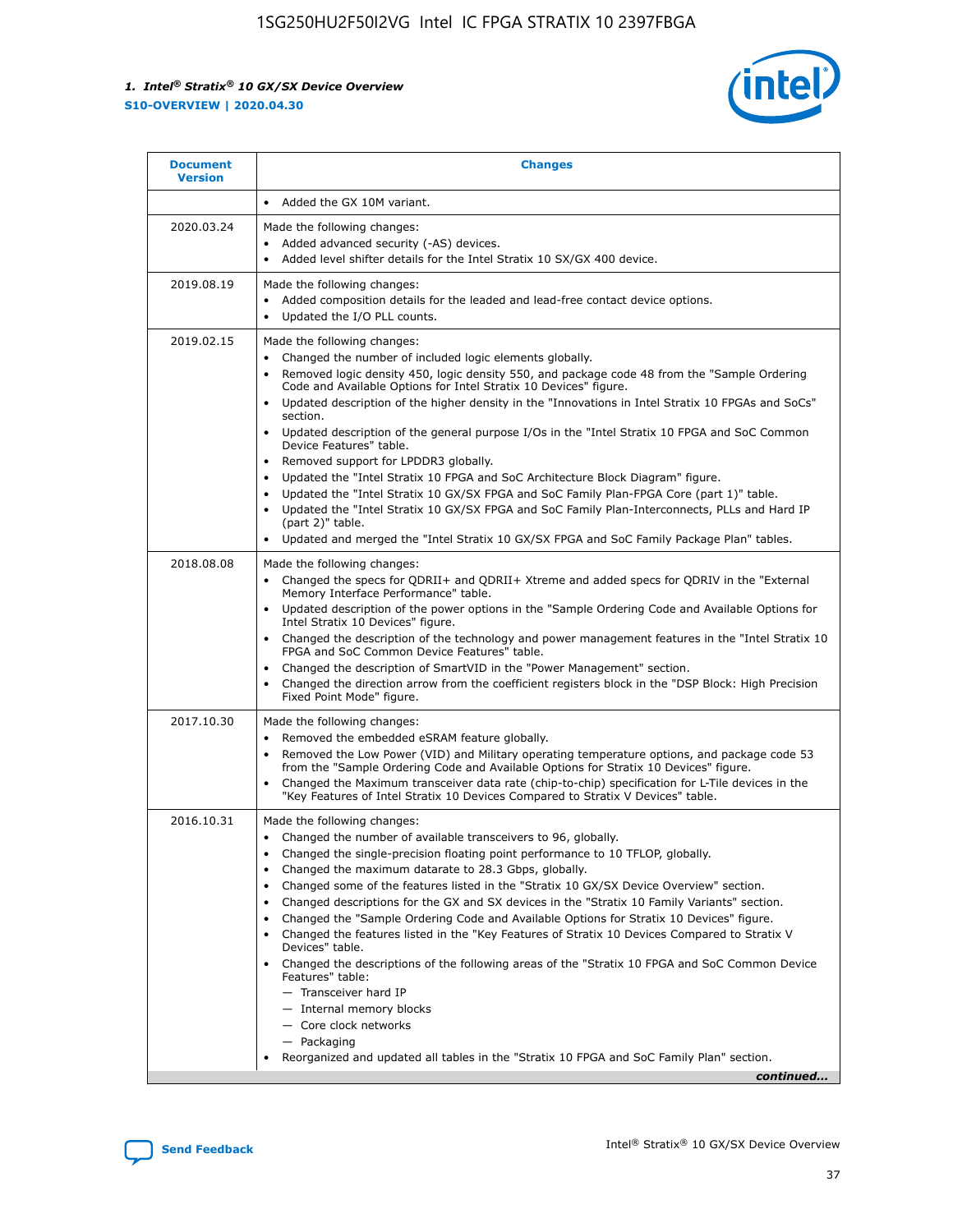

| <b>Document</b><br><b>Version</b> | <b>Changes</b>                                                                                                                                                                                                                                                                                                                                                                                                                                                                                                                                                                                                                                                                                                                                                                                                                                                                                                                                                                                     |
|-----------------------------------|----------------------------------------------------------------------------------------------------------------------------------------------------------------------------------------------------------------------------------------------------------------------------------------------------------------------------------------------------------------------------------------------------------------------------------------------------------------------------------------------------------------------------------------------------------------------------------------------------------------------------------------------------------------------------------------------------------------------------------------------------------------------------------------------------------------------------------------------------------------------------------------------------------------------------------------------------------------------------------------------------|
|                                   | Removed the "Migration Between Arria 10 FPGAs and Stratix 10 FPGAs" section.<br>Removed footnotes from the "Transceiver PCS Features" table.<br>Changed the HMC description in the "External Memory and General Purpose I/O" section.<br>Changed the number of fPLLs in the "Fractional Synthesis PLLs and I/O PLLs" section.<br>Clarified HMC data width support in the "Key Features of the Stratix 10 HPS" table.<br>Changed the description in the "Internal Embedded Memory" section.<br>Changed the datarate for the Standard PCS and SDI PCS features in the "Transceiver PCS Features"<br>table.<br>Added a note to the "PCI Express Gen1/Gen2/Gen3 Hard IP" section.<br>Updated the "Key Features of the Stratix 10 HPS" table.<br>Changed the description for the Cache coherency unit in the "Key Features of the Stratix 10 HPS"<br>table.<br>Changed the description for the external SDRAM and Flash memory interfaces for HPS in the "Key<br>Features of the Stratix 10 HPS" table. |
| 2015.12.04                        | Initial release.                                                                                                                                                                                                                                                                                                                                                                                                                                                                                                                                                                                                                                                                                                                                                                                                                                                                                                                                                                                   |